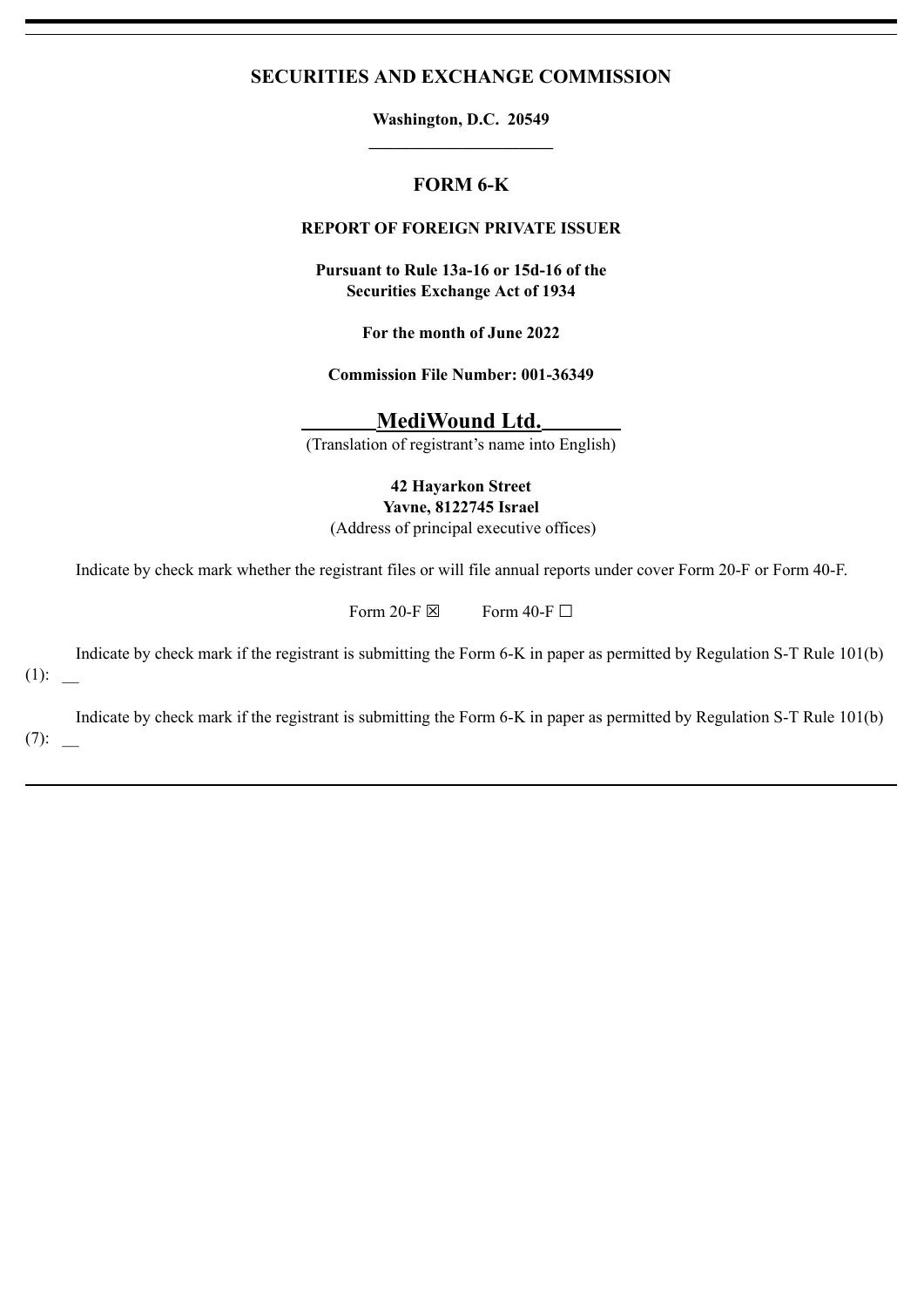#### **CONTENTS**

## *Proxy Materials for Annual Shareholder Meeting*

Annexed hereto and incorporated herein by reference are copies of the following proxy materials being distributed by MediWound Ltd. (the "Company") to its shareholders in connection with the Company's upcoming 2022 annual general meeting of shareholders, which is scheduled to be held on July 19, 2022:

- 1. Notice of 2022 Annual General Meeting, and Proxy Statement, each dated June 9, 2022, annexed as Exhibit 99.1 hereto.
- 2. Proxy Card for shareholders of record as of June 10, 2022, annexed as Exhibit 99.2 hereto.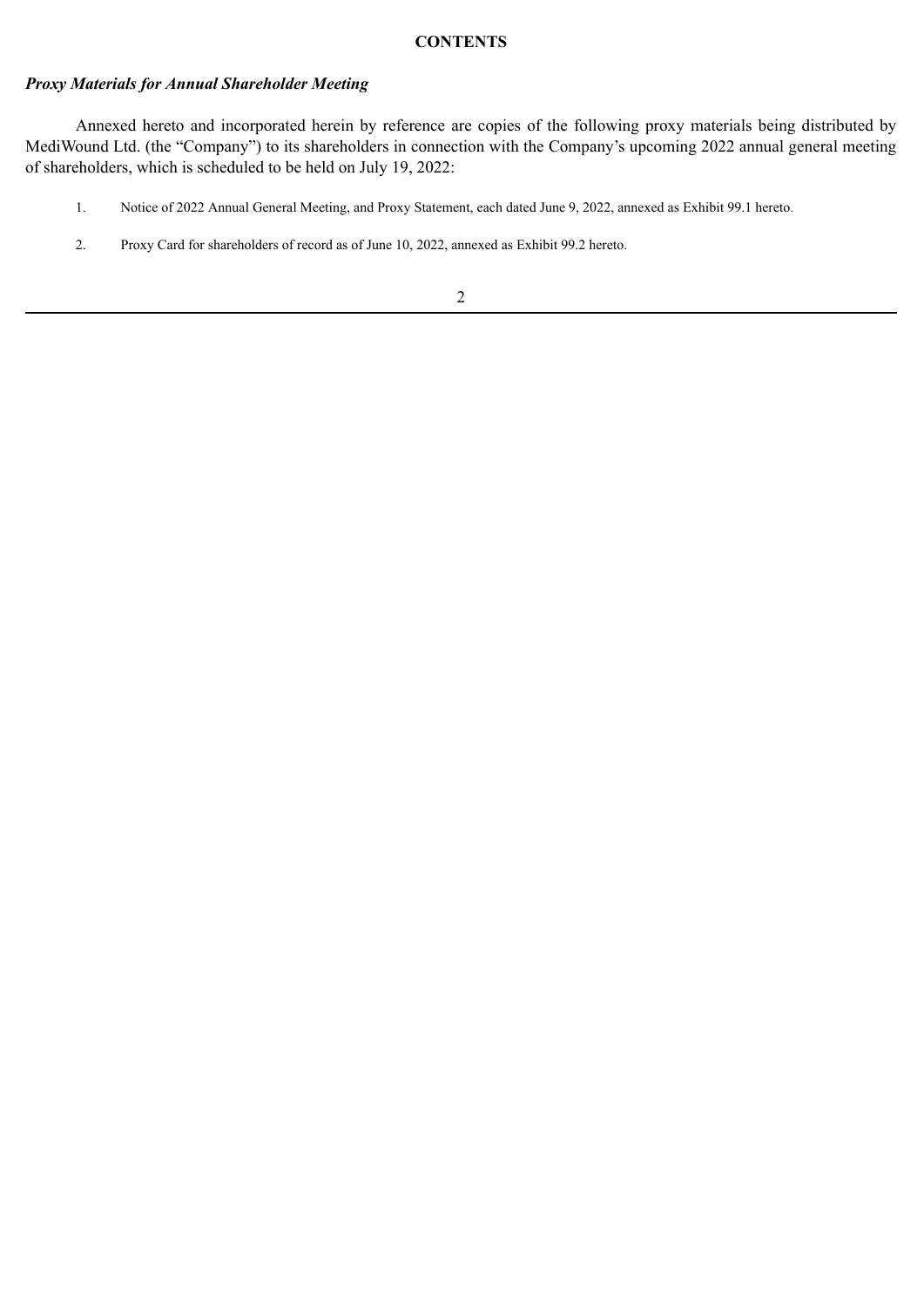# **SIGNATURE**

Pursuant to the requirements of the Securities Exchange Act of 1934, the registrant has duly caused this report to be signed on its behalf by the undersigned, thereunto duly authorized.

Date: June 9, 2022

### MEDIWOUND LTD.

By: /s/ Boaz Gur-Lavie Name: Boaz Gur-Lavie Title: Chief Financial Officer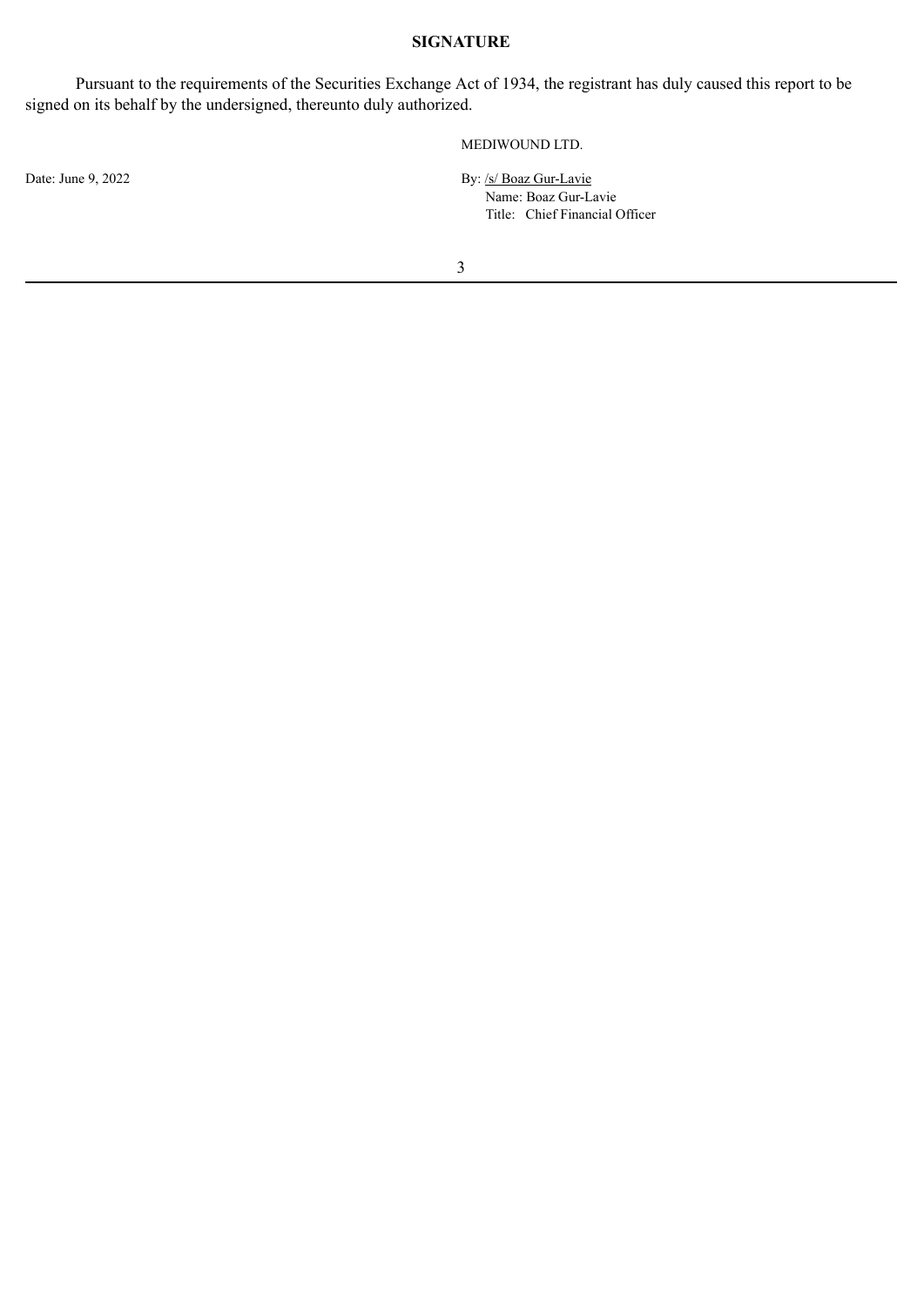# **EXHIBIT INDEX**

The following exhibits are furnished as part of this Form 6-K:

| Exhibit | Description                                                                                                                                                                                        |
|---------|----------------------------------------------------------------------------------------------------------------------------------------------------------------------------------------------------|
| 99.1    | Notice of Annual General Meeting and Proxy Statement, dated June 9, 2022, in connection with the Annual General Meeting of<br>Shareholders of the Company scheduled to be held on July 19, 2022.   |
| 99.2    | Proxy Card to be mailed to holders of the ordinary shares of the Company for use in connection with the Company's Annual General<br>Meeting of Shareholders scheduled to be held on July 19, 2022. |
|         |                                                                                                                                                                                                    |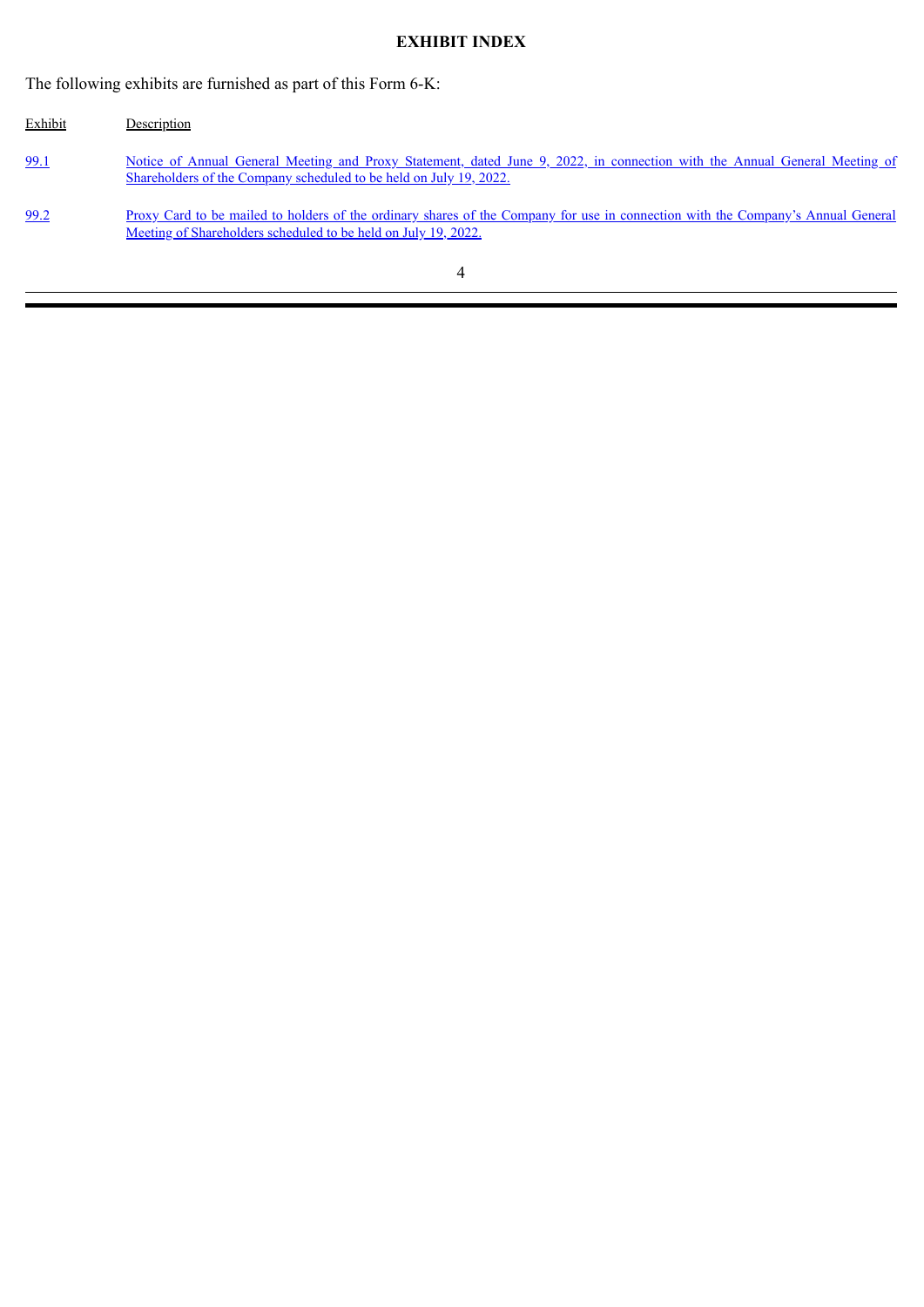**Exhibit 99.1**



**MEDIWOUND LTD.** 42 Hayarkon Street, Yavne 8122745, Israel

June 9, 2022 **\_\_\_\_\_\_\_\_\_\_\_\_\_\_\_\_\_\_\_\_\_\_\_\_\_\_\_\_\_\_\_\_**

# <span id="page-4-0"></span>**NOTICE OF 2022 ANNUAL GENERAL MEETING OF SHAREHOLDERS TO BE HELD ON JULY 19, 2022**

**\_\_\_\_\_\_\_\_\_\_\_\_\_\_\_\_\_\_\_\_\_\_\_\_**

Dear MediWound Ltd. Shareholders:

We cordially invite you to attend the 2022 annual general meeting of shareholders, or the Meeting, of MediWound Ltd., or the Company, to be held at 10:00 a.m. Eastern Daylight Time (EDT) on Tuesday, July 19, 2022, at the offices of Latham & Watkins LLP, Conference Center, 1271 Avenue of the Americas, New York, New York 10020-1300.

The Meeting is being called for the following purposes:

- (1) To re-elect each of Messrs. Stephen T. Wills, David Fox and Assaf Segal, and Dr. Vickie R. Driver (who are incumbent, non-external directors), and elect Mr. Sharon Malka (as a new non-external director), to the Company's board of directors, or Board, to serve until the next annual general meeting of shareholders of the Company, until each of their successors is duly appointed and qualified, or until any of their earlier resignation or removal.
- (2) To approve the re-appointment of Somekh Chaikin, a member firm of KPMG, as the Company's independent registered public accounting firm until the next annual general meeting of shareholders of the Company and to authorize the Board (with power of delegation to its audit committee) to fix the independent registered public accounting firm's remuneration in accordance with the volume and nature of its services.
- (3) To approve an amendment to the form of indemnification letter to which the Company is party with its current and future directors and executive officers.
- (4) To approve and ratify the terms of the Company's renewed Directors and Officers liability insurance policy for the period from April 1, 2022 through March 31, 2023.
- (5) To approve grants of options to purchase 75,000 ordinary shares for the Company's Executive Chairman of the Board, and options to purchase 37,500 ordinary shares for each of the Company's other directors.
- (6) To approve payment of an annual cash bonus to Mr. Sharon Malka, the Company's outgoing Chief Executive Officer, in respect of his performance in 2021.
- (7) To approve the compensation terms of Mr. Ofer Gonen as the Company's new Chief Executive Officer, which terms will be effective as of July 1, 2022.
- (8) To approve payment of a cash severance payment to Mr. Sharon Malka, the Company's outgoing Chief Executive Officer.
- (9) To approve active director service terms for Mr. Sharon Malka, the Company's outgoing Chief Executive Officer.

At the Meeting, we will also present and discuss our audited annual consolidated financial statements for the year ended December 31, 2021, as previously made available to our shareholders as part of our Annual Report on Form 20-F filed with the Securities and Exchange Commission, or SEC, on March 17, 2022, which may be accessed at www.sec.gov and at the "Investor Relations" section of our Company's website, www.mediwound.com. We will also transact such other business as may properly come before the Meeting or any adjournment thereof.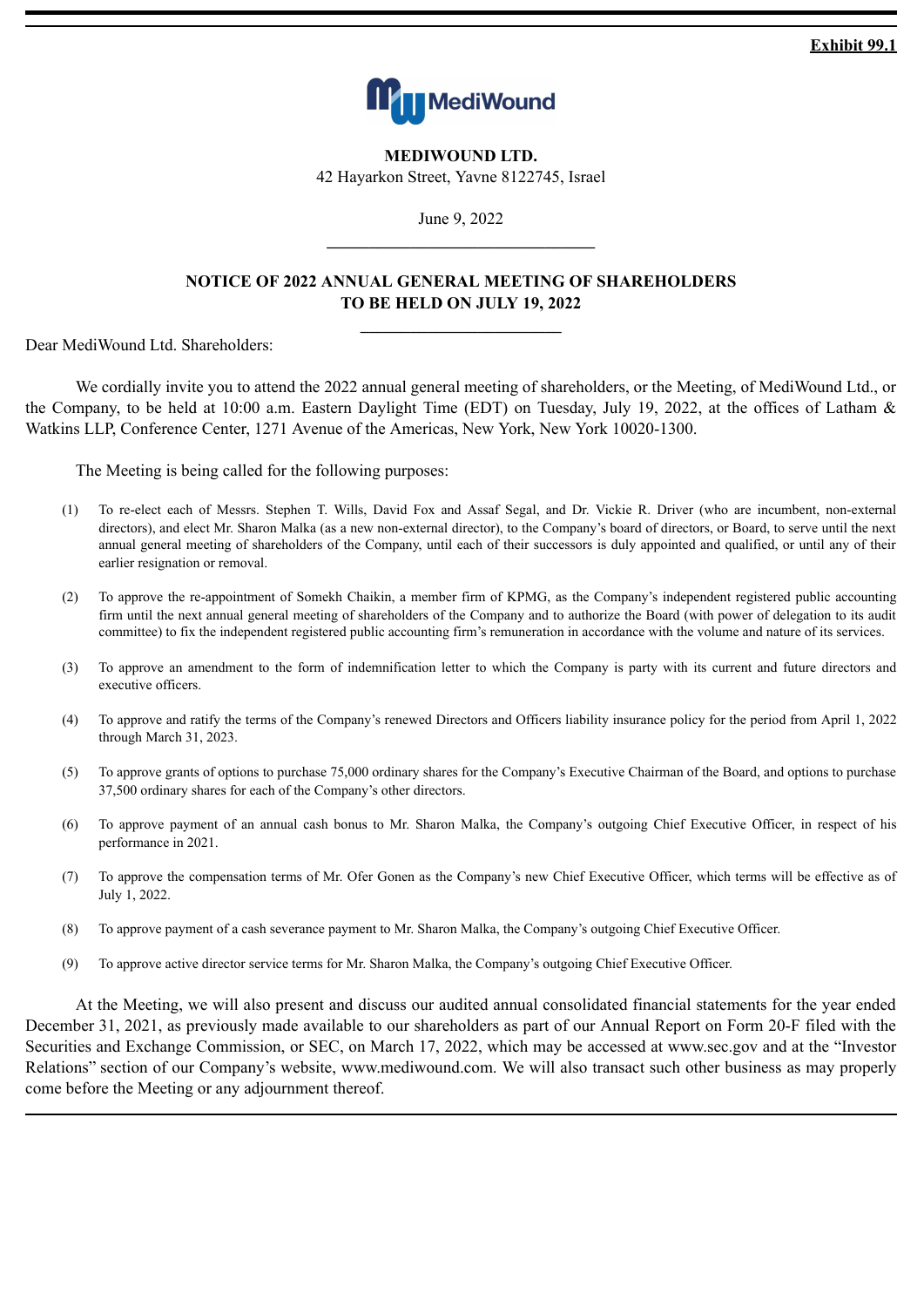The record date of shareholders entitled to vote at the Meeting has been set as the close of business on Friday, June 10, 2022.

The affirmative vote of the holders of a majority of the voting power represented at the Meeting in person or by proxy and voting thereon (which excludes abstentions and broker non-votes) is necessary for the approval of each of the proposals.

In addition, the approval of each of Proposals 4, 6, 7 and 8 requires that one of the following two voting requirements be met as part of the approval by an ordinary majority of shares present and voting thereon:

• the majority voted in favor of the proposal includes a majority of the shares held by shareholders who are neither controlling shareholders nor in possession of a conflict of interest (referred to under the Israeli Companies Law, 5759-1999, or the Companies Law, as a "personal interest") in the approval of the proposal that are voted at the Meeting, excluding abstentions; or

• the total number of shares held by non-controlling, non-conflicted shareholders (as described in the previous bulletpoint) voted against the proposal does not exceed 2% of the aggregate voting power in the Company.

For purposes of the foregoing, a "controlling shareholder" is any shareholder that has the ability to direct the Company's activities (other than by means of being a director or other office holder of the Company). A person is presumed to be a controlling shareholder if he, she or it holds 50% or more of the voting rights in the Company or has the right to appoint the majority of the directors or chief executive officer of the Company, but excludes a shareholder whose power derives solely from his or her position as a director of the Company or from any other position with the Company. For purposes of each of Proposals 6, 7 and 8, a "controlling shareholder" furthermore includes any shareholder holding 25% or more of the voting rights in the Company if no other shareholder holds more than 50% of the voting rights.

As far as we are aware, Clal Biotechnology Industries Ltd. (due to both its own holdings and the holdings of its whollyowned subsidiary, Clal Life Sciences, LP) will be deemed to be a controlling shareholder of the Company for purposes of the vote on each of Proposals 6, 7 and 8. Its vote will therefore be excluded in determining whether either of the above-described special majority conditions has been achieved for each of those proposals.

A conflict of interest (referred to under the Companies Law as a "personal interest") (i) includes an interest of any member of the shareholder's immediate family (i.e., spouse, sibling, parent, parent's parent, descendent, the spouse's descendent, sibling or parent, and the spouse of each of these) or an interest of an entity with respect to which the shareholder (or such a family member thereof) serves as a director or the chief executive officer, owns at least 5% of the shares or its voting rights or has the right to appoint a director or the chief executive officer; and (ii) excludes an interest arising solely from the ownership of shares of the Company. In determining whether a vote cast by proxy is disinterested, the conflict of interest/ "personal interest" of the proxy holder is also considered and will cause that vote to be treated as the vote of an interested shareholder, even if the shareholder granting the proxy does not have a conflict of interest/ personal interest in the matter being voted upon.

Shareholders are requested to complete, date and sign all enclosed proxy cards and/or voting instruction forms, and to return them promptly in the pre-addressed envelopes. No postage will be required if they are mailed in the United States.

If you are a registered shareholder and will submit your completed, executed proxy card in the enclosed envelope, it must be received by our transfer agent not later than 11:59 p.m. Eastern Daylight Time on Monday, July 18, 2022 in order to be validly included in the tally of shares voted at the Meeting. Alternatively, you may send your completed, executed proxy card to our registered Israeli offices so that it is received no later than 1:00 p.m. Israel time on the date of the Meeting. Your proxy card, if properly executed, will be voted in the manner directed by you. Detailed proxy voting instructions are provided in both the enclosed proxy statement and enclosed proxy card.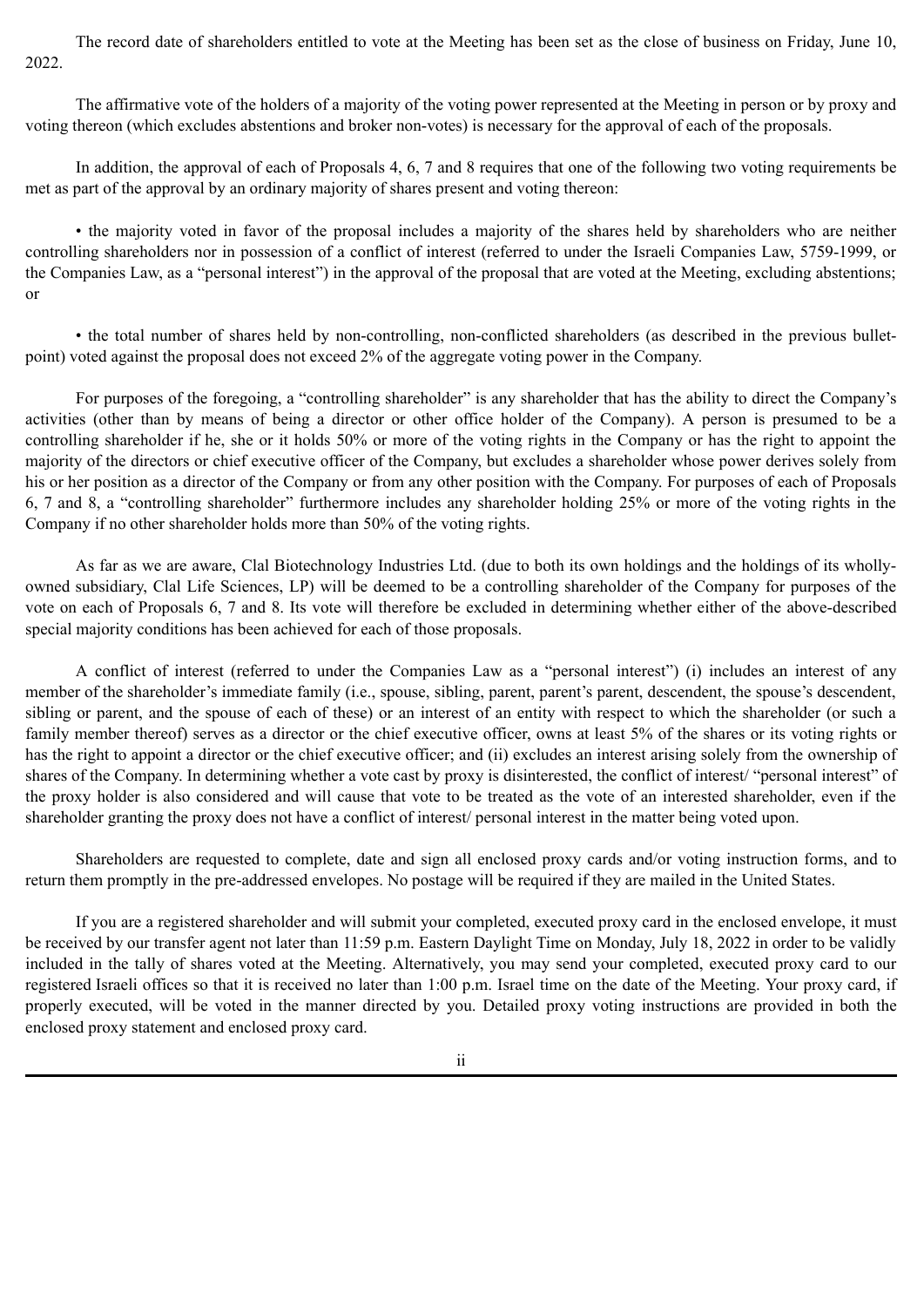If your ordinary shares are held in "street name", that is, in a brokerage account or by a trustee or nominee, please follow the enclosed instructions on your voting instruction form in order to submit it to your broker, trustee or nominee. As an alternative to physically mailing your voting instruction form, you may use it for purposes of submitting your voting instructions online, at www.proxyvote.com.

In accordance with the Companies Law and regulations promulgated thereunder, any shareholder of the Company holding at least 1% of the outstanding voting rights of the Company for the Meeting may submit to the Company a proposed additional agenda item for the Meeting, to the Company's Israeli offices, 42 Hayarkon St., Yavne 8122745, Israel, Attention: Mr. Yaron Meyer, Executive Vice President, General Counsel and Corporate Secretary, email: yaronm@mediwound.com, no later than June 15, 2022. To the extent that there are any additional agenda items that the Board determines to add as a result of any such submission, the Company will publish an updated notice and proxy card with respect to the Meeting, no later than June 22, 2022, to be furnished to the SEC under cover of a Report of Foreign Private Issuer on Form 6-K, or Form 6-K.

This notice, and the enclosed proxy statement, as well as the form of proxy card for the Meeting, are also being furnished to the SEC as exhibits to a Form 6-K, which may be obtained for free from the SEC's website at www.sec.gov or at the Company's website - at www.mediwound.com. The full text of the proposed resolutions, together with the form of proxy card for the Meeting, may also be viewed beginning on Thursday, June 16, 2022, at the registered office of the Company, 42 Hayarkon Street, Yavne 8122745, Israel, upon prior coordination with the Company. Our telephone number at our registered office is +972- 77-971-4100.

> Sincerely, Stephen T. Wills Executive Chairman of the Board of Directors

iii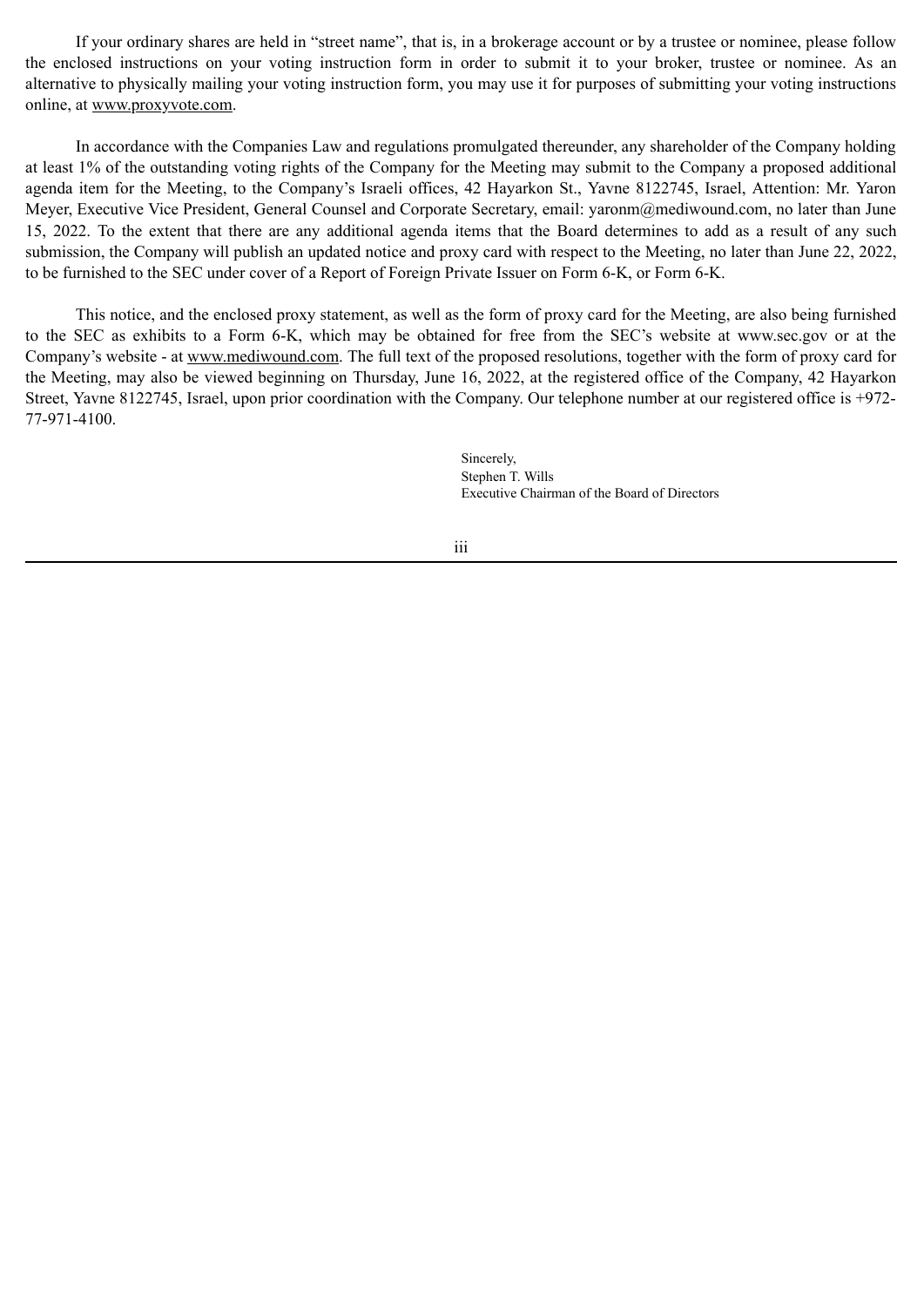

**MEDIWOUND LTD.**

42 Hayarkon Street, Yavne 8122745, Israel + 972 77 971 4100

**\_\_\_\_\_\_\_\_\_\_\_\_\_\_\_\_\_\_\_\_\_\_\_\_\_\_**

# **PROXY STATEMENT**  $\mathcal{L}_\text{max}$  and  $\mathcal{L}_\text{max}$  and  $\mathcal{L}_\text{max}$

# **2022 ANNUAL GENERAL MEETING OF SHAREHOLDERS**

This Proxy Statement is being furnished in connection with the solicitation of proxies on behalf of the board of directors (the "**Board**") of MediWound Ltd. ("**MediWound**" or the "**Company**"), to be voted at the 2022 Annual General Meeting of Shareholders (the "**Meeting**"), and at any adjournment thereof, pursuant to the accompanying Notice of 2022 Annual General Meeting of Shareholders. The Meeting will be held at 10:00 a.m. Eastern Daylight Time (EDT) on Tuesday, July, 19, 2022, at Latham & Watkins LLP, Conference Center, 1271 Avenue of the Americas, New York, New York 10020-1300.

This Proxy Statement, the attached Notice of 2022 Annual General Meeting of Shareholders and the enclosed proxy card and/or voting instruction form, are being made available to holders of MediWound ordinary shares, par value 0.01 New Israeli Shekels ("**NIS**") per share ("**ordinary shares**"), on or about June 14, 2022.

You are entitled to vote at the Meeting if you hold ordinary shares as of the close of business on Friday, June 10, 2022, the record date for the Meeting. You can vote your shares by attending the Meeting or by following the instructions under "How You Can Vote" below. Our Board urges you to vote your shares so that they will be counted at the Meeting or at any postponements or adjournments of the Meeting.

## *Agenda Items*

The Meeting is being called for the following purposes:

- (1) To re-elect each of Messrs. Stephen T. Wills, David Fox and Assaf Segal, and Dr. Vickie R. Driver (who are incumbent, non-external directors) and elect Mr. Sharon Malka (as a new non-external director), to the Board, to serve until the next annual general meeting of shareholders of the Company, until each of their successors is duly appointed and qualified, or until any of their earlier resignation or removal.
- (2) To approve the re-appointment of Somekh Chaikin, a member firm of KPMG, as the Company's independent registered public accounting firm until the next annual general meeting of shareholders of the Company and to authorize the Board (with power of delegation to its audit committee) to fix the independent registered public accounting firm's remuneration in accordance with the volume and nature of its services.
- (3) To approve an amendment to the form of indemnification letter to which we are party with our current and future directors and executive officers.
- (4) To approve and ratify the terms of the Company's renewed Directors and Officers liability insurance policy for the period from April 1, 2022 through March 31, 2023.
- (5) To approve grants of options to purchase 75,000 ordinary shares for our Executive Chairman of the Board, and options to purchase 37,500 ordinary shares for each of our other directors.
- (6) To approve payment of an annual cash bonus to Mr. Sharon Malka, our outgoing Chief Executive Officer, in respect of his performance in 2021
- (7) To approve the compensation terms of Mr. Ofer Gonen as the Company's new Chief Executive Officer, which terms will be effective as of July 1, 2022.
- (8) To approve payment of a cash severance payment to Mr. Sharon Malka, our outgoing Chief Executive Officer.
- (9) To approve an active director service terms for Mr. Sharon Malka, our outgoing Chief Executive Officer.

At the Meeting, we will also present and discuss our audited annual consolidated financial statements for the year ended December 31, 2021, as previously made available to our shareholders as part of our Annual Report on Form 20-F, which we filed with the Securities and Exchange Commission (the "**SEC**") on March 17, 2022 (the "**2021 Form 20-F**"), which may be accessed at www.sec.gov and at the "Investor Relations" section of our Company's website, www.mediwound.com. We will also transact such other business as may properly come before the Meeting or any adjournment thereof.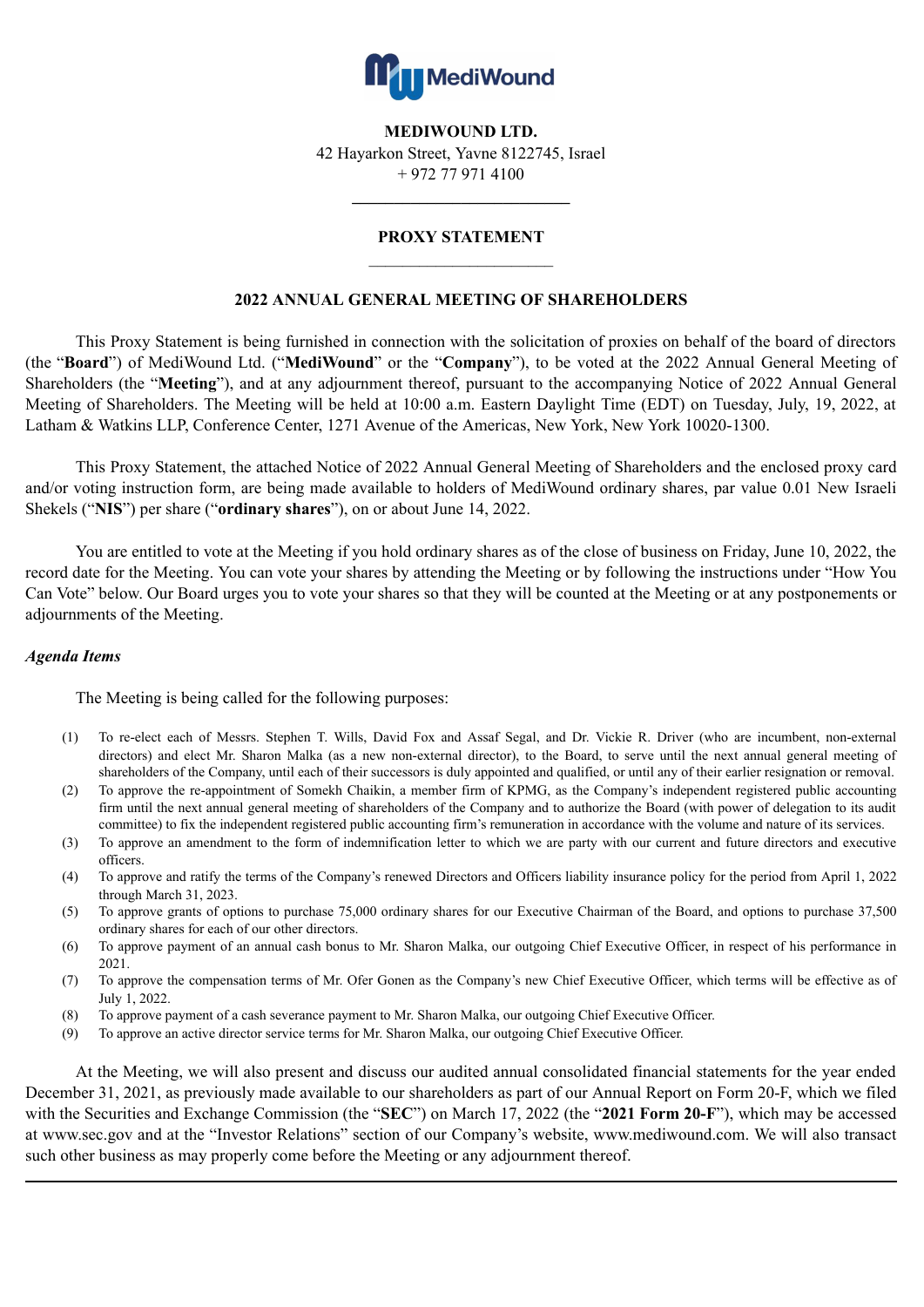# *Board Recommendation*

# **Our Board unanimously recommends that you vote "FOR" each of the above proposals.**

# *Quorum*

On June 1, 2022, we had 33,140,633 ordinary shares issued and outstanding. Each ordinary share outstanding as of the close of business on the record date, Friday, June 10, 2022, is entitled to one vote upon each of the proposals to be presented at the Meeting. Under our articles of association (the "**Articles**"), the Meeting will be properly convened if at least two shareholders attend the Meeting in person or sign and return proxies, provided that they hold shares representing at least twenty-five percent (25%) of our voting power. If such quorum is not present within half an hour from the time scheduled for the Meeting, the Meeting will be adjourned for one week (to the same day, time and place), or to a day, time and place proposed by the chairman of the Meeting with the consent of the holders of a majority of the voting power represented at the Meeting in person or by proxy and voting on the adjournment. At such adjourned meeting, the presence of at least two shareholders in person or by proxy (regardless of the voting power represented by their shares) will constitute a quorum.

Abstentions and "broker non-votes" are counted as present and entitled to vote for purposes of determining a quorum. A "broker non-vote" occurs when a bank, broker or other holder of record holding shares for a beneficial owner votes its shares generally for the Meeting, but does not vote on a particular proposal because that holder does not have discretionary voting power for that particular item and has not received instructions from the beneficial owner. It is important for a shareholder that holds ordinary shares through a bank or broker to instruct its bank or broker how to vote its shares, if the shareholder wants its shares to count towards the vote on a particular proposal.

# *Vote Required for Approval of Each of the Proposals*

The affirmative vote of the holders of a majority of the voting power represented at the Meeting in person or by proxy and voting thereon (which excludes abstentions) is necessary for the approval of each of the proposals.

In addition, the approval of each of Proposals 4, 6, 7 and 8 requires that one of the following two voting requirements be met as part of the approval by an ordinary majority of shares present and voting thereon:

- the majority voted in favor of the proposal includes a majority of the shares held by shareholders who are neither controlling shareholders nor in possession of a conflict of interest (referred to under the Israeli Companies Law, 5759-1999 (the "**Companies Law**") as a "personal interest") in the approval of the proposal that are voted at the Meeting, excluding abstentions; or
- the total number of shares held by non-controlling, non-conflicted shareholders (as described in the previous bullet-point) voted against the proposal does not exceed 2% of the aggregate voting power in the Company.

2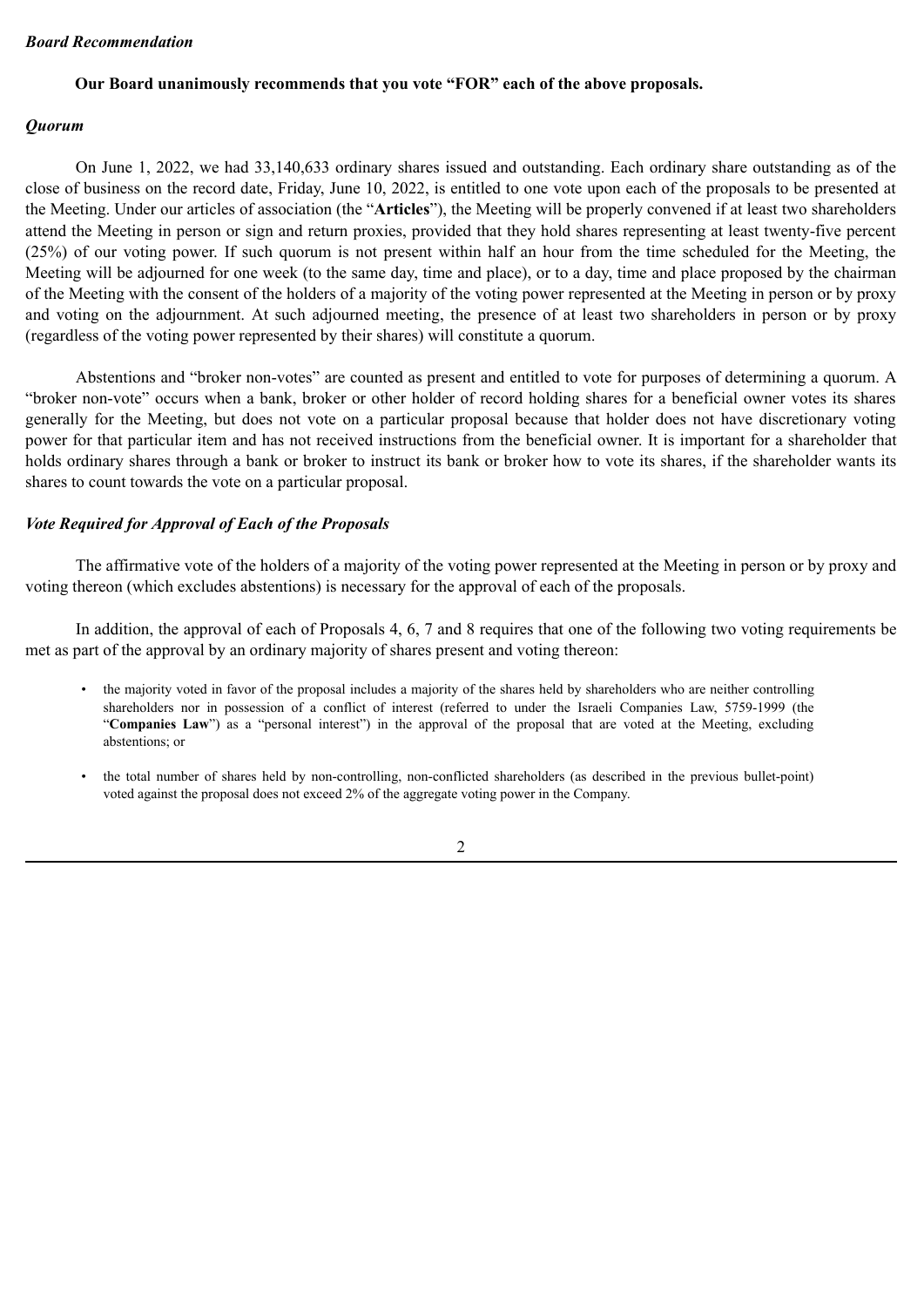For purposes of the foregoing, a "controlling shareholder" is any shareholder that has the ability to direct a company's activities (other than by means of being a director or other office holder of the company). A person is presumed to be a controlling shareholder if he, she or it holds 50% or more of the voting rights in a company or has the right to appoint the majority of the directors of a company or its chief executive officer, but excludes a shareholder whose power derives solely from his or her position as a director of the Company or from any other position with the company. For purposes of each of Proposals 6, 7 and 8, a "controlling shareholder" furthermore includes any shareholder holding 25% or more of the voting rights in our Company if no other shareholder holds more than 50% of the voting rights.

As far as we are aware, Clal Biotechnology Industries Ltd. (due to both its own holdings and the holdings of its whollyowned subsidiary, Clal Life Sciences, LP) will be deemed to be a controlling shareholder of our Company for purposes of the vote on Proposals 6, 7 and 8. Its vote will therefore be excluded in determining whether either of the above-described special majority conditions has been achieved for each of those proposals.

A conflict of interest (referred to under the Companies Law as a "personal interest") of a shareholder (i) includes an interest of any member of the shareholder's immediate family (i.e., spouse, sibling, parent, parent's parent, descendent, the spouse's descendent, sibling or parent, and the spouse of each of these) or an interest of an entity with respect to which the shareholder (or such a family member thereof) serves as a director or the chief executive officer, owns at least 5% of the shares or its voting rights or has the right to appoint a director or the chief executive officer, and (ii) excludes an interest arising solely from the ownership of shares of the Company. In determining whether a vote cast by proxy is disinterested, the conflict of interest/ "personal interest" of the proxy holder is also considered and will cause that vote to be treated as the vote of an interested shareholder, even if the shareholder granting the proxy does not have a conflict of interest/ personal interest in the matter being voted upon.

A shareholder must inform our Company before the vote (or if voting by proxy or voting instruction form, indicate on the proxy card or voting instruction form, as applicable) whether or not such shareholder is a controlling shareholder or has a conflict of interest in the approval of Proposals 4, 6, 7 and 8, and failure to do so disqualifies the shareholder from participating in the vote on Proposals 4, 6, 7 and 8. **In order to confirm that you are not a controlling shareholder and that you lack a conflict of interest in the approval of any such proposal and in order to therefore be counted towards or against the special majority required for the approval of each such proposal, you must check the box "FOR" under Items 4A, 6A, 7A and 8A on the accompanying proxy card or voting instruction form when you record your vote or voting instructions on Proposals 4, 6, 7 and 8, respectively.**

**If you believe that you, or a related party of yours, is a controlling shareholder or has such a conflict of interest and you wish to participate in the vote for or against Proposals 4, 6, 7 and 8, you should check the box "AGAINST" under Items 4A, 6A, 7A and/or 8A, as applicable, on the enclosed proxy card or voting instruction form. In that case, your vote will be counted towards or against the ordinary majority required for the approval of Proposals 4, 6, 7 and/or 8 (as applicable), but will not be counted towards or against the special majority required for approval of that proposal.**

#### *How You Can Vote*

You can vote your shares by attending the Meeting, by completing and signing a proxy card, or, if you are a shareholder holding your shares in "street name," by providing voting instructions to your bank, broker or other nominee in one of the manners described below.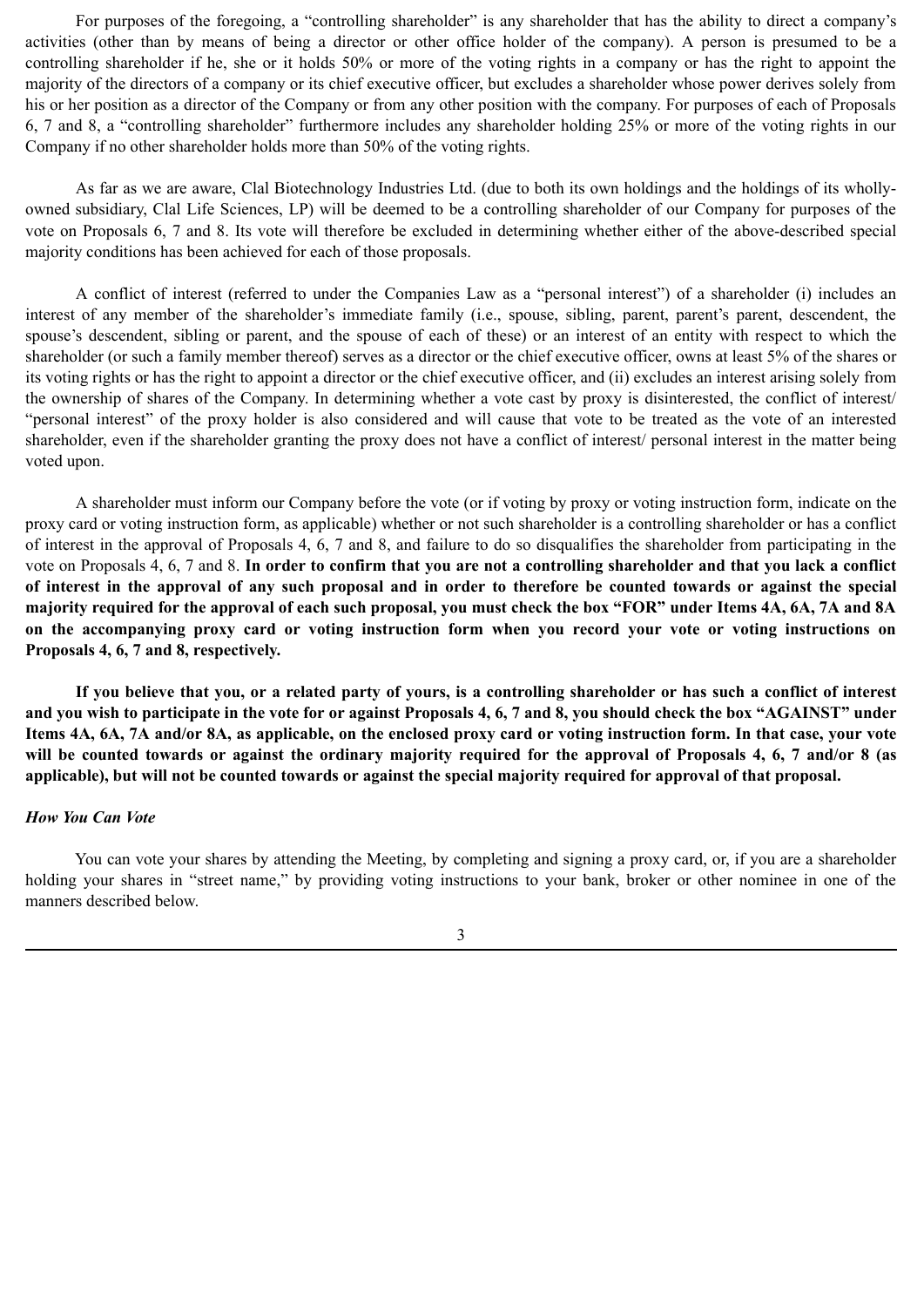#### *Shareholders of Record*

If you are a shareholder of record (that is, a share certificate or book-entry position is registered in your name at our transfer agent), you can submit your vote by completing, signing and submitting (in the enclosed envelope) the enclosed proxy card. If you are a shareholder of record and have lost or misplaced the proxy card mailed to you, you may print a copy of the proxy card from the Investor Relations page on the Company's website at http://ir.mediwound.com, and may complete and sign that proxy card (indicating the name of the record shareholder holding your ordinary shares) and return it to our general counsel via fax  $+972-77-971-4182$  or email yaronm@mediwound.com. We reserve the right to require further identifying information from you if you submit your proxy card in that manner. You may change your mind and cancel your proxy card by sending us written notice, by signing and returning a proxy card with a later date, or by voting in person or by proxy at the Meeting. We will not be able to count a proxy card unless we receive it at our principal executive offices at 42 Hayarkon Street, Yavne 8122745, Israel no later than 1:00 p.m., Israel time, on the date of the Meeting, or our registrar and transfer agent receives it in the enclosed envelope not later than 11:59 p.m., Eastern Daylight Time on Monday, July 18, 2022.

Please follow the instructions on the proxy card. If you provide specific instructions (by marking a box) with regard to the proposals, your shares will be voted as you instruct. If you sign and return your proxy card without giving specific instructions, your shares will be voted in accordance with the recommendation of the Board with respect to Proposals 1, 2, 3, 5 and 9, and will be deemed to have abstained with respect to Proposals 4, 6, 7 and 8 (unless you confirm in Items 4A, 6A, 7A and 8A that you are not a controlling shareholder and lack a conflict of interest in the approval of Proposals 4, 6, 7 and 8, respectively, in which case your shares will be voted in favor of Proposals 4, 6, 7 and 8). The persons named as proxies in the enclosed proxy card will furthermore vote in accordance with the recommendations of the Board on any other matters that properly come before the Meeting.

You must remember to confirm in writing by indicating "FOR" under Items 4A, 6A, 7A and 8A on the enclosed proxy card that you are not a controlling shareholder and that you lack a conflict of interest in the approval of Proposals 4, 6, 7 and 8, respectively (or else check the box "AGAINST" under Items 4A, 6A, 7A and/or 8A, as applicable, if you are a controlling shareholder or possess such a conflict of interest).

#### *Shareholders Holding in "Street Name"*

If you hold ordinary shares in "street name", that is, you are an underlying beneficial holder who holds ordinary shares through a bank, broker or other nominee, the voting process will be based on your directing the bank, broker or other nominee to vote the ordinary shares in accordance with your voting instructions. As per the information that is being sent to you, a beneficial holder may provide voting instructions in one of three ways: (i) completing and mailing the physical voting instruction form in the envelope provided; (ii) completing the online version of the voting instruction form at www.proxyvote.com (please use your control number); and (iii) voting via telephone (by dialing the telephone number provided in the physical or electronic voting information being sent to you). Your physical voting instruction form must be received by 12:00 p.m., Eastern Daylight Time, on Monday, July 18, 2022 in order for your voting instructions to be included in the tally of votes for the Meeting. If you provide your voting instructions online or via telephone, you must submit those instructions by 11:59 p.m., Eastern Daylight Time, on Sunday, July 17, 2022, in order for them to be included in the tally of votes for the Meeting. Because a beneficial holder is not a shareholder of record, you may not vote your shares in person at the Meeting unless you obtain and submit to us in advance of the Meeting (as described below) a "legal proxy" from the broker, trustee or nominee that holds your shares, giving you the right to vote the shares at the Meeting, along with an account statement that shows that you own your shares as of the record date for the Meeting (June 10, 2022).

If no voting instructions are received by the bank, broker or other nominee from you on or before the above dates and times established for such purpose, the bank, broker or other nominee will not vote your shares (commonly referred to as a "broker non-vote").

Where a beneficial owner has executed and returned a voting instruction form, but has not provided voting instructions with respect to any specific proposals, and the broker, trustee or nominee may not cast a vote with respect to the proposals, the shares held by the beneficial owner will be included in determining the presence of a quorum at the Meeting, but will not be considered "present" for the purpose of voting on the particular proposals. Such shares have no impact on the outcome of the voting on any of the proposals.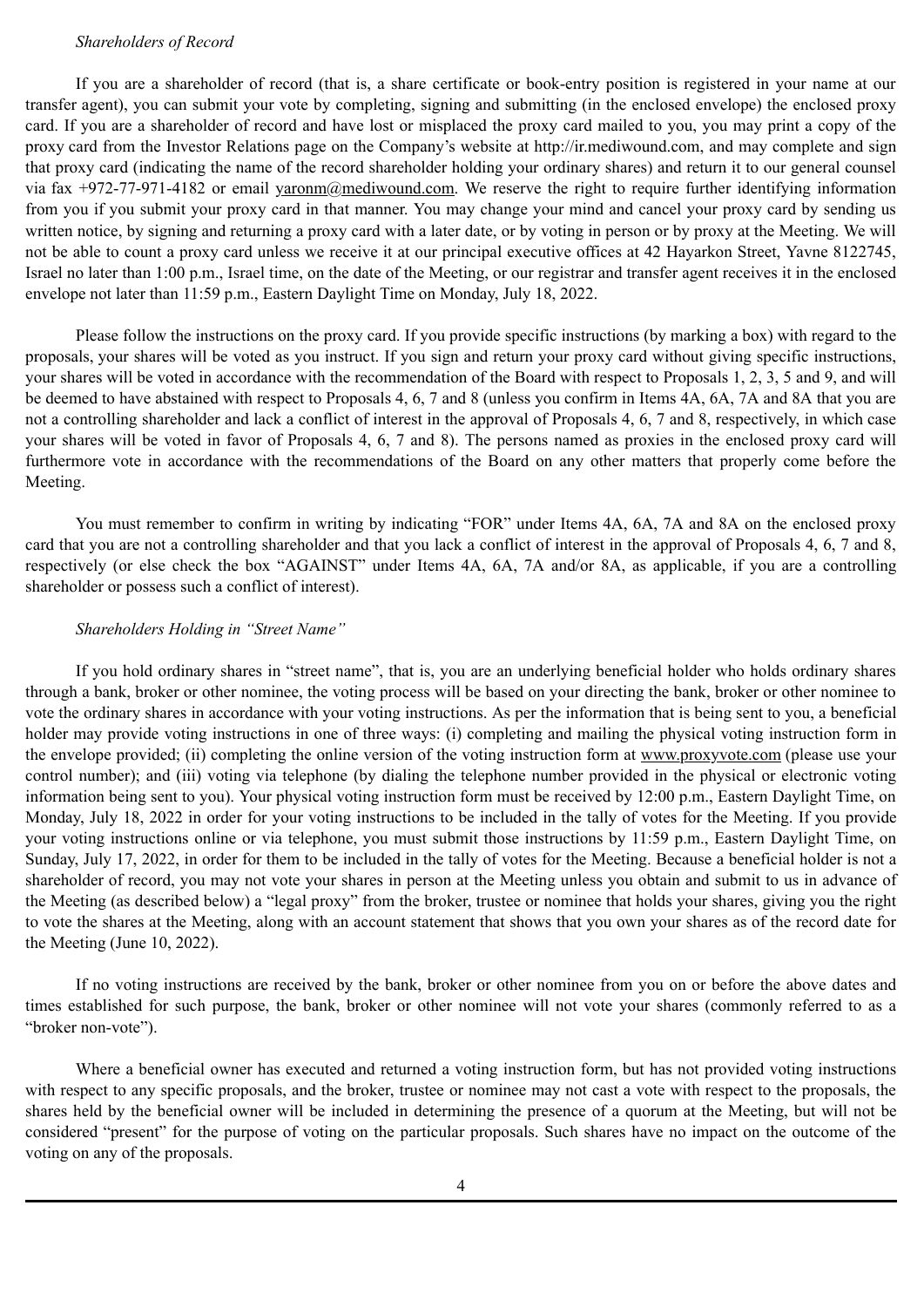If you hold shares as a beneficial owner, we urge you to give instructions to your bank, broker, or other nominee as to how your shares should be voted so that you thereby participate in the vote on these important matters. **You must remember to confirm via the relevant item on the physical or electronic voting instruction form, or via the telephone voting procedure, whether or not you are a controlling shareholder or possess a conflict of interest in the approval of Proposals 4, 6, 7 or 8 (when submitting your voting instructions on each such proposal)**; **otherwise, your vote on those proposals will not count.**

#### *Revocation of a Proxy*

Shareholders of record may revoke the authority granted by their execution of proxies at any time before the effective exercise thereof by filing with us a written notice of revocation or duly executed proxy bearing a later date and by submitting it prior to the above-described deadline for initially submitting your proxy. In the alternative, you may effectively revoke your proxy by voting in person at the Meeting. If you hold your shares in "street name", you may change your voting instructions by following the directions provided to you by your broker, trustee or nominee. If you have obtained a legal proxy from your broker, trustee or nominee giving you the right to vote your shares, you can change your vote by attending the Meeting and voting in person.

# *Solicitation of Proxies*

Proxies are being distributed to shareholders on or about June 14, 2022. Certain officers, directors, employees, and agents of the Company, none of whom will receive additional compensation therefor, may solicit proxies by telephone, emails, or other personal contact. We will bear the cost for the solicitation of the proxies, including postage, printing, and handling, and will reimburse the reasonable expenses of brokerage firms and others for forwarding material to beneficial owners of shares.

### *Attending Meeting in Person*

We desire to reduce the risk of further spreading of the COVID-19 (coronavirus) pandemic, and to safeguard the wellbeing of shareholders, Board and Company representatives at the Meeting.

Consequently, we strongly encourage shareholders to mail in their proxy cards or voting instruction forms in lieu of attending the Meeting in person. If a shareholder holding ordinary shares as of the record date for the Meeting (June 10, 2022) nevertheless desires to attend the Meeting, he, she must follow the below safety requirements

Upon entry Latham & Watkins LLP offices, all visitors are required to present proof of full vaccination (e.g., a photograph of your CDC card) or negative COVID-19 test result for a test taken within the past 72 hours (e.g., a time-stamped photograph of a negative at-home test or copy of lab results). Moreover, only visitors who present proof of full vaccination are permitted to take off their face mask in Latham & Watkins LLP offices.

# *Availability of Proxy Materials*

Copies of the proxy card, the notice of the Meeting and this Proxy Statement are available in the "Investor Relations" section of our Company's website, www.mediwound.com. The contents of that website are not a part of this Proxy Statement.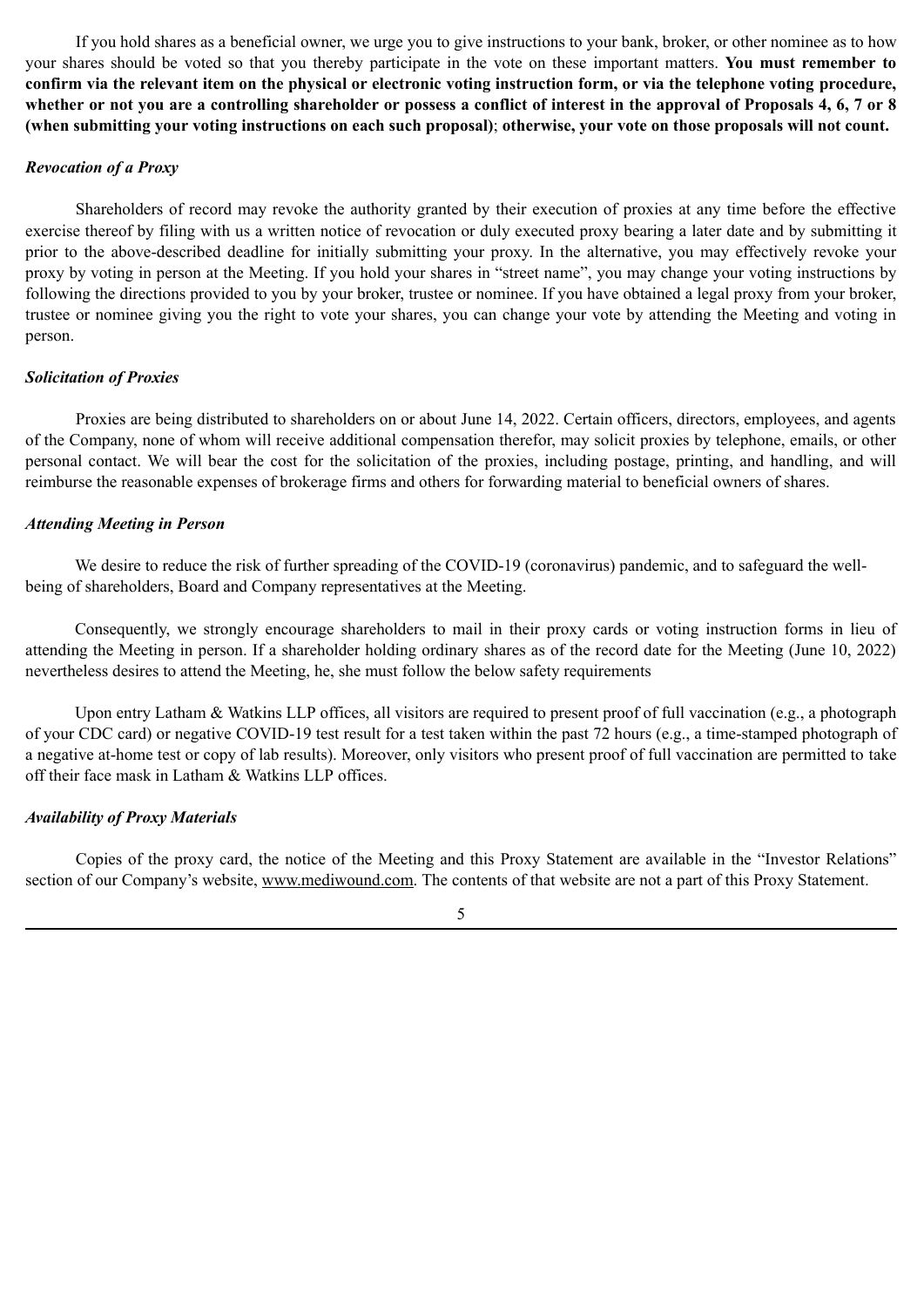# **SECURITY OWNERSHIP OF CERTAIN BENEFICIAL OWNERS AND MANAGEMENT**

The following table sets forth the number of ordinary shares beneficially owned, directly or indirectly, by (i) each person known by us to be the owner of more than 5% of our outstanding ordinary shares, and (ii) all of our directors and executive officers as a group, based on publicly available information and/or information obtained by the Company upon its inquiry, which, except as indicated below, is provided as of June 1, 2022, as of which date there were 33,140,633 ordinary shares issued and outstanding.

|                                                                             | Number of<br><b>Shares</b><br><b>Beneficially</b> | Percentage of |
|-----------------------------------------------------------------------------|---------------------------------------------------|---------------|
| <b>Name of Beneficial Owner</b>                                             | Held                                              | <b>Class</b>  |
| <b>Directors and Executive Officers</b>                                     |                                                   |               |
| Stephen T. Wills                                                            | $\ast$                                            | $\ast$        |
| Ofer Gonen                                                                  | $\ast$                                            | $\ast$        |
| <b>Assaf Segal</b>                                                          | $\ast$                                            | $\ast$        |
| Vickie R. Driver                                                            | $\ast$                                            | $\ast$        |
| Nissim Mashiach                                                             | $\ast$                                            | $\ast$        |
| Sharon Kochan                                                               | $\ast$                                            | $\ast$        |
| David Fox                                                                   | $\ast$                                            | $\ast$        |
| Samuel Moed                                                                 | $\ast$                                            | $\ast$        |
| Sharon Malka                                                                | 413.842                                           | $1.2\%$       |
| <b>Boaz Gur-Lavie</b>                                                       | $\ast$                                            | $\ast$        |
| Lior Rosenberg(1)                                                           | 2,003,563                                         | 6.0%          |
| <b>Ety Klinger</b>                                                          | $\ast$                                            | $\ast$        |
| Yaron Meyer                                                                 | $\ast$                                            | $\ast$        |
| All executive officers and directors as a group (13 persons)(2)             | 3,423,332                                         | 9.9%          |
| <b>Principal Shareholders (who are not Directors or Executive Officers)</b> |                                                   |               |
| Clal Biotechnology Industries Ltd.(3)                                       | 11,047,471                                        | 33.2%         |
|                                                                             |                                                   |               |

Less than  $1\%$ .

(1) Shares beneficially owned consist of: (i) 146,823 ordinary shares held directly by Prof. Rosenberg; (ii) 146,535 ordinary shares issuable upon exercise of outstanding options held directly by Prof. Rosenberg that are currently exercisable or exercisable within 60 days of June 1, 2022; and (iii) 1,710,205 ordinary shares held by L.R. Research and Development Ltd. in trust for the benefit of Prof. Rosenberg. Prof. Rosenberg is the sole shareholder of L.R. Research and Development Ltd.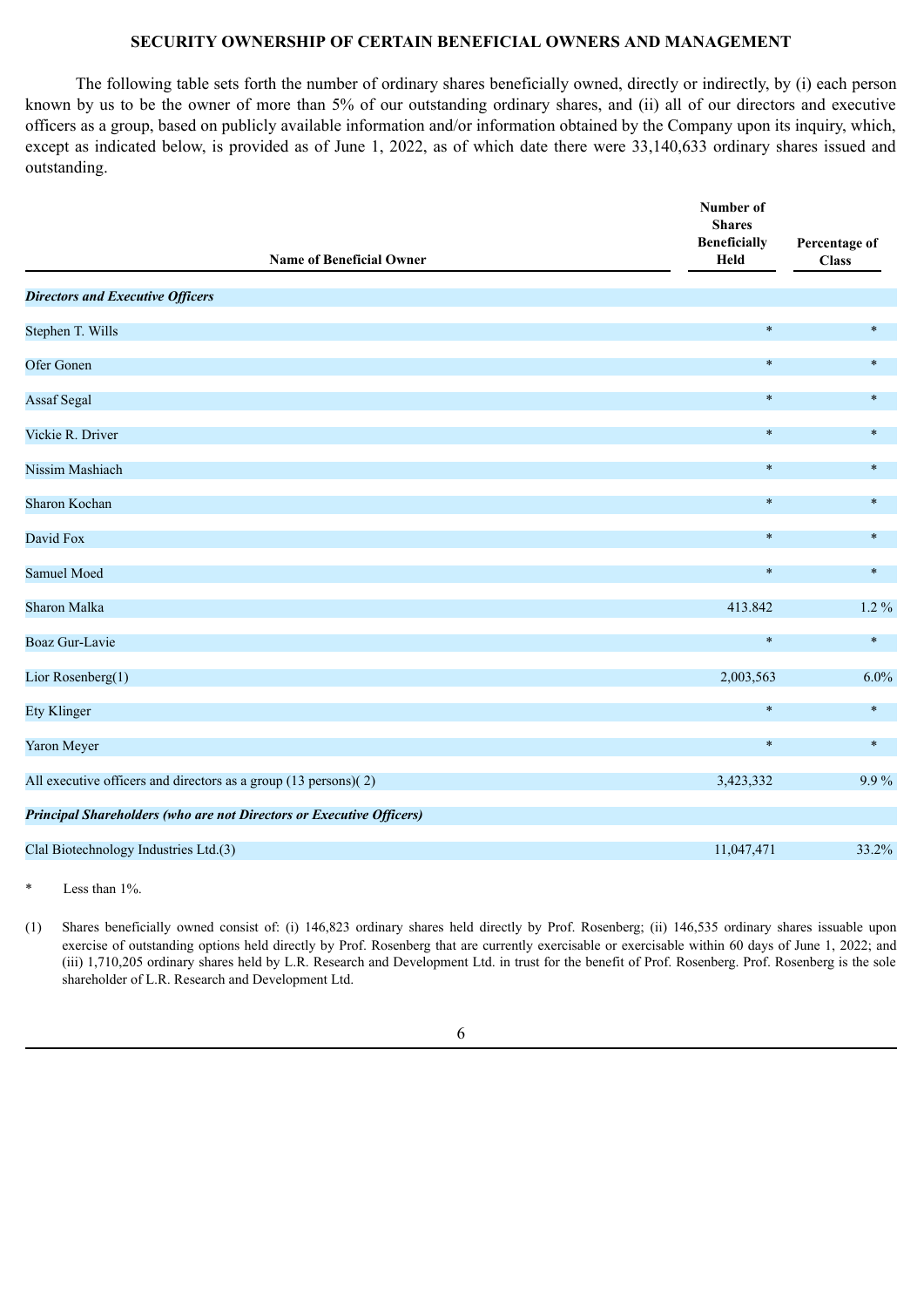- (2) Shares beneficially owned consist of 2,012,356 ordinary shares held directly or indirectly by such executive officers and directors and 1,410,975 ordinary shares issuable upon exercise of outstanding options and RSUs that are currently exercisable or exercisable within 60 days of June 1, 2022.
- (3) Shares beneficially owned consist of: (i) 8,208,973 ordinary shares held by Clal Life Sciences, LP, whose managing partner is Clal Application Center Ltd., a wholly-owned subsidiary of Clal Biotechnology Industries Ltd. ("**CBI**"); (ii) 2,682,665 ordinary shares held by CBI and (iii) 155,833 ordinary shares issuable upon exercise of outstanding options held directly by CBI that are currently exercisable or exercisable within 60 days of June 1, 2022. As reported on a Schedule 13G/A filed on February 14, 2019 by Access Industries Holdings LLC, Access Industries Holdings LLC indirectly owns 100% of the outstanding shares of Clal Industries Ltd., which owns 47.17% of the outstanding shares of CBI. The address of Clal Industries Ltd. is the Triangular Tower, 3 Azrieli Center, Tel Aviv 67023, Israel and the address of Access Industries Holdings LLC is c/o Access Industries Inc., 40 West 57th Street, New York, New York 10019, United States.

# **ADDITIONAL INFORMATION REGARDING OUR BOARD, CORPORATE GOVERNANCE AND COMPENSATION OF OUR OFFICERS AND DIRECTORS**

Item 6.B of our 2021 Form 20-F contains information regarding compensation paid to our directors and certain officers (including our five most highly compensated officers) in, or with respect to, 2021. Item 6.C of our 2021 Form 20-F contains additional information regarding our Board, its committees and our corporate governance practices. We encourage you to review those items of our 2021 Form 20-F (which we incorporate by reference herein) to obtain additional information.

# **PROPOSAL 1 RE-ELECTION AND ELECTION OF NON-EXTERNAL DIRECTORS**

# **Background**

We currently have a board of directors composed of eight directors, including two external directors elected pursuant to the requirements of the Companies Law. A director who is not an external director is elected annually and holds office until the next annual general meeting of shareholders following the general meeting at which such director was elected or until his or her earlier resignation or removal pursuant to a resolution of a general meeting of shareholders or applicable law.

Our Board has nominated Messrs. Stephen T. Wills, David Fox, and Assaf Segal, and Dr. Vickie R. Driver, four of our incumbent directors who are not external directors, for re-election as directors at the Meeting. In addition to incumbent nominees, our Board has nominated Mr. Sharon Malka, our outgoing Chief Executive Officer, for election as a director at the Meeting. Two of our other incumbent directors— Mr. Ofer Gonen, who has been appointed as our new Chief Executive Officer as described in Proposal 7, and Mr. Samuel Moed— have not been nominated for re-election to the Board. Assuming the election of all nominees to the Board pursuant to this Proposal 1, the size of our Board will be reduced from eight members to seven members.

The Board has determined that each of Mr. Fox and Dr. Driver (in addition to our two external directors, Sharon Kochan and Nissim Mashiach, who are in the middle of a three-year term under the Companies Law and are not subject to re-election at the Meeting), satisfies the Companies Law non-affiliated director requirements as well as the independence requirements under the Nasdaq Listing Rules. Therefore, our Board (via four out of its seven members, assuming the election of all nominees under this Proposal 1) will fulfill the Nasdaq majority board independence requirement.

The Companies Law requires that a person will not be elected and will not serve as a director in a public company if he or she does not have the required qualifications and the ability to dedicate an appropriate amount of time for the performance of his or her position as director of the company, taking into consideration, among other factors, the special needs and size of the company. A general shareholder meeting of a public company at which the appointment of a director is to be considered may not be held unless the nominee has declared to the company, inter alia, that he or she complies with the above-mentioned requirements, and provides details of his or her applicable qualifications. Each of the five nominees for re-election pursuant to this Proposal 1 has provided the foregoing declaration.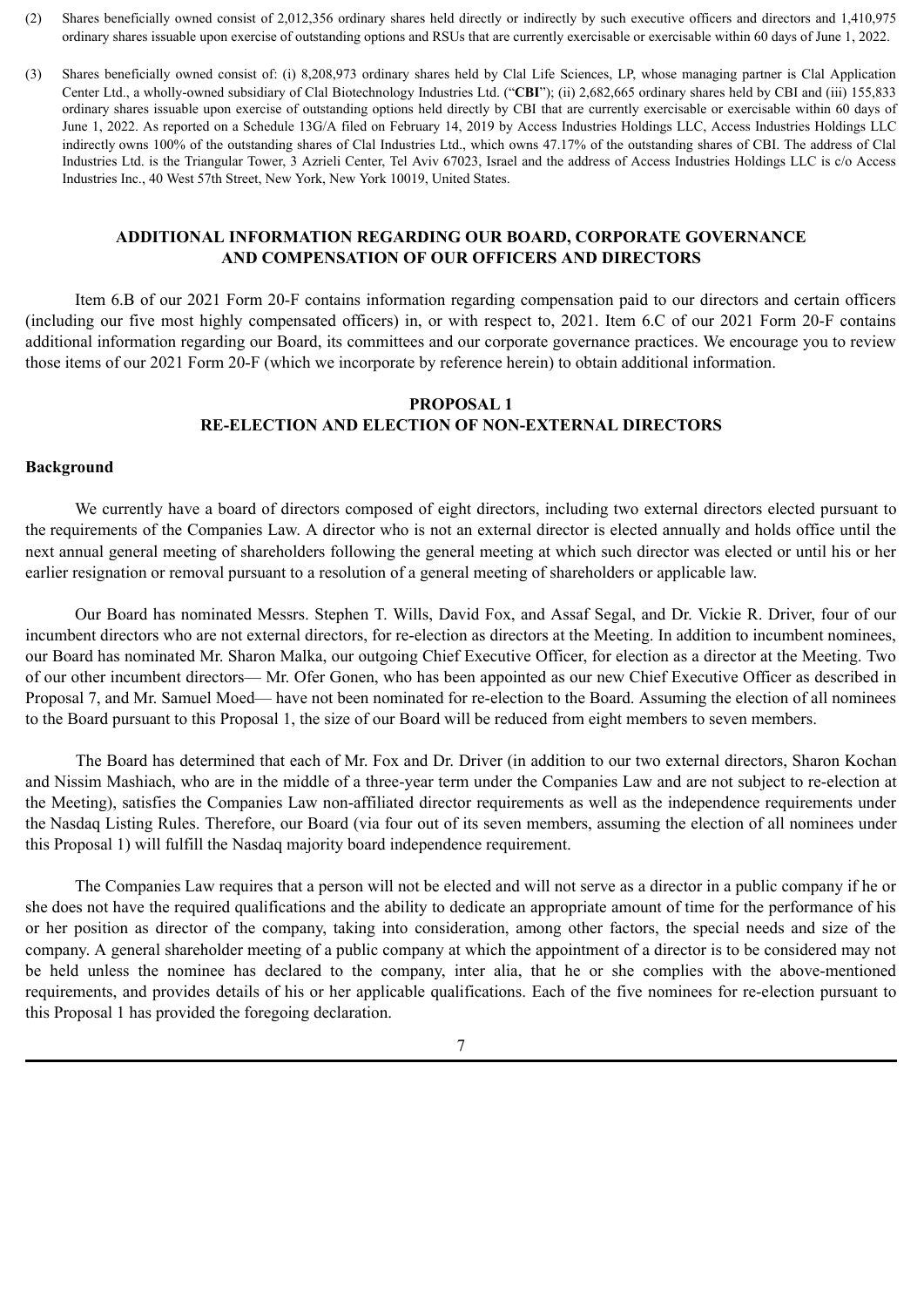The following information is supplied with respect to each nominee for re-election to the Board and is based upon the records of the Company and information provided to us by the nominees:

*Stephen T. Wills* has served as a member of our Board since May 2017, as Chairman of our Board since October 2017 and as Executive Chairman of our board since May 2019. Mr. Wills serves as Chief Financial Officer (since 1997) and Chief Operating Officer (since 2011) of Palatin Technologies, Inc. (NYSE: PTN), a biopharmaceutical company developing targeted, receptor‑specific peptide therapeutics for the treatment of diseases with significant unmet medical need and commercial potential. Mr. Wills serve on the boards of Gamida Cell Ltd. (Nasdaq: GMDA), a leading cellular and immune therapeutics company since March 2019 (audit and finance committee member) and of Amryt Pharma, a biopharmaceutical company focused on developing and delivering treatments to help improve lives of patients with rare and orphan diseases since September 2019 (chairman of audit committee and member of the finance committee). Mr. Wills also serves on the board of trustees and executive committee of The Hun School of Princeton, a college preparatory day and boarding school since 2013, and its chairman since June 2018. Mr. Wills served on the board of directors of Caliper Corporation, a psychological assessment and talent development company since March 2016 and as chairman from December 2016 until December 2019, when Caliper was acquired by PSI. Mr. Wills serves as executive chairman and interim principal executive officer of Derma Sciences Inc. a provider of advanced wound care product from December 2015 to February 2017, when Derma Sciences was acquired by Integra Lifesciences (Nasdaq: IART). Previously, Mr. Wills served on the Board of Derma Sciences as the lead director and chairman of the audit committee from June 2000 to December 2015. Mr. Wills served as the Chief Financial Officer of Derma Sciences from 1997 to 2000. Mr. Wills served as the president and Chief Operating Officer of Wills, Owens & Baker, P.C., a public accounting firm from 1991 to 2000. Mr. Wills, a certified public accountant, earned his Bachelor of Science in accounting from West Chester University, and a Master of Science in taxation from Temple University.

*Vickie R. Driver* has served as a member of our Board since May 2017. Dr. Driver is board certified in foot surgery by the American Board of Podiatric Surgery and is a Fellow at the American College of Foot and Ankle Surgeons, licensed in Rhode Island. Her career as a podiatric physician and surgeon has included a special emphasis on limb preservation and wound healing in her medical practice, as well as, research and education. Dr. Driver has been a Professor of Surgery in the Department of Orthopedics at Brown University (Clinical) since 2014. She has served for 9 years on the Board of Directors for the Association for the Advancement of Wound Care ("**AAWC**"), and recently completed her tenure as President for this international organization. Dr. Driver is also the chair of Wound Care Experts and U.S. Food and Drug Administration ("**FDA**") Clinical Endpoints Project. She has just been named to serve as member at large to the Board of Directors of the Wound Healing Society ("**WHS**") and Board Member to the Critical Limb Ischemia ("**CLI**") Global Society. In addition, she serves on multiple national and international clinical committees that focus on preventing limb loss and improving wound healing in the high-risk population. She has served as an investigator for more than 70 important multi‑center randomized clinical trials, as well as developed and supervised multiple research fellowship training programs. She has served and chaired multiple committees for large national and international pivotal clinical trials and has authored over 120 publications and abstracts. Dr. Driver is credited with the development and directorship of multiple major multidisciplinary Limb Preservation– Wound Healing Centers of Excellence, including Military/VA, Hospital and University based programs. Since 2015, she has served as Director, Translational Medicine, Wound Healing at the Novartis Institute for Biomedical Research. From 2011 to 2014, she was Program Director, Inaugural Educational Committee at the American College of Wound Healing and Tissue Repair at University of Illinois School of Medicine. From 2011 to 2015, she was also Scientific Director, Colorado Prevention Center, Wound Care Laboratory at the University of Colorado. From 2012 to 2015, Dr. Driver held a number of positions at the Providence Veterans Administration Medical Center in Rhode Island, including Chief, Section of Podiatric Surgery and Director, Clinical Research, Limb Preservation and Wound Healing. Prior thereto, she held various positions at multiple major multidisciplinary Limb Preservation – Wound Healing Centers of Excellence. Dr. Driver received a Doctorate of Podiatric Medicine and Surgery from the California College of Podiatric Medicine and Surgery and a Masters in Medical Education from Samuel Merritt University.

8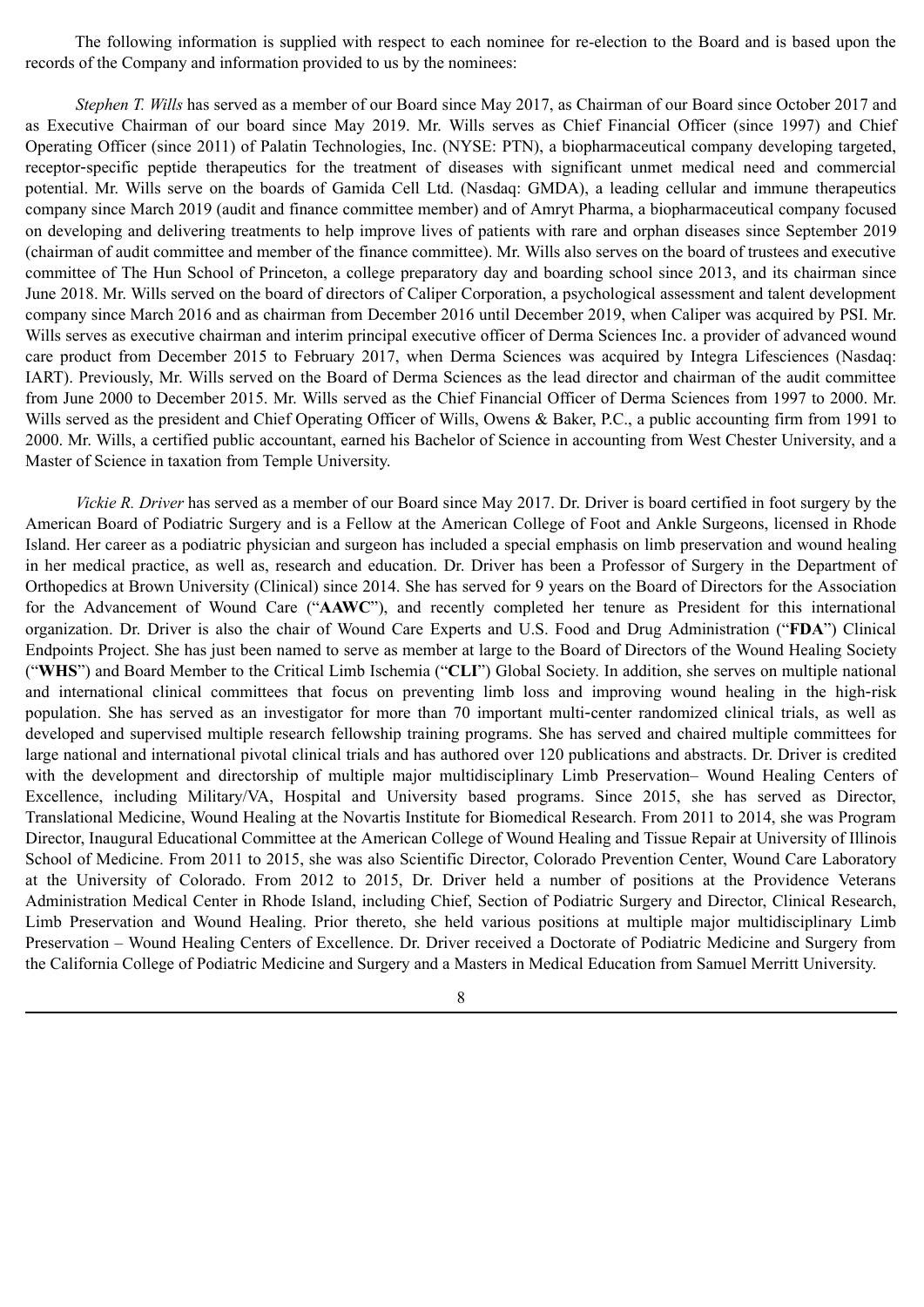*David Fox* has served as a member of our Board since April 2020. Mr. Fox was most recently a partner at Kirkland & Ellis LLP and served as a member of its Global Executive Management Committee until 2019. Prior to joining Kirkland, Mr. Fox was partner with Skadden, Arps, Slate, Meagher & Flom LLP, where he was a member of its top governing committee. Mr. Fox is a director of Israel Discount Bank of New York, a member of the board of directors at the Park Avenue Armory and a member of the advisory board of New Alternatives for Children, for which he provides support to families caring for medically fragile children. In addition, Mr. Fox serves on the board of governors, and is an honorary fellow of the Hebrew University, Jerusalem. He holds an LL.B. degree from Jerusalem University, Israel.

*Assaf Segal* has served as a member of our Board since October 2017. Mr. Segal serves as a board member of several companies, including Biokine therapeutics Ltd., Campus Bio L.P., Clal Life Sciences L.P. and Clal Application Center Ltd. Prior to that time, Mr. Segal was a Partner at Variance Economic Consulting Ltd., from 2004 until June 2015, where he provided in-depth consulting for international and local clients in a wide range of industries, including telecommunications, internet, biotech, heavy industry and financial sectors. Previously, he founded a start-up software company. Mr. Segal also previously held a managerial position at PriceWaterhouseCoopers Corporate Finance and was an Economic Department manager at the North American division of Amdocs Inc. His experience also includes risk management and house account ("Nostro") trading at the Union Bank of Israel, and serving as an economist for capital markets in the Research Department of the Bank of Israel. Mr. Segal also has many years of experience in economic consulting and company valuations, joint ventures and financial instruments for investments, M&A, and IPOs. He has 15 years of experience in economic consulting for international and local clients in the Bio‑Tech sector as well as in Hi‑Tech, financial and other sectors. He holds a B.A. in Economics and Statistics and an M.B.A. (Finance and Information Systems) from the Hebrew University of Jerusalem.

*Sharon Malka* has served as our Chief Executive Officer since May 2019, and is expected to transition into a role as an active director, pending his election pursuant to this Proposal 1 and approval of his active director service terms pursuant to Proposal 9, at the Meeting. Prior to May 2019, he served as our Chief Financial and Operations Officer, beginning in April 2007. From 2002 to 2007, Mr. Malka was a partner at Variance Economic Consulting Ltd., a multi‑disciplinary consulting boutique that specializes in financial and business services. Mr. Malka also served as a Senior Manager at Kesselman Corporate Finance, a division of PricewaterhouseCoopers Global Network, from 1998 to 2002. Mr. Malka holds a B.Sc. in Business Administration from the Business Management College in Israel and an M.B.A. from Bar Ilan University, Israel.

#### **Proposed Resolutions**

We are proposing the adoption by our shareholders of the following resolutions pursuant to Proposal 1 at the Meeting:

- (a) "**RESOLVED**, that Mr. Stephen T. Wills be, and hereby is, re-elected to serve as a director of the Company, effective from the date hereof, until the next annual general meeting of shareholders and until his successor is duly appointed and qualified, or until his earlier resignation or removal."
- (b) "**RESOLVED**, that Dr. Vickie R. Driver be, and hereby is, re-elected to serve as a director of the Company, effective from the date hereof, until the next annual general meeting of shareholders and until her successor is duly appointed and qualified, or until her earlier resignation or removal."
- (c) "**RESOLVED**, that Mr. David Fox be, and hereby is, re-elected to serve as a director of the Company, effective from the date hereof, until the next annual general meeting of shareholders and until his successor is duly appointed and qualified, or until his earlier resignation or removal."
- (d) "**RESOLVED**, that Mr. Assaf Segal be, and hereby is, re-elected to serve as a director of the Company, effective from the date hereof, until the next annual general meeting of shareholders and until his successor is duly appointed and qualified, or until his earlier resignation or removal."
- (e) "**RESOLVED**, that Mr. Sharon Malka be, and hereby is, elected to serve as a director of the Company, effective from the date hereof, until the next annual general meeting of shareholders and until his successor is duly appointed and qualified, or until his earlier resignation or removal."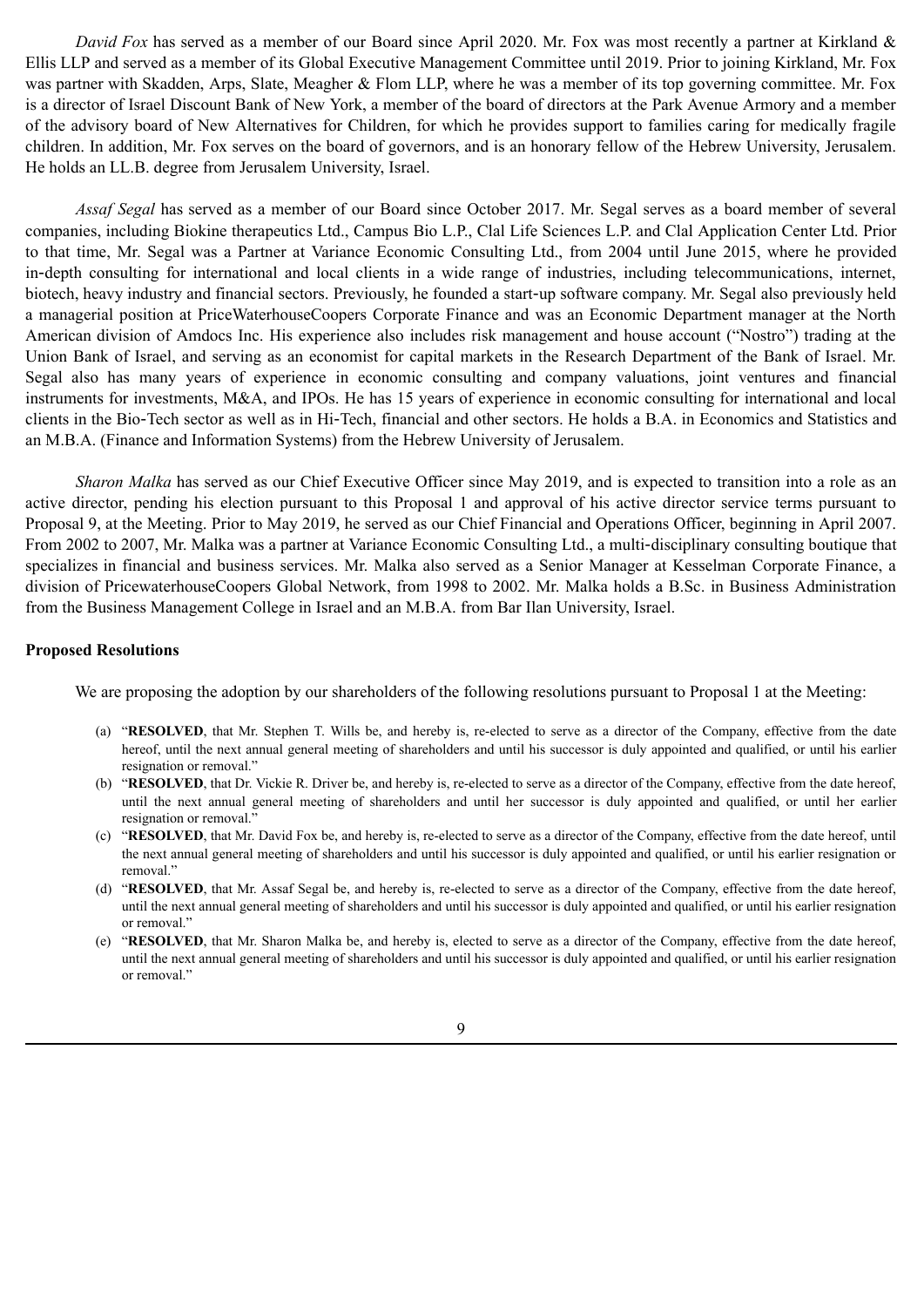#### **Required Vote**

Shareholders may vote for or against, or may abstain from voting, in connection with the election of any of the said nominees. The affirmative vote of holders of a majority of the voting power represented at the Meeting in person or by proxy and voting thereon (excluding abstentions and broker non-votes) is necessary for the approval of each of the resolutions included in this Proposal 1.

## **Board Recommendation**

The Board unanimously recommends a vote "**FOR**" the foregoing resolutions approving the re-election of each of Messrs. Stephen T. Wills, David Fox and Assaf Segal, and Dr. Vickie R. Driver, and the initial election of Mr. Sharon Malka, as members of our Board.

# **PROPOSAL 2 APPROVAL AND RATIFICATION OF APPOINTMENT OF SOMEKH CHAIKIN AS INDEPENDENT REGISTERED PUBLIC ACCOUNTING FIRM**

### **Background**

Somekh Chaikin, a member firm of KPMG, independent registered public accounting firm, or Somekh Chaikin, has served as our independent registered public accounting firm since its appointment in 2020. Our audit committee and Board have resolved to nominate Somekh Chaikin for reappointment as our independent registered public accounting firm until the close of the next annual general meeting of shareholders of the Company.

Our shareholders are being requested to approve Somekh Chaikin's reappointment and authorize our Board (with power of delegation to our audit committee) to fix Somekh Chaikin's compensation in accordance with the volume and nature of its services.

For a summary of the fees for professional services (consisting of audit fees, audit-related fees and tax fees) rendered to us by Somekh Chaikin for the year ended December 31, 2021 (commencing on June 15, 2021), and by Kost Forer Gabbay & Kasierer, a member of Ernst & Young Global, our former independent registered public accounting firm, for the year ended December 31, 2020 and up until April 28, 2021, please see Item 16C. "Principal Accountant Fees and Services" of our 2021 Form 20-F, which information is incorporated by reference in this Proposal 2.

# **Proposed Resolution**

We are proposing the adoption by our shareholders of the following resolution at the Meeting:

"**RESOLVED**, that (i) Somekh Chaikin, a member firm of KPMG, be and hereby is reappointed as the Company's independent registered public accounting firm for the year ending December 31, 2022, and until the next annual general meeting of shareholders of the Company, and (ii) the Company's board of directors (with power of delegation to the audit committee) be, and hereby is, authorized, to fix the remuneration of such independent registered public accounting firm in accordance with the volume and nature of its services. "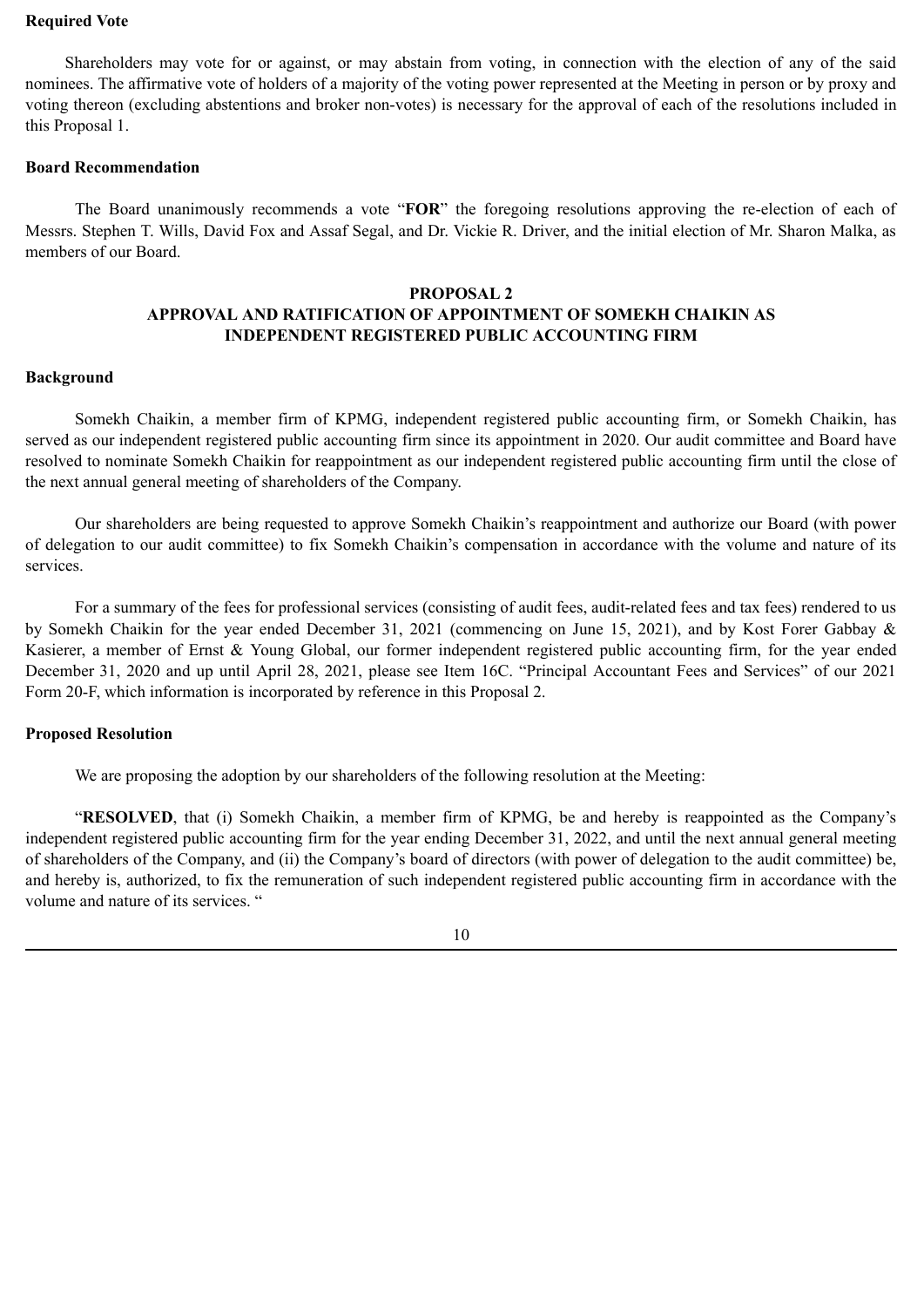### **Required Vote**

Shareholders may vote for or against, or may abstain from voting, in connection with the re-appointment of Somekh Chaikin. The affirmative vote of holders of a majority of the voting power represented at the Meeting in person or by proxy and voting thereon is necessary for the approval of the resolution included in this Proposal 2.

## **Board Recommendation**

The Board unanimously recommends a vote **FOR** the foregoing resolution approving the reappointment of, and authorizing the board of directors to fix the remuneration of, the Company's independent registered public accounting firm.

# **PROPOSAL 3 AMENDMENT TO FORM OF INDEMNIFICATION LETTER**

### **Background**

Under the Companies Law, a company may indemnify an office holder in respect of certain liabilities and expenses incurred for acts performed by him or her as an "office holder" (defined under the Companies Law as consisting of directors and certain senior officers), either pursuant to an undertaking made in advance of an event or following an event, provided its articles of association include a provision authorizing such indemnification. The categories of permitted indemnification consist of the following:

• financial liability imposed on him or her in favor of another person pursuant to a judgment, including a settlement or arbitrator's award approved by a court. However, if an undertaking to indemnify an office holder with respect to such liability is provided in advance, then such an undertaking must be limited to events which, in the opinion of the board of directors, can be foreseen based on the company's activities when the undertaking to indemnify is given, and to an amount or according to criteria determined by the board of directors as reasonable under the circumstances, and such undertaking shall detail the abovementioned foreseen events and amount or criteria;

• reasonable litigation expenses, including attorneys' fees, incurred by the office holder (1) as a result of an investigation or proceeding instituted against him or her by an authority authorized to conduct such investigation or proceeding, provided that (i) no indictment was filed against such office holder as a result of such investigation or proceeding, and (ii) no financial liability was imposed upon him or her as a substitute for the criminal proceeding as a result of such investigation or proceeding or, if such financial liability was imposed, it was imposed with respect to an offense that does not require proof of criminal intent; and (2) in connection with a monetary sanction;

• reasonable litigation expenses, including attorneys' fees, incurred by the office holder or imposed by a court in proceedings instituted against him or her by the company, on its behalf, or by a third party, or in connection with criminal proceedings in which the office holder was acquitted, or as a result of a conviction for an offense that does not require proof of criminal intent; and

• any other event, occurrence or circumstances in respect of which the Company may lawfully indemnify an office holder of the Company (including, without limitation, indemnification with respect to the matters referred to under Section 56h(b)(1) of the Israeli Securities Law 5728-1968, as amended.

Our Articles permit indemnification with respect to each of the above categories.

Under the Companies Law, an Israeli company may exculpate an office holder in advance from liability to the company, in whole or in part, for damages caused to the company as a result of a breach of duty of care but only if a provision authorizing such exculpation is included in its articles of association. Our Articles include such a provision. A company may not, however, exculpate in advance a director from liability arising out of a prohibited dividend or distribution to shareholders. A company may not, furthermore, exculpate an office holder from liability for a breach of the duty of loyalty.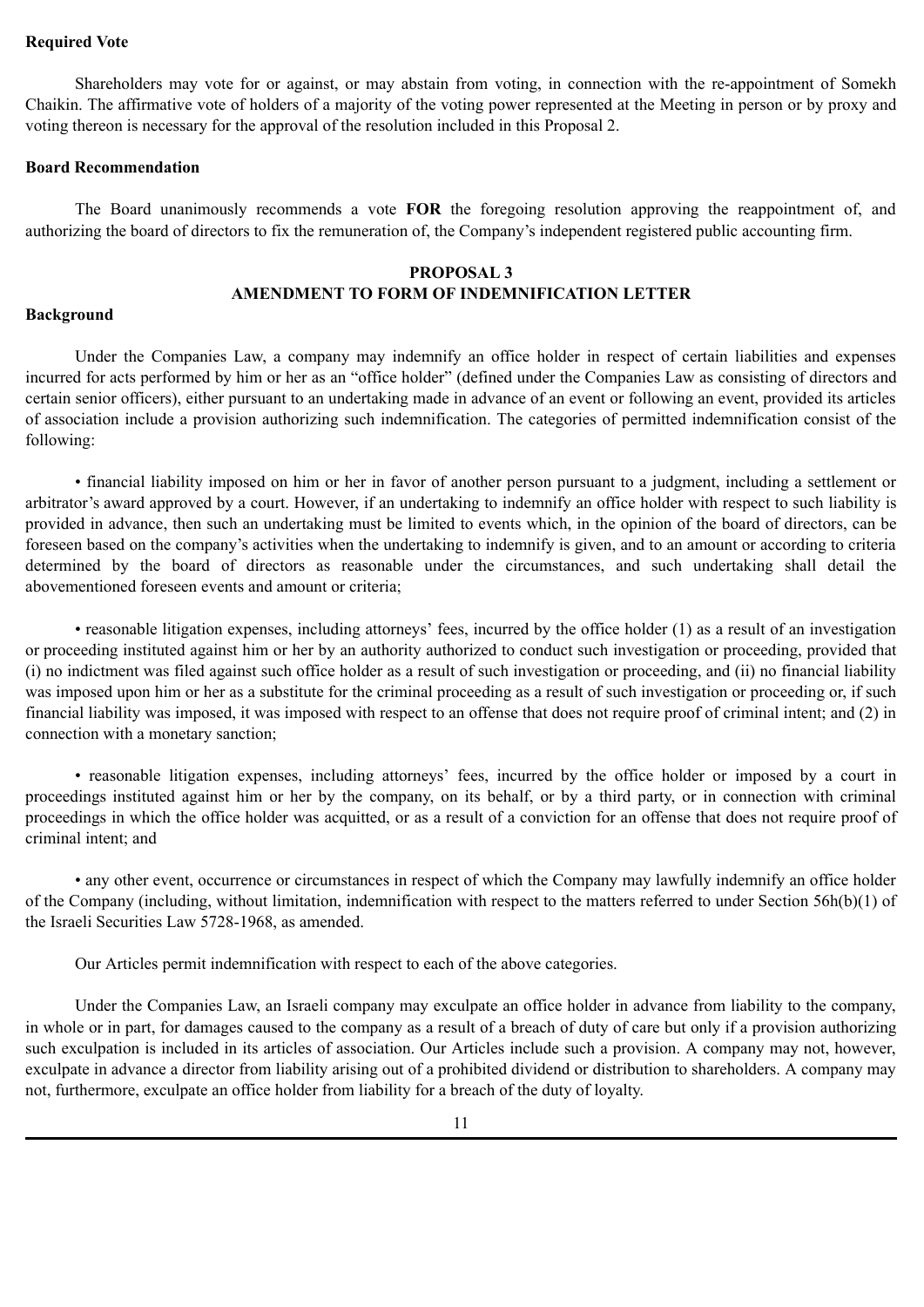We have entered into letter agreements with each of our current directors and executive officers exculpating them from liability to us for damages caused to us as a result of a breach of duty of care, and undertaking to indemnify them, in each case, to the fullest extent permitted by our Articles and Israeli law.

We last amended the existing form of indemnification letter to which we are party with each of our office holders in conjunction with our June 2021 annual general meeting of shareholders, at which our shareholders approved an increase to the maximum indemnification amount under the letter.

During the time leading up to the publication of the notice for the Meeting, our compensation committee and Board have approved, and are recommending for approval by our shareholders, certain amendments to provisions of the form of indemnification letter to which we are party with our current office holders, and to which we will be party, from time to time, with any future office holders. The amendments are meant to ensure that certain updates to the indemnification provisions of the Companies Law are reflected in our form of indemnification letter. Those updates, and the applicable sections of the letter agreement proposed for amendment, are summarized as follows:

### 1. Indemnifiable Events (Section 1.1.3)

The Companies Law allows a company to indemnify its directors and officers, *inter alia*, for reasonable legal expenses (1) which the officer incurred or (2) with which he was charged by the court. The amended language aims to clarify that the indemnification letter provides indemnity for both cases.

# 2. Indemnifiable Events (Section 1.1.4)

The Israeli Securities Law, 5728-1968, provides that in addition to the provisions of the Companies Law, a person may be indemnified or insured with respect to a payment to a party who was harmed as a result of a violation of certain administrative proceedings.

Although our ordinary shares are not traded in Israel, because we are incorporated in Israel and have Israeli shareholders, including this as an indemnifiable event in the indemnification letter is recommendable. This amendment should also be reflected in our Articles.

# 3. Indemnification Procedure (Section 1.3)

According to the current language of the indemnification letter, we will pay amounts to cover an indemnitee's expenses with respect to which indemnitee is entitled to be indemnified as and when incurred. The payments of such amounts shall be made by us as soon as practicable, but in any event no later than thirty (30) days. Based on indemnification letters of other companies (including Israeli companies that have recently completed their initial public offerings), we propose shortening that period to fifteen (15) days.

#### 4. Presumption of Entitlement (Section 1.7)

The amended language adds a presumption that an indemnitee who submits a claim for indemnification is entitled to it, while if we claim that an indemnitee is not entitled to indemnification, we will need to overcome that presumption.

# 5. Notification and Defense of Claim (Section 7)

5.1 General – the amendment aims to clarify that omission to notify the Company may derogate from an indemnitee's right to indemnification, only if it materially prejudices our ability to defend such action.

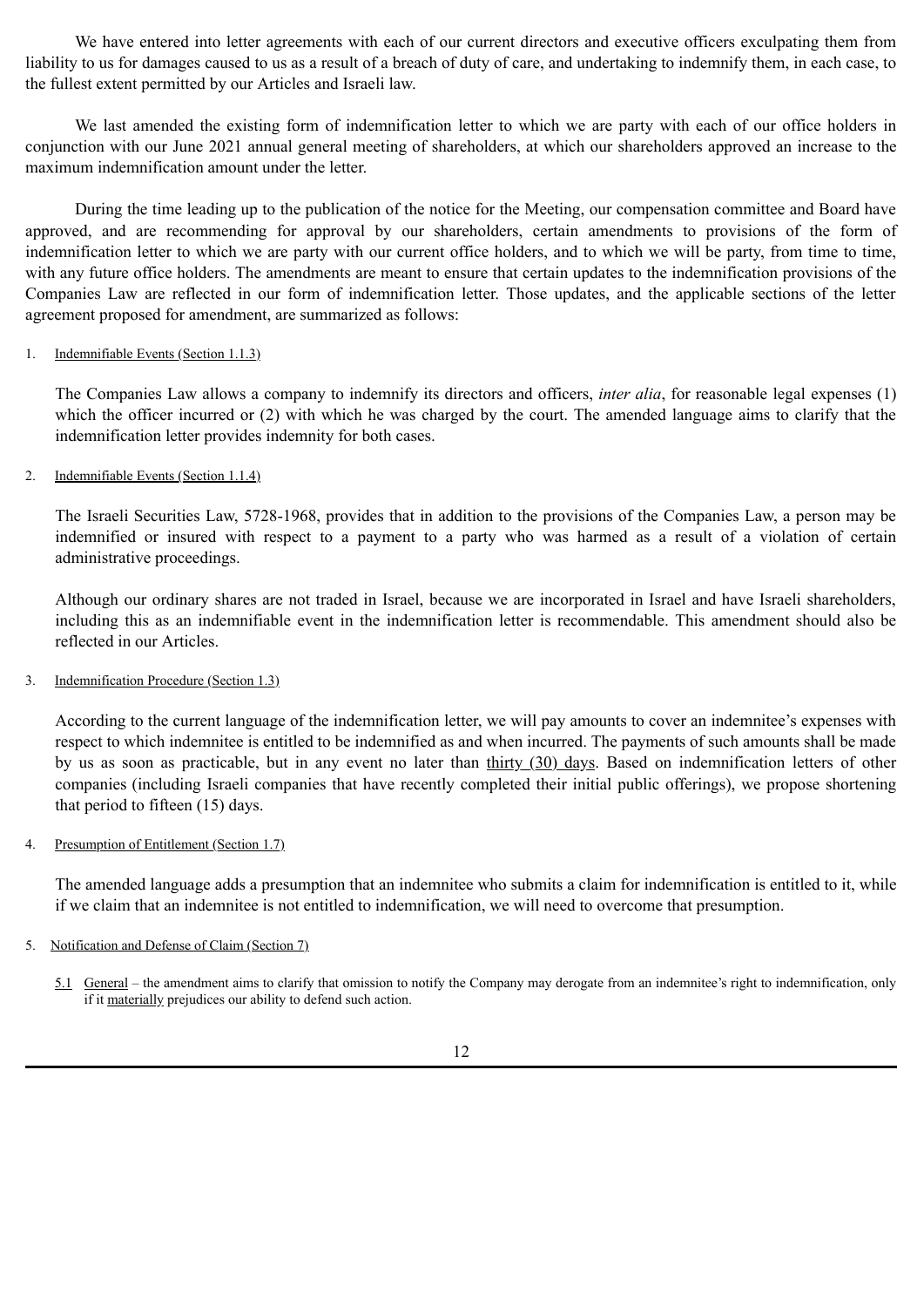- 5.2 Appointment of Counsel (Section 7.2) the amendment clarifies that appointed counsel should act and should owe duty of loyalty to the Company and to the indemnitee.
- 5.3 Settlement of Claims by Indemnitee (Section 7.3) according to the indemnification letter we are not required to indemnify in the context of settlement of claims if we did not consent to the settlement. The amendment provides that such consent shall not be unreasonably withheld.
- 5.4 Conduct of Defense and Compromises by the Company (Section 7.4) The amendments to this section aim to clarify that we may settle or compromise any claim, *inter alia*, if the lawsuit or threat of a lawsuit against indemnitee are fully withdrawn and the amount of the settlement is fully indemnifiable (with no limitations). If all conditions are not met, the indemnitee's consent is required.
- 6. Third-Party Rights (Section 17) Under Section 17 of the indemnification letter, there are no third-party beneficiaries. However, as Section 4.2 of the indemnification letter provides that the 'Secondary Indemnitors' are express third party beneficiaries, we have inserted specific qualification to that limitation.

The proposed amendment to our form of indemnification agreement will apply to all office holders, including directors who are affiliates of our controlling shareholder.

In reaching their conclusion to support the amendments to the form of indemnification letter, each of our compensation committee and board cited our company's listing on Nasdaq and the custom among U.S. companies (to which our US-based directors are accustomed) to provide most favorable indemnification terms under applicable law (in our case, under Israeli law).

Each of our compensation committee and Board believes that the proposed amended terms of the indemnification letter reflect current market practice in Israel, and has determined that the amended indemnification terms are consistent with our Compensation Policy for Executive Officers and Directors (the "**Compensation Policy**"), which was approved by our shareholders at our extraordinary general meeting of shareholders held on September 23, 2019.

Under the Companies Law, exculpation, indemnification and insurance (or changes to the terms thereof) of office holders in a public company must be approved by the compensation committee and the board of directors and, with respect to directors and certain additional office holders or under certain circumstances, also by the shareholders.

### **Proposed Resolution**

We are proposing the adoption, at the Meeting, of the following resolution pursuant to this Proposal 3:

"**RESOLVED**, that the proposed amendments to the Company's form of indemnification letter to which the Company is party (or will be party) with its current and future office holders, as set forth in the updated form of indemnification letter attached as  $\Delta$ ppendix  $\Delta$  to the proxy statement for the Meeting, be, and hereby are, approved in all respects."

# **Required Vote**

Shareholders may vote for or against, or may abstain from voting, in connection with the proposed amendments to the form of indemnification letter for our office holders. The affirmative vote of holders of a majority of the voting power represented at the Meeting in person or by proxy and voting thereon (excluding abstentions and broker non-votes) is necessary for the approval of the resolution included in this Proposal 3.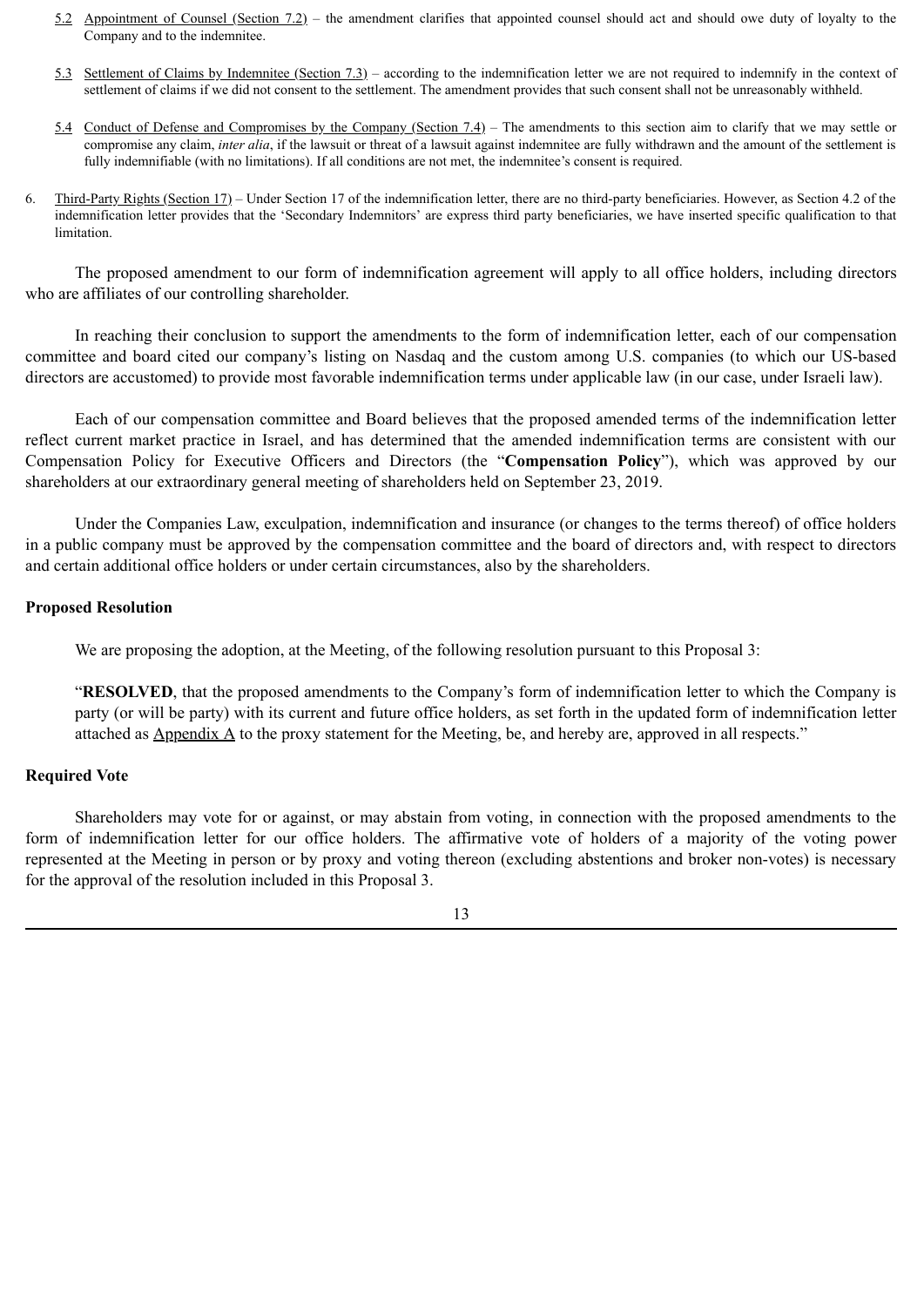#### **Board Recommendation**

The Board recommends a vote "**FOR**" the proposed amendments to the form of indemnification letter between the Company and each of its current and future office holders.

# **PROPOSAL 4 APPROVAL AND RATIFICATION OF RENEWED COVERAGE UNDER D&O INSURANCE POLICY**

# **Background**

Under our Compensation Policy, each of our directors and officers is entitled to directors' and officers' liability, or D&O, insurance coverage.

At our annual general meeting of shareholders held in June 2021, our shareholders approved, and accordingly we obtained, a renewed general D&O insurance policy with aggregate coverage of \$10 million and a Side A DIC (Difference in Conditions) insurance policy with additional coverage of \$10 million (which, together with the general D&O insurance policy, we refer to as the "**D&O insurance policy**"), for our directors and officers, both present and future, including for directors who are affiliates of our controlling shareholder, CBI. The coverage under the D&O insurance policy expired at the end of the day on March 31 2022.

The expiration of the D&O insurance policy on March 31, 2022 required that we renew that policy effective right away, so that there not be a lapse in coverage. Our compensation committee and our Board approved the renewal of the D&O insurance policy, effective as of April 1, 2022, subject to the approval of our shareholders at the Meeting.

As part of the renewal, the compensation committee and the Board determined to maintain the coverage levels under the general D&O insurance policy and the Side A DIC insurance policy at their prior levels, at \$10 million and \$10 million, respectively. Each of the compensation committee and the Board concluded, after internal deliberation and based on the advice of the Company's insurance broker (who described D&O insurance coverage levels for companies that are comparable to ours) that the proposed continuing coverage levels under this Proposal 4 are both (i) customary for a company of our size and market capitalization and (ii) necessary to enable our officers and directors to make and implement decisions that are in the best interest of our Company and our shareholders. The compensation committee, followed by the Board, approved, together with continuation of the prior coverage levels, the annual premium payment that will be made by the Company under the D&O insurance policy, which was reduced to approximately \$0.83 million (from approximately \$1.07 million that we paid for our coverage from April 2021 through March 2022). The deductibles under the renewed D&O insurance policy are approximately (a) \$7,500 for each claim, (b) \$250,000 for any claim filed in the U.S. or Canada (not related to securities laws), and (c) \$3,500,000 million for any U.S. securities law-based claim filed in the U.S. or Canada, respectively. The renewed D&O insurance policy will include coverage for two of our directors affiliated with our controlling shareholder, CBI. The new coverage will cover any claims going back to as far as July 5, 2013.

Because of the sharp rise in D&O insurance premiums for companies such as ours whose shares are traded publicly in the U.S. (even after factoring in the slight reduction in premium from last year's policy renewal to the current policy renewal), the proposed renewed D&O insurance coverage for our directors and officers has been determined by our compensation committee and Board to deviate from the terms for D&O insurance that are prescribed in our Compensation Policy, which was approved by our shareholders at our extraordinary general meeting of shareholders held on September 23, 2019, as such policy is applicable to such insurance. Consequently, the renewed D&O insurance policy that is proposed under this Proposal 4 must be approved by a special majority, as described below under "Required Vote".

14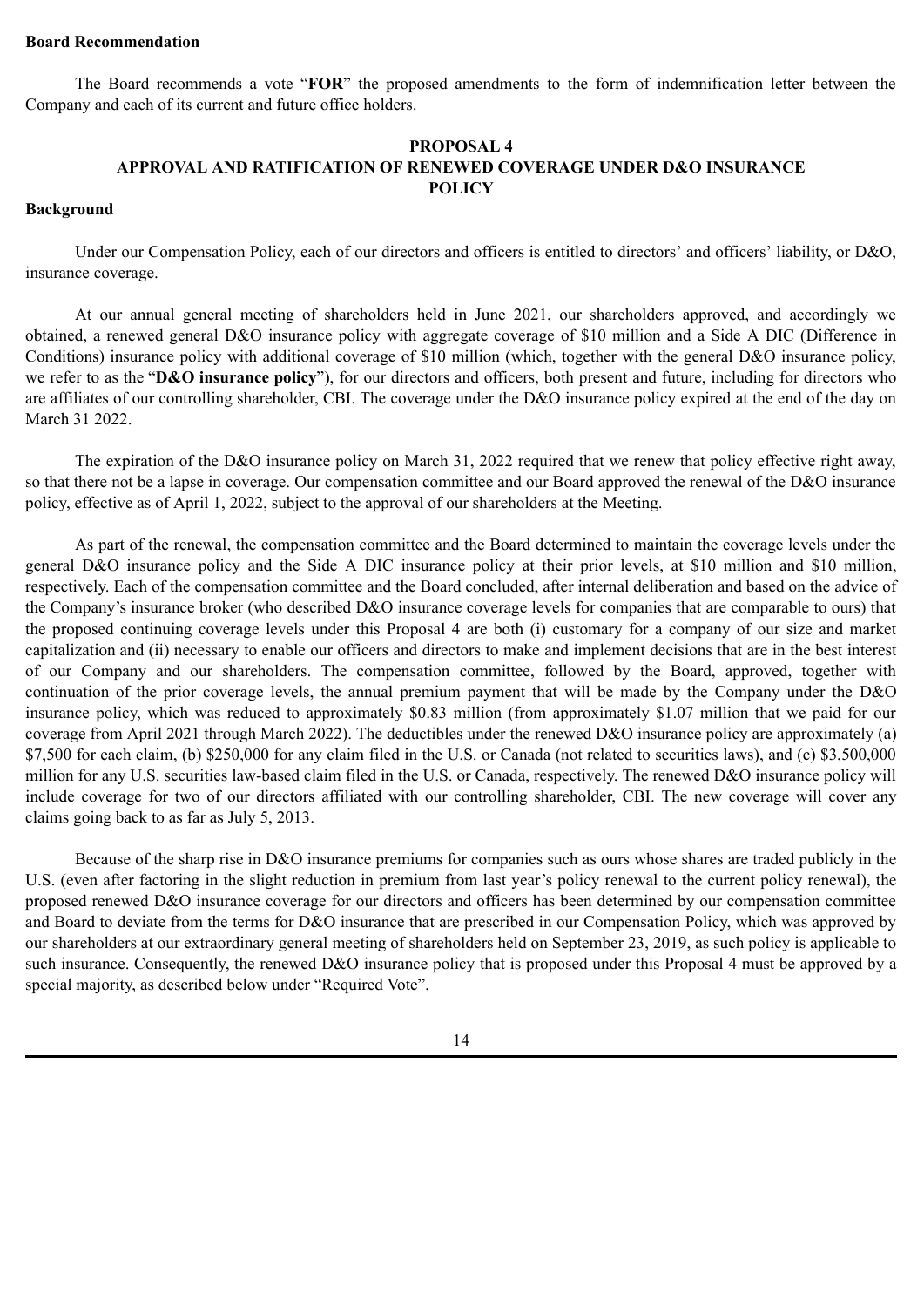### **Proposed Resolution**

We are proposing the adoption by our shareholders of the following resolution at the Meeting pursuant to this Proposal 4:

"**RESOLVED**, that the Company's renewing its \$10 million of coverage under its general Directors' and Officers' Liability insurance policy, along with \$10 million of coverage under its Side A DIC insurance policy, with respect to the potential liability of the Company's directors and officers, both present and future, pursuant to a renewed policy to be entered into effective as of April 1, 2022, subject to the terms described in Proposal 4 of the Proxy Statement with respect to the Meeting, be, and hereby is, approved and ratified."

#### **Required Vote**

As described above (under "Vote Required for Approval of Each of the Proposals"), the approval of the renewed coverage under our general D&O insurance policy and Side A DIC insurance policy requires the affirmative vote of shareholders present in person or by proxy and holding ordinary shares representing a majority of the votes cast with respect to this Proposal 4 (excluding abstentions and broker non-votes).

In addition, because the terms of the proposed renewed D&O insurance policy deviate from the terms for D&O insurance that are prescribed in our Compensation Policy, the approval of the renewed D&O insurance policy will require the fulfillment of one of the following two additional voting conditions as part of the approval by a majority of shares present and voting thereon:

- the majority voted in favor includes a majority of the shares held by non-controlling shareholders who do not have a conflict of interest (referred to under the Companies Law as a personal interest) concerning the approval that are voted at the Meeting, excluding abstentions; or
- the total number of shares held by non-controlling, non-conflicted shareholders (as described in the previous bullet-point) voted against the approval does not exceed two percent (2%) of the aggregate voting power of our Company.

Please see "Vote Required for Approval of Each of the Proposals" above in this Proxy Statement for an explanation as to what constitutes a controlling shareholder and what constitutes a conflict of interest with respect to your vote on this proposal.

A shareholder must inform our Company before the vote (or if voting by proxy or voting instruction form, indicate on a proxy card or voting instruction form) whether or not such shareholder is a controlling shareholder or has a conflict of interest (as described above) in the approval of our renewed D&O insurance policy, and failure to do so disqualifies the shareholder from participating in the vote on this proposal. **In order to confirm that you are not a controlling shareholder and that you do not have a conflict of interest with respect to the approval of this proposal (and to therefore be counted towards or against the special majority required under this proposal), you must check the box "FOR" in Item 4A on the accompanying proxy card or voting instruction form.** If you believe that you, or a related party of yours, is a controlling shareholder or has such a conflict of interest and you wish to participate in the vote on the approval of our renewed D&O insurance policy, you should instead check the box "AGAINST" in Item 4A on the accompanying proxy card or voting instruction form (in which case your vote will count towards or against the ordinary majority, but not the special majority, required for approval of this proposal).

#### **Board Recommendation**

Our Board unanimously recommends a vote **FOR** the foregoing resolution approving the renewed coverage under our general D&O insurance policy and Side A DIC insurance policy for our directors and officers.

15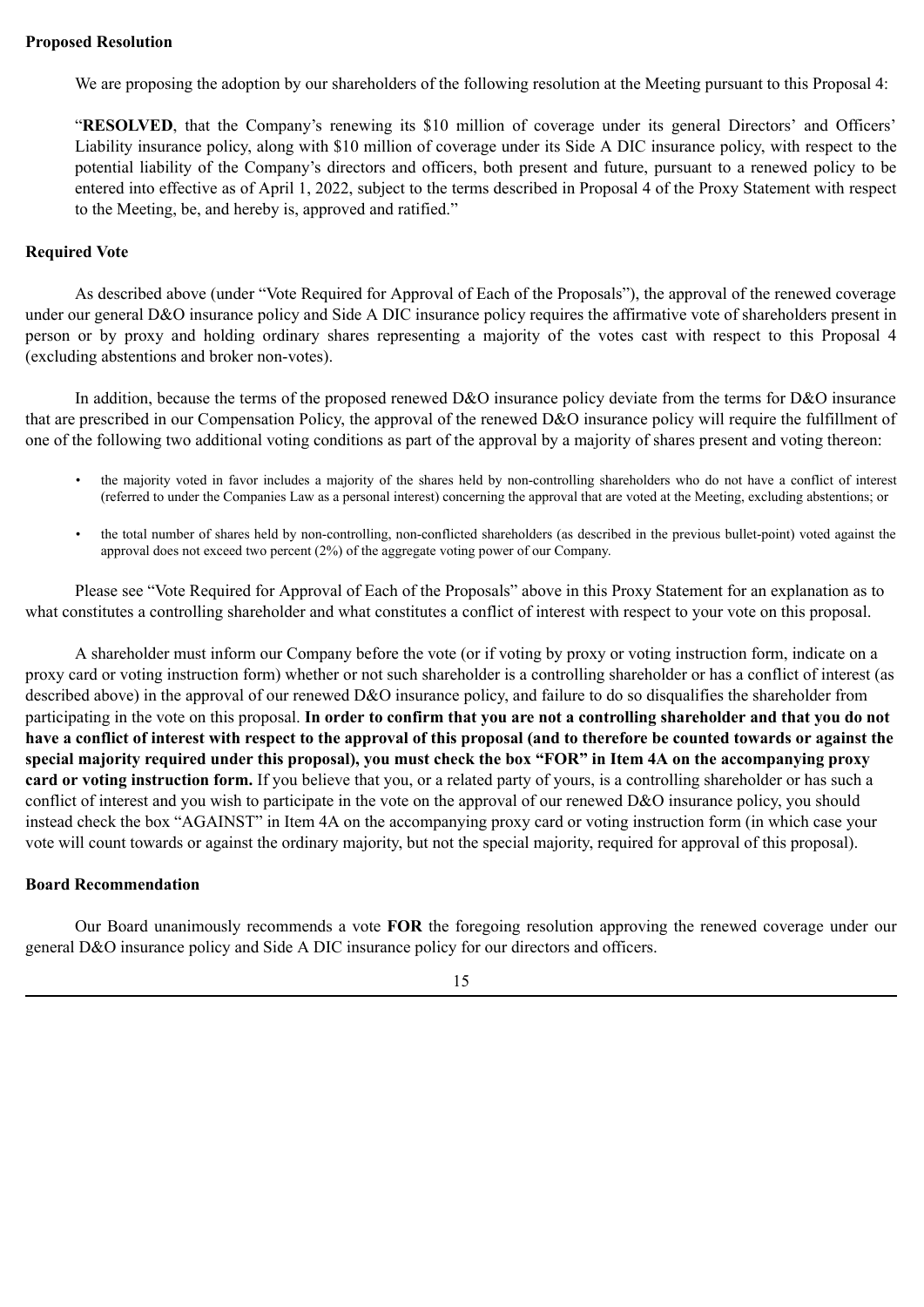#### **PROPOSAL 5 APPROVAL OF EQUITY GRANT PACKAGES FOR NON-EMPLOYEE DIRECTORS**

#### **Background**

Under the Companies Law, the terms of service - including equity compensation - of directors require approval by the compensation committee, board of directors and shareholders, in that order. The grant of equity compensation to external directors, which can be implemented when linked to equity compensation for certain "other" directors who are not affiliated with the Company or with its controlling shareholder (subject to fulfillment of certain conditions), also requires approval by the compensation committee, board of directors and shareholders, in that order.

With a view towards creating uniform compensation packages for our non-employee directors (including external directors), and upon the recommendation of the compensation committee of the Board, followed by the Board, our shareholders will be asked to approve an updated annual equity grant package for all directors of the Company (including the Executive Chairman of the Board, but excluding Mr. Sharon Malka, whom, if elected to the Board pursuant to Proposal 1, will receive the enhanced equity grant package as an active director as described in Proposal 9, subject to approval of that proposal as well) in respect of their directorship services.

Under this Proposal 5, assuming, in the case of the incumbent non-external director nominees— consisting of Messrs. Stephen T. Wills, David Fox Assaf Segal, and Dr. Vickie R. Driver— their re-election as directors pursuant to Proposal 1 at the Meeting, each of those nominees, together with each of our external directors, Sharon Kochan and Nissim Mashiach, who are in the middle of their three-year term of service, will be entitled to an equity grant, as described below. Mr. Assaf Segal has assigned his entitlement to the equity grant issuable to him under this Proposal 5 to our controlling shareholder, CBI, with which he is affiliated.

The proposed equity grant package to which the various directors would be entitled would consist of the following:

- 1. Executive Chairman (Mr. Stephen T. Wills): Options to purchase 75,000 ordinary shares.
- 2. Each Other Non-Employee Director (including external directors, but excluding Mr. Sharon Malka): Options to purchase 37,500 ordinary shares; and

The proposed equity grants would be subject to the following terms:

- a. Term for Exercise: Ten years from the date of the Board's approval of the grant (which occurred on May 16, 2022), except for the grant to Assaf Segal (which has been assigned to CBI), which will have a five-year exercise term.
- b. Vesting Schedule: 100% of the options vest on the one-year anniversary of the Board approval of the grant.
- c. Exercise Price: \$2.06/share. The exercise price is payable either in cash or in a cashless manner.
- d. Acceleration of Vesting: In the event of a Merger/Sale (as defined in Section 14.2 of our 2014 equity incentive plan (the "**2014 Plan**")) and the termination of the grantee's employment or service with the Company or its affiliates without cause (as defined in the 2014 Plan) within one year after the consummation of a Merger/Sale, any of the options so granted hereby that are then outstanding and unvested shall become fully vested and exercisable as of immediately prior to, and conditioned upon, such event.

The proposed equity grants for our non-employee directors have been determined by our compensation committee and Board to be consistent with our Compensation Policy, as such policy is applicable to those equity grants.

In reaching their determination, our compensation committee and our Board considered our directors' equity interest in our Company, the alignment of their interests with those of our Company, and the desire to encourage them to continue contributing their talent and time as our directors. Including ordinary shares underlying the options to be granted, our directors hold 2.9% of our Company's capital stock, on a fully diluted basis, and the compensation committee and the Board believe that this percentage is reasonable considering the directors' important role for our Company. Our compensation committee and Board also considered that the proposed grant is in line with our Company's objective of maintaining our directors' equity interest in our Company, which encourages long-term retention of directors, and constitutes compensation that relates to a continuing contribution to our Company over the long term.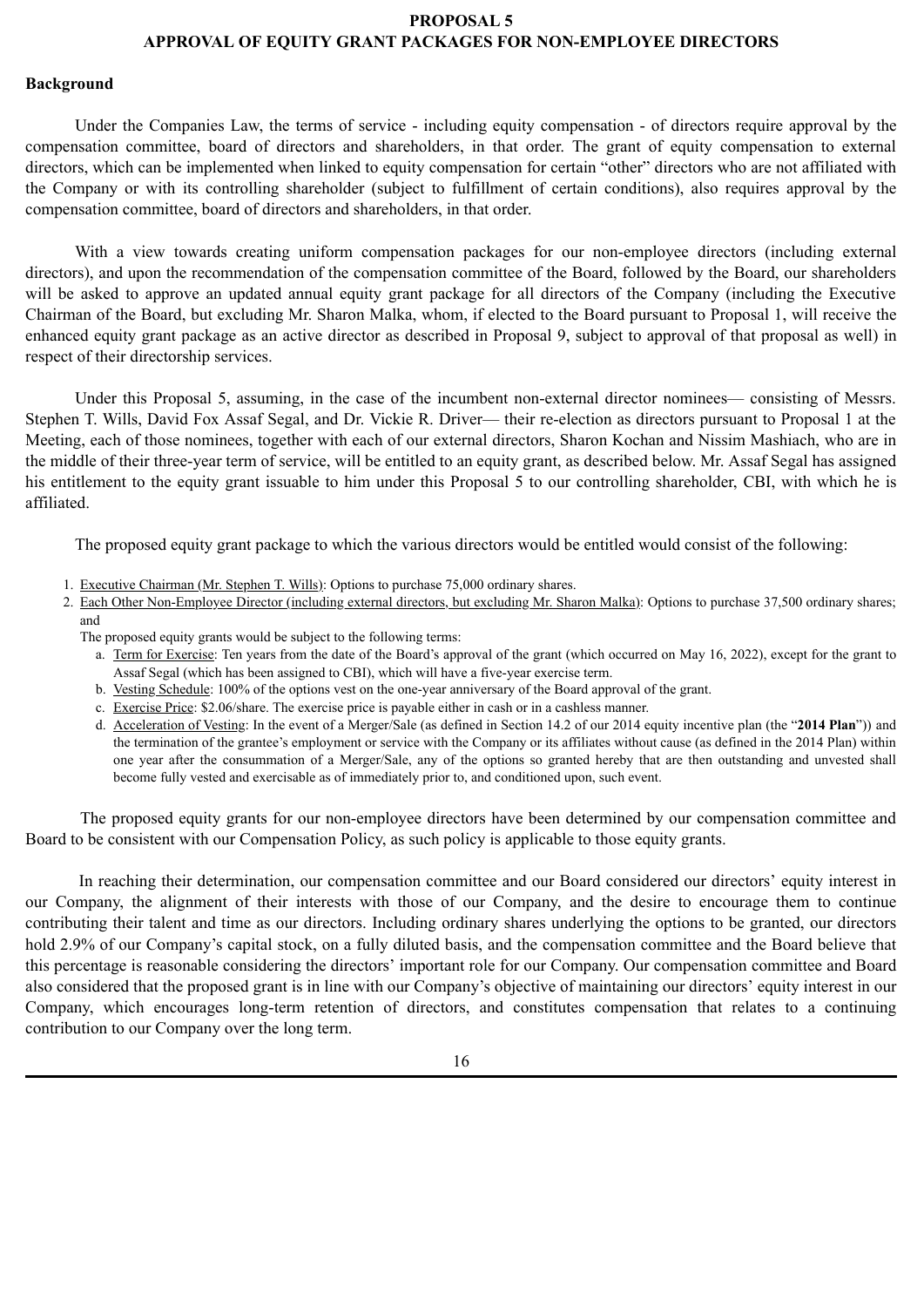We are proposing the adoption by our shareholders of the following resolution pursuant to Proposal 5 at the Meeting:

**RESOLVED**, that the proposed equity grant packages for non-employee directors of the Company — consisting of the nominees for re-election under Proposal 1 and the continuing external directors — in respect of their directorship services, as described in Proposal 5 of the Proxy Statement with respect to the Meeting, be, and hereby is, approved in all respects.

# **Required Vote**

Shareholders may vote for or against, or may abstain from voting, in connection with the proposal for equity compensation grants for non-employee directors of the Company in respect of their directorship services. The affirmative vote of holders of a majority of the voting power represented at the Meeting in person or by proxy and voting thereon (excluding abstentions and broker non-votes) is necessary for the approval of Proposal 5.

# **Board Recommendation**

The Board recommends that the shareholders vote "**FOR"** approval of the foregoing resolution approving the proposed equity grant packages for the non-employee directors of the Company in respect of their directorship services.

# **PROPOSAL 6 APPROVAL OF CASH BONUS FOR CEO PERFORMANCE IN 2021**

# **Background**

Under the Companies Law, the terms of service of the chief executive officer of a public company require the approval of the compensation committee, board of directors, and shareholders (in that order).

Mr. Sharon Malka has served as our Chief Executive Officer ("**CEO**") since June 2019, a role that he is expected to conclude as of June 30, 2022. Prior to serving as our CEO, Mr. Malka had served as our Chief Financial Officer and Chief Operations Officer for the preceding 12 years.

Under the terms of Mr. Malka's compensation package, as approved by our shareholders at our 2020 annual meeting of shareholders, Mr. Malka may be entitled to an annual bonus, depending on certain criteria determined by them on an annual basis.

Upon reviewing his and our performance for 2021 and the various successes that we realized during that year, our compensation committee and Board have determined that Mr. Malka is deserving of a cash bonus in an amount of approximately \$61,000. That bonus amount was determined in accordance with his achievement of goals that had been set in advance for Mr. Malka by the compensation committee and Board. That proposed annual cash bonus has been determined by our compensation committee and Board to be consistent with our Compensation Policy, as applicable to our CEO.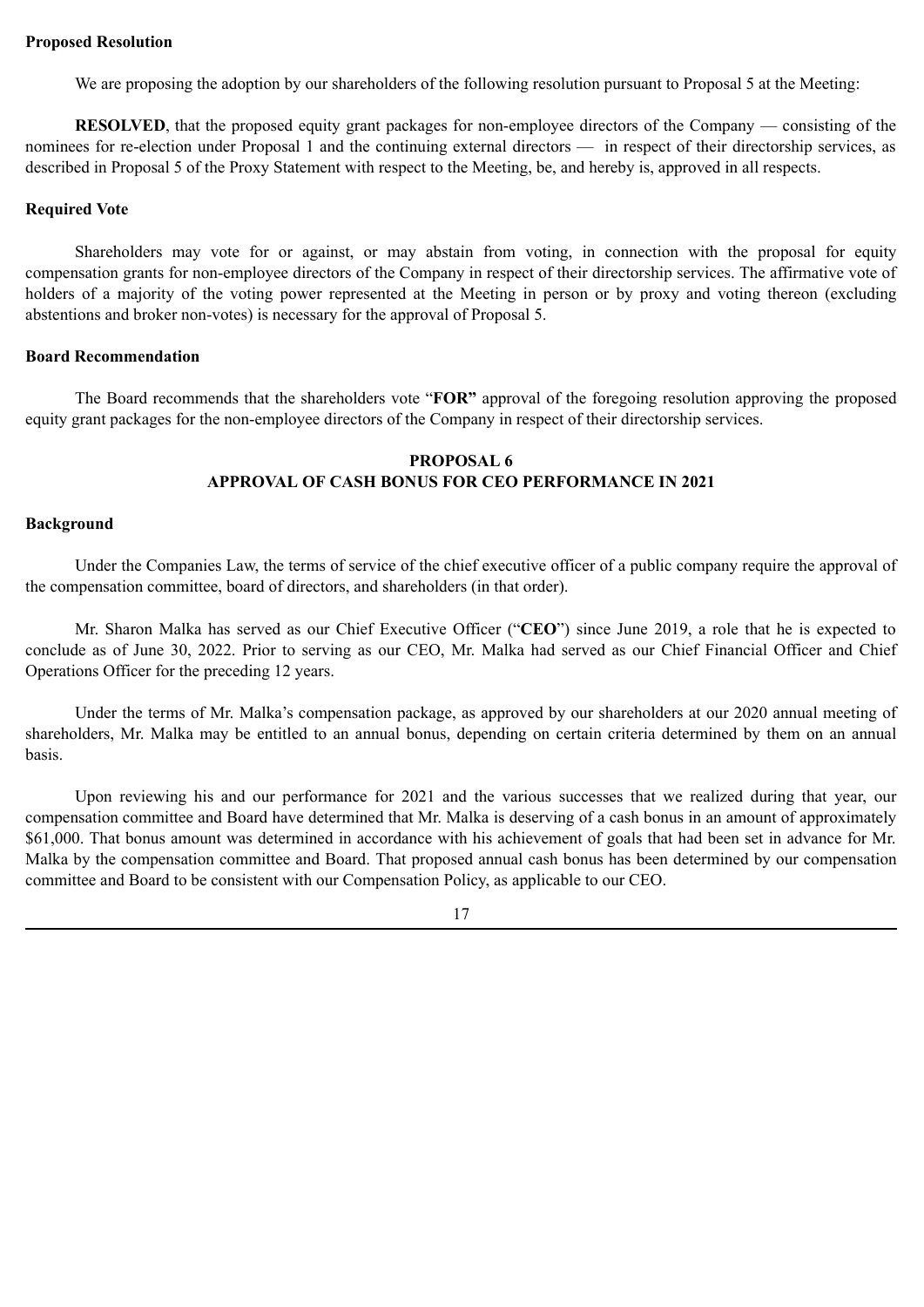While Mr. Malka will be stepping down from his role as our CEO as of June 30, 2022 (as described in Proposals 8 and 9 below), he earned the proposed cash bonus via his successful performance as our CEO throughout 2021 in accordance with his existing compensation package, as previously approved by our shareholders, and due to his achievement of specific goals that had been set in advance for Mr. Malka by the compensation committee and Board, and should therefore receive the cash bonus as previously committed to by our Company.

# **Proposed Resolution**

We are proposing the adoption by our shareholders of the following resolution:

"**RESOLVED,** that the payment of an annual cash bonus in respect of 2021, in an amount of approximately \$61,000, to our Chief Executive Officer, Mr. Sharon Malka, as described in Proposal 6 of the Proxy Statement with respect to the Meeting, be, and the same hereby is, approved."

# **Required Vote**

The vote required for approval of the annual cash bonus for our CEO is the affirmative vote of the holders of a majority of the voting power present or represented at the Meeting in person or by proxy and voting on this Proposal 6 (excluding abstentions and broker non-votes).

In addition, under the Companies Law, approval of the annual cash bonus for 2021 for our CEO requires that either of the following two voting conditions be met as part of the approval by a majority of shares present and voting thereon:

- the majority voted in favor includes a majority of the shares held by non-controlling shareholders who do not have a conflict of interest (referred to under the Companies Law as a personal interest) concerning the approval of the annual cash bonus for 2021 that are voted at the Meeting, excluding abstentions; or
- the total number of shares held by non-controlling, non-conflicted shareholders (as described in the previous bullet-point) voted against approval of the annual cash bonus for 2021 does not exceed two percent (2%) of the aggregate voting power of our Company.

Please see "Vote Required for Approval of Each of the Proposals" above in this Proxy Statement for an explanation as to what constitutes a controlling shareholder and what constitutes a conflict of interest with respect to your vote on this proposal.

A shareholder must inform our Company before the vote (or if voting by proxy or voting instruction form, indicate on a proxy card or voting instruction form) whether or not such shareholder is a controlling shareholder or has a conflict of interest (as described above) in the approval of our CEO's cash bonus for 2021, and failure to do so disqualifies the shareholder from participating in the vote on this proposal. **In order to confirm that you are not a controlling shareholder and that you do not have a conflict of interest with respect to the approval of this proposal (and to therefore be counted towards or against the special majority required under this proposal), you must check the box "FOR" in Item 6A on the accompanying proxy card or voting instruction form.** If you believe that you, or a related party of yours, is a controlling shareholder or has such a conflict of interest and you wish to participate in the vote on the approval of the cash bonus for our CEO, you should instead check the box "AGAINST" in Item 6A on the accompanying proxy card or voting instruction form (in which case your vote will count towards or against the ordinary majority, but not the special majority, required for approval of this proposal).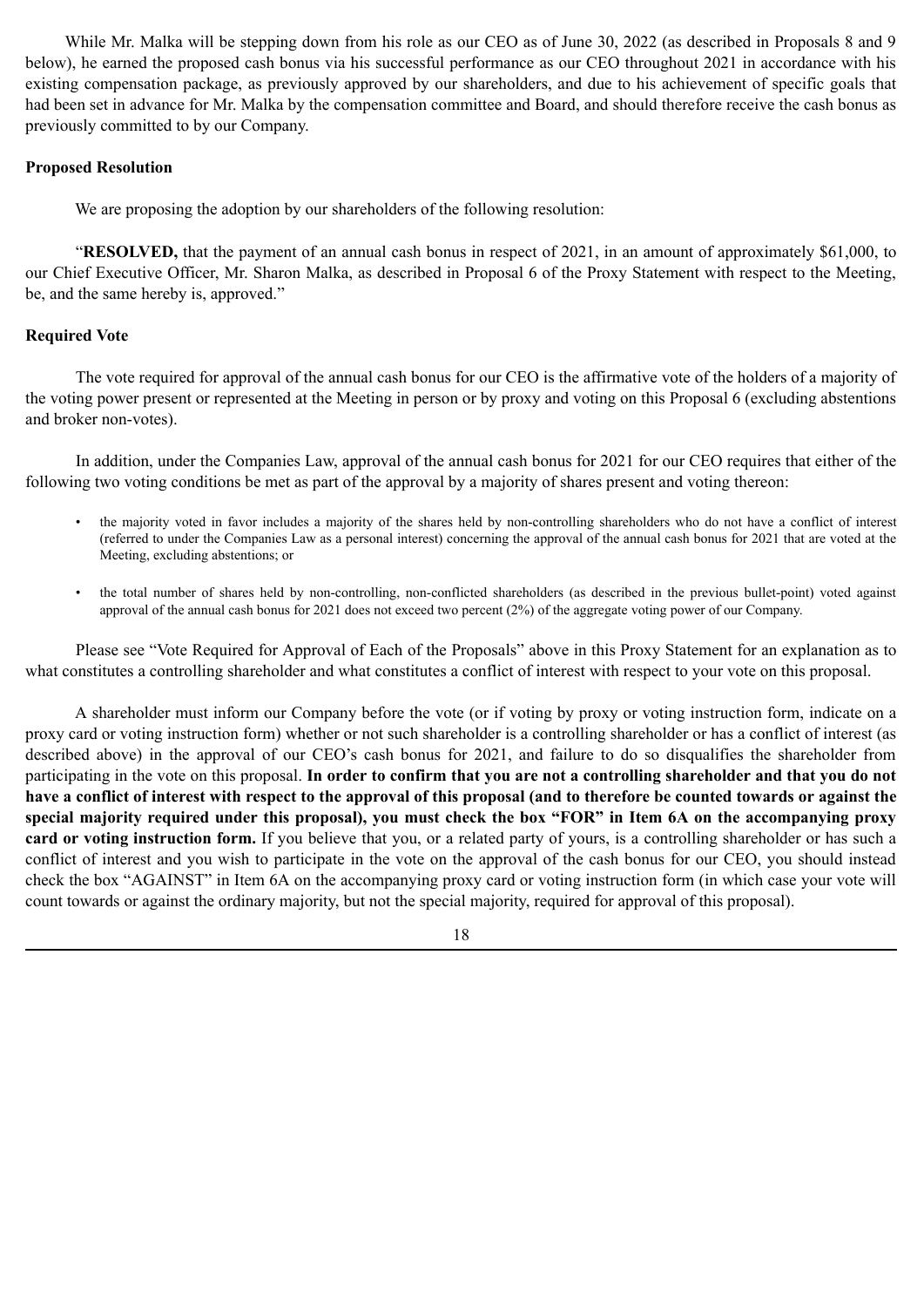#### **Board Recommendation**

The Board unanimously recommends a vote "**FOR**" the foregoing resolution approving the proposed annual cash bonus for 2021 for our CEO, Mr. Sharon Malka.

# **PROPOSAL 7 APPROVAL OF COMPENSATION TERMS FOR NEW CHIEF EXECUTIVE OFFICER**

#### **Background**

Under the Companies Law, the terms of service of the chief executive officer of a public company require the approval of the compensation committee, board of directors and shareholders.

On May 17, 2022, we announced that Mr. Ofer Gonen will replace Mr. Sharon Malka as our Chief Executive Officer, or CEO, effective as of June 30, 2022. We have provided below biographical information concerning our new CEO.

Ofer Gonen will assume the role of our Chief Executive Officer after serving as the CEO of Clal Biotechnology Industries Ltd. (TASE: CBI) and in addition to his role as CEO of Cactus Acquisition Corp. 1 Limited (Nasdaq: CCTS). He has more than 20 years of experience in managing life science investments and global business collaborations. Mr. Gonen serves as a board member of several publicly-traded biopharmaceutical technology companies, including, Gamida Cell (Nasdaq: GMDA), MediWound (Nasdaq: MDWD) (he will cease serving as a Board member effective upon the Meeting) and Cactus Acquisition Corp. 1 Limited (Nasdaq: CCTS), as well as a managing partner at the Anatomy Medical Fund. Prior to joining CBI, he was the General Manager of Biomedical Investments Ltd., and the founder and Managing Partner at Arte Venture Group. Mr. Gonen is a strong business development professional, skilled in entrepreneurship, global strategic partnerships, IPOs, licensing deals, and M&A transactions. He holds a B.Sc. in Physics, Mathematics and Chemistry from the Hebrew University of Jerusalem, and an M.A. in Economics and Finance from Tel Aviv University, with distinction.

In light of Mr. Gonen's joining our Company as our new CEO, each of our compensation committee and Board has determined that it is in the best interest of our Company and our shareholders to approve certain compensation terms, subject to the approval of our shareholders. The compensation committee and Board have determined that the proposed compensation package is commensurate with Mr. Gonen's experience level and his familiarity with our Company and its industry. Each of the proposed compensation components has furthermore been determined by our compensation committee and Board to be consistent with our Compensation Policy, as applicable to our CEO, which was approved by our shareholders at our extraordinary general meeting of shareholders held in September 2019. If approved by our shareholders, the updated compensation terms will be effective as of July 1, 2022.

The material components of the proposed compensation package for Mr. Ofer Gonen are as follows:

- **Monthly base salary**: approximately \$34,500 (based on U.S. dollar-NIS exchange rate of \$1.00= NIS 3.32), which base salary amount will be subject to automatic increases based on changes in the Israeli consumer price index;
- **Annual bonus**: To be approved on an annual basis in accordance with the requirements of the Companies Law;
- **Notice period**: Six months' prior notice (termination for cause by our Company does not require any minimum notice period);
- **Severance**: Payment of severance payment of six monthly base salaries upon termination of employment (in addition to the notice period);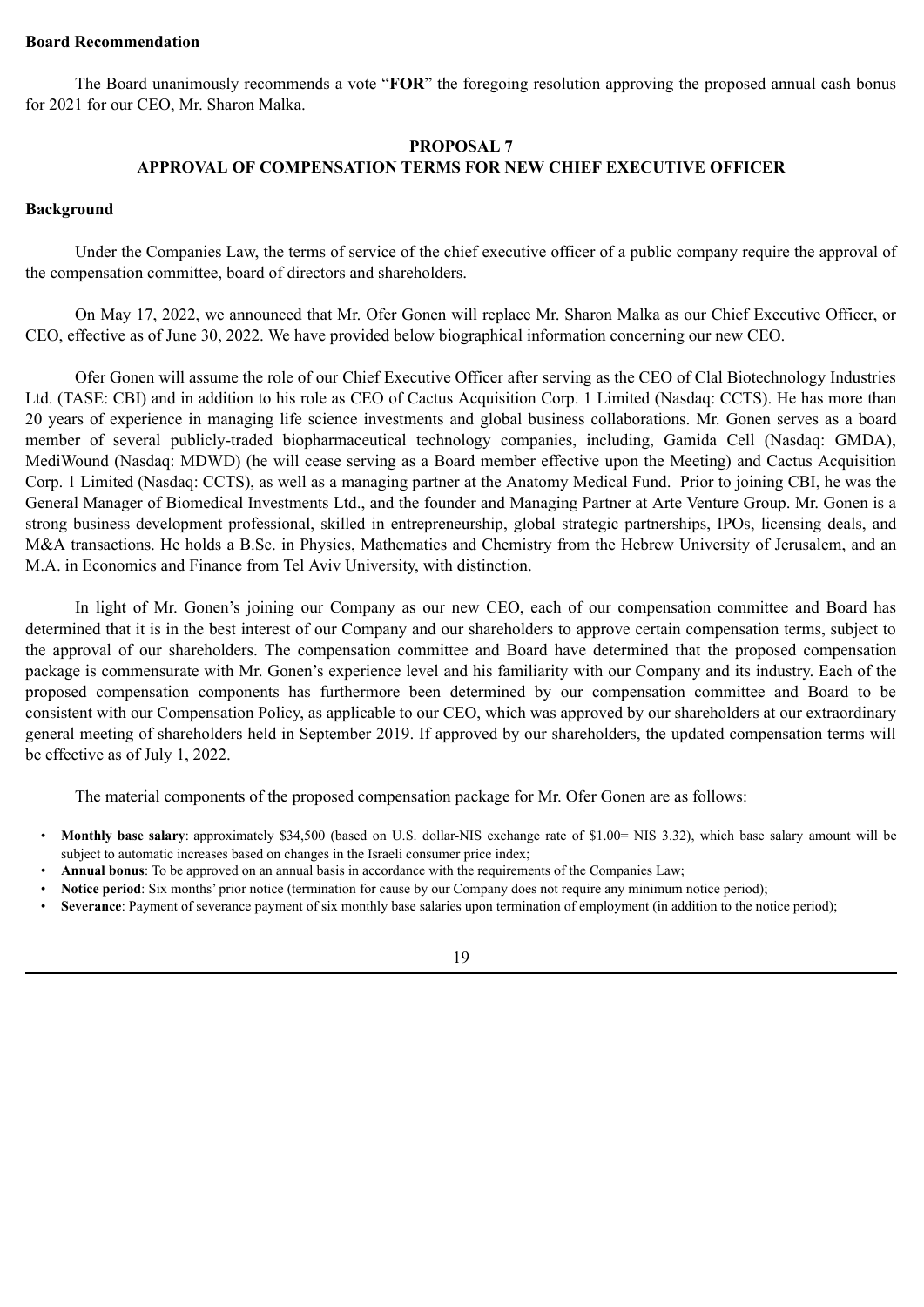- **Perquisites**: Customary use of a car, customary vacation days and sick days, allocation of funds (based on a percentage of base salary) towards study fund and other customary employee benefits; and
- **Equity compensation**: One-time equity grant of options to purchase 600,000 ordinary shares and 250,000 RSUs, each of which represents one ordinary share upon settlement, under our 2014 Plan. The terms of the equity grant are as follows:
	- o **Grant date**: July 19,2022
	- o **Vesting schedule**: 25% of each of the total options and total RSUs vests upon the first anniversary of the Board approval of the grant (June 7, 2022), and the remaining 75% vests in equal installments on a quarterly basis over the course of the following three years. If Mr. Gonen's employment is terminated by the Company at any time without cause, or if he resigns on account of good reason (each, as defined in Mr. Gonen's employment agreement), then all of his equity awards shall fully vest as of immediately prior to such termination.
	- o **Options term**: The options expire on the tenth anniversary of the grant date. In the event of a termination of service (other than a termination by the Company for cause), all options that have vested until such time shall expire 12 months after the last day of service.
	- o **Exercise price of options**: \$2.06/share. The exercise price is payable either in cash or in a cashless manner.
	- o **Other terms**: The equity grant will otherwise be subject to the terms of the 2014 Plan

As to the equity component of Mr. Gonen's proposed compensation package, our compensation committee and our Board considered Mr. Gonen's equity interest in our Company, the alignment of his interest with those of our Company and the desire to incentivize his performance as our new CEO. Including ordinary shares underlying the options and the RSUs to be granted, Mr. Gonen will hold 2.3% of our Company's capital stock, on a fully diluted basis, and the compensation committee and the Board believe that this percentage is reasonable considering his importance to our Company and his role as the incoming CEO of our Company. Our compensation committee and Board also considered that the proposed grant is in line with our Company's objective of maintaining our officers' and directors' equity interest in our Company, which encourages long term retention of officers and directors, and constitutes compensation that relates to a continuing contribution to the Company over the long term.

#### **Proposed Resolution**

We are proposing the adoption by our shareholders of the following resolution:

"**RESOLVED,** that the payment, beginning effective as of July 1, 2022, of the compensation package for our new Chief Executive Officer, Mr. Ofer Gonen, that is described in Proposal 7 of the Proxy Statement with respect to the Meeting, be, and the same hereby is, approved."

### **Required Vote**

The vote required for approval of the compensation package for our new CEO is the affirmative vote of the holders of a majority of the voting power present or represented at the Meeting in person or by proxy and voting on this Proposal 7 (excluding abstentions and broker non-votes).

In addition, under the Companies Law, approval of the compensation package for our new CEO requires that either of the following two voting conditions be met as part of the approval by a majority of shares present and voting thereon:

● the majority voted in favor includes a majority of the shares held by non-controlling shareholders who do not have a conflict of interest (referred to under the Companies Law as a personal interest) concerning the approval of the compensation package that are voted at the Meeting, excluding abstentions; or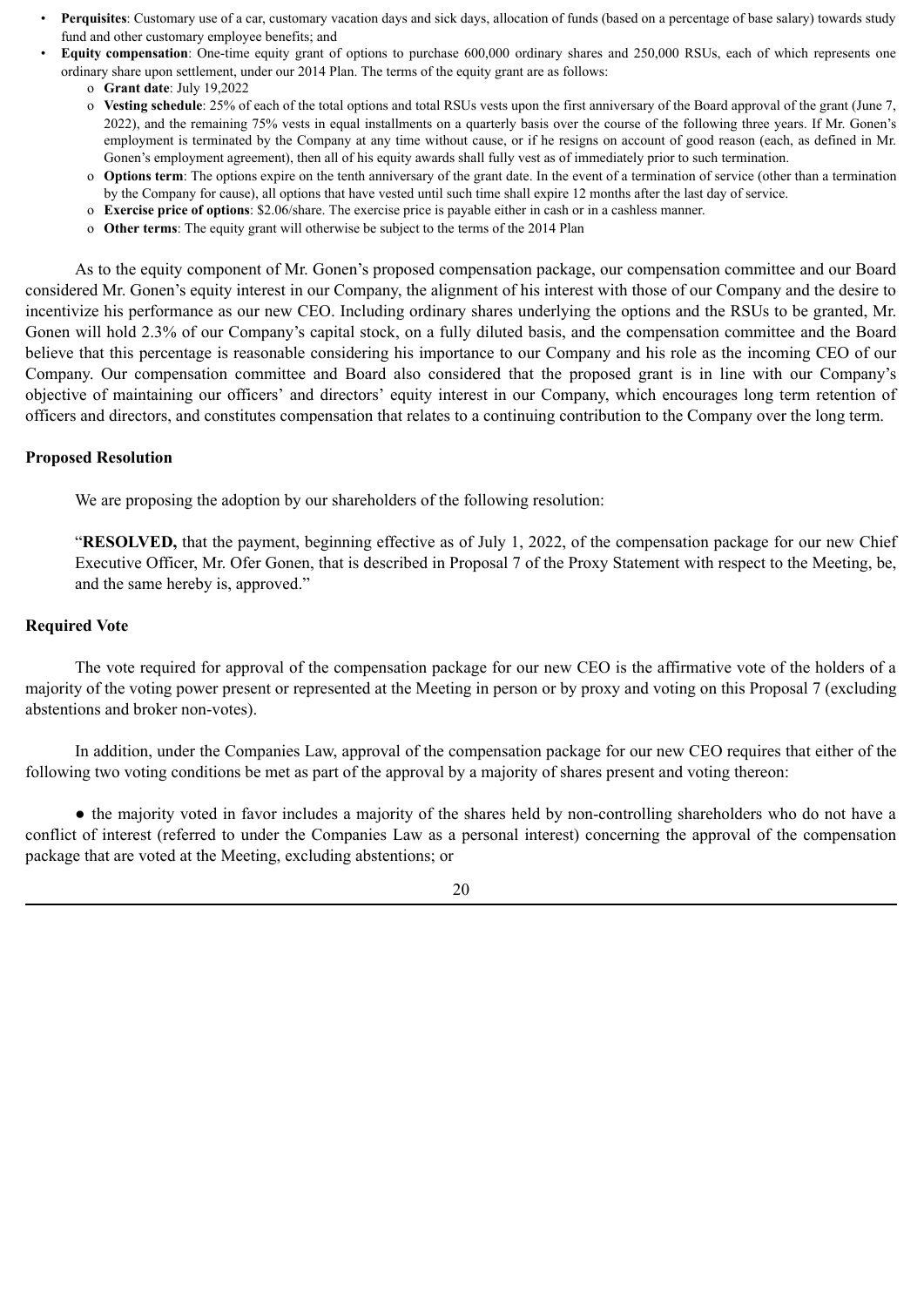● the total number of shares held by non-controlling, non-conflicted shareholders (as described in the previous bulletpoint) voted against approval of the compensation package does not exceed two percent (2%) of the aggregate voting power of our Company.

Please see "Vote Required for Approval of Each of the Proposals" above in this Proxy Statement for an explanation as to what constitutes a controlling shareholder and what constitutes a conflict of interest with respect to your vote on this proposal.

A shareholder must inform our Company before the vote (or if voting by proxy or voting instruction form, indicate on a proxy card or voting instruction form) whether or not such shareholder is a controlling shareholder or has a conflict of interest (as described above) in the approval of the compensation package, and failure to do so disqualifies the shareholder from participating in the vote on this proposal. **If you are a record shareholder, in order to confirm that you are not a controlling shareholder and that you do not have a conflict of interest with respect to the approval of this proposal (and to therefore be counted towards or against the special majority required under this proposal), you must check the box "FOR" in Item 7A on the accompanying proxy card.** If you believe that you, or a related party of yours, is a controlling shareholder or has such a conflict of interest and you wish to participate in the vote on the approval of the compensation package for our new CEO, you should instead check the box "AGAINST" in Item 7A on the accompanying proxy card (in which case your vote will count towards or against the ordinary majority, but not the special majority, required for approval of this proposal). **If you hold your shares in "street name" (i.e., shares that are held through a broker or bank, trustee or other nominee), you must remember to indicate "FOR" in Item 7A on the physical or electronic voting instruction form, or as otherwise instructed via the telephone voting procedure, to confirm that you are not a controlling shareholder and that you lack a conflict of interest in the approval of this proposal (when submitting your voting instructions on this proposal)**. If you are a "street name" shareholder and believe that you, or a related party of yours, is a controlling shareholder or has such a conflict of interest and you wish to participate in the vote on the approval of the compensation package for our new CEO, you should instead check the box "AGAINST" in Item 7A on the physical or electronic voting instruction form, or as instructed via the telephone voting procedure (in which case your vote will count towards or against the ordinary majority, but not the special majority, required for approval of this proposal).

# **Board Recommendation**

The Board unanimously recommends a vote **FOR** the foregoing resolution approving the proposed compensation package for our new CEO, Mr. Ofer Gonen.

# **PROPOSAL 8 APPROVAL OF PAYMENT OF SEVERANCE PAYMENT TO OUTGOING CEO**

#### **Background**

As noted in Proposals 6 and 7 above, under the Companies Law, the terms of service of the chief executive officer of a public company require the approval of the compensation committee, board of directors and shareholders.

On May 17, 2022, we announced that Mr. Sharon Malka will be stepping down effective as of June 30, 2022 from his role as our CEO, after having served in that position since 2019, prior to which he served as our COO and CFO from 2007 to 2019. During his tenure as CEO, Mr. Malka positioned the Company for long-term success and a strong future. Our pipeline portfolio is in a strong position for continued growth, including market expansion of our successful commercial product, a potential nearterm launch in the U.S., and a promising best-in-class therapy for wound care.

Mr. Malka has furthermore continued to support our transition since the date of that announcement and will continue to support us as an active director who will provide certain advisory services to us (subject to his appointment as a director) beginning on July 1, 2022.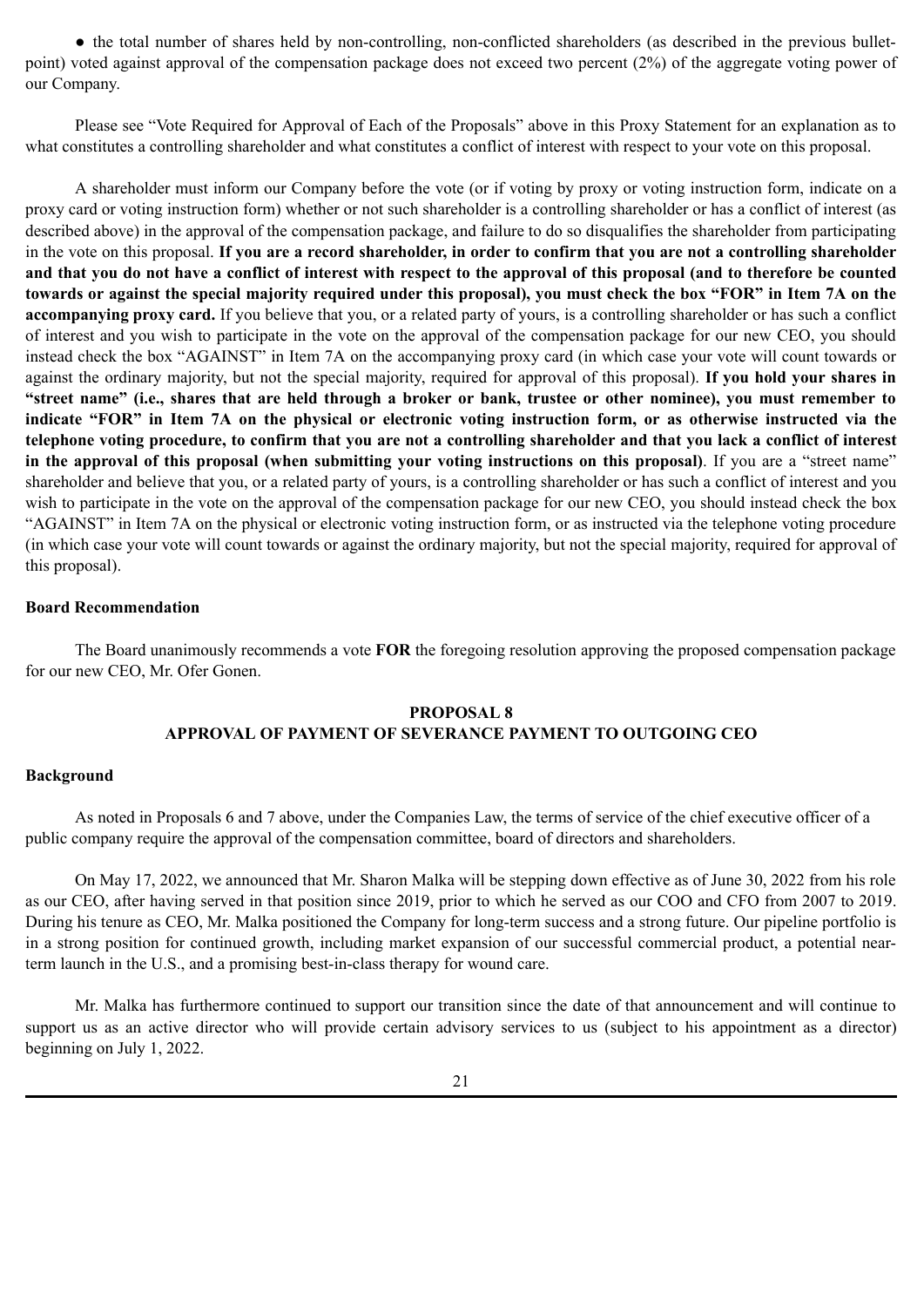In recognition of Mr. Malka's above-described significant contributions to our Company over the course of his service, each of our compensation committee and our Board has determined that it is in the best interest of our Company and our shareholders to pay to him a cash severance payment equal to five monthly base salaries, or approximately \$128,500 (based on an exchange rate of \$1.00 U.S. = 3.32 NIS). Each of our compensation committee and our Board has determined that the proposed severance payment will appropriately acknowledge Mr. Malka's contributions to our Company.

The severance payment is subject to the effective transition by Mr. Malka of his role as CEO to the incoming CEO during the transition period, on a best-efforts basis, in a manner that is reasonably satisfactory to the incoming CEO. If Mr. Malka does not perform in a manner that is reasonably satisfactory to the incoming CEO, then upon request, he will repay to our Company the five monthly base salary severance payment to be paid pursuant to this Proposal 8 within thirty (30) days, and will tender, to the Board, his resignation as a Board member (assuming he is elected pursuant to Proposal 1).

Our compensation committee and our Board have determined that the foregoing severance payment is consistent with the terms of the Compensation Policy, as applicable to our CEO. Accordingly, our compensation committee and Board, after due consideration of all terms and conditions, including applicable laws, have recommended that our shareholders approve the proposed severance payment described in this Proposal 8.

The foregoing severance payment will be in addition to the notice period payment to be made to Mr. Malka pursuant to his existing employment agreement, under which he will receive six months' worth of base salary as a notice period payment. Mr. Malka will remain employed by us for one and one-half months out of that six-month period, whereas the remaining fourand-one-half months' period payment will be made in one lump sum, with our waiving the accompanying employment period.

#### **Proposed Resolution**

We are proposing the adoption by our shareholders of the following resolution at the Meeting:

"**RESOLVED**, that that the payment of the cash severance fee to Mr. Sharon Malka, the Company's outgoing Chief Executive Officer, as described in Proposal 8 of the Proxy Statement with respect to the Meeting, be, and the same hereby is, approved."

#### **Required Vote**

Shareholders may vote for or against, or may abstain from voting, in connection with the approval of the proposed severance payment to our outgoing CEO. The affirmative vote of holders of a majority of the voting power represented at the Meeting in person or by proxy and voting thereon (excluding abstentions and broker non-votes) is necessary for the approval of the resolution proposed under this Proposal 8.

In addition to the ordinary majority required for approval, under the Companies Law, approval of the resolution under this Proposal 8 (the severance payment to our outgoing CEO) requires that either of the following two voting conditions be met as part of the approval by a majority of shares present and voting thereon:

- the majority voted in favor includes a majority of the shares held by non-controlling shareholders who do not have a conflict of interest (referred to under the Companies Law as a personal interest) concerning the approval of the severance payment that are voted at the Meeting, excluding abstentions; or
- the total number of shares held by non-controlling, non-conflicted shareholders (as described in the previous bullet-point) voted against approval of the severance payment does not exceed two percent (2%) of the aggregate voting power of our Company.

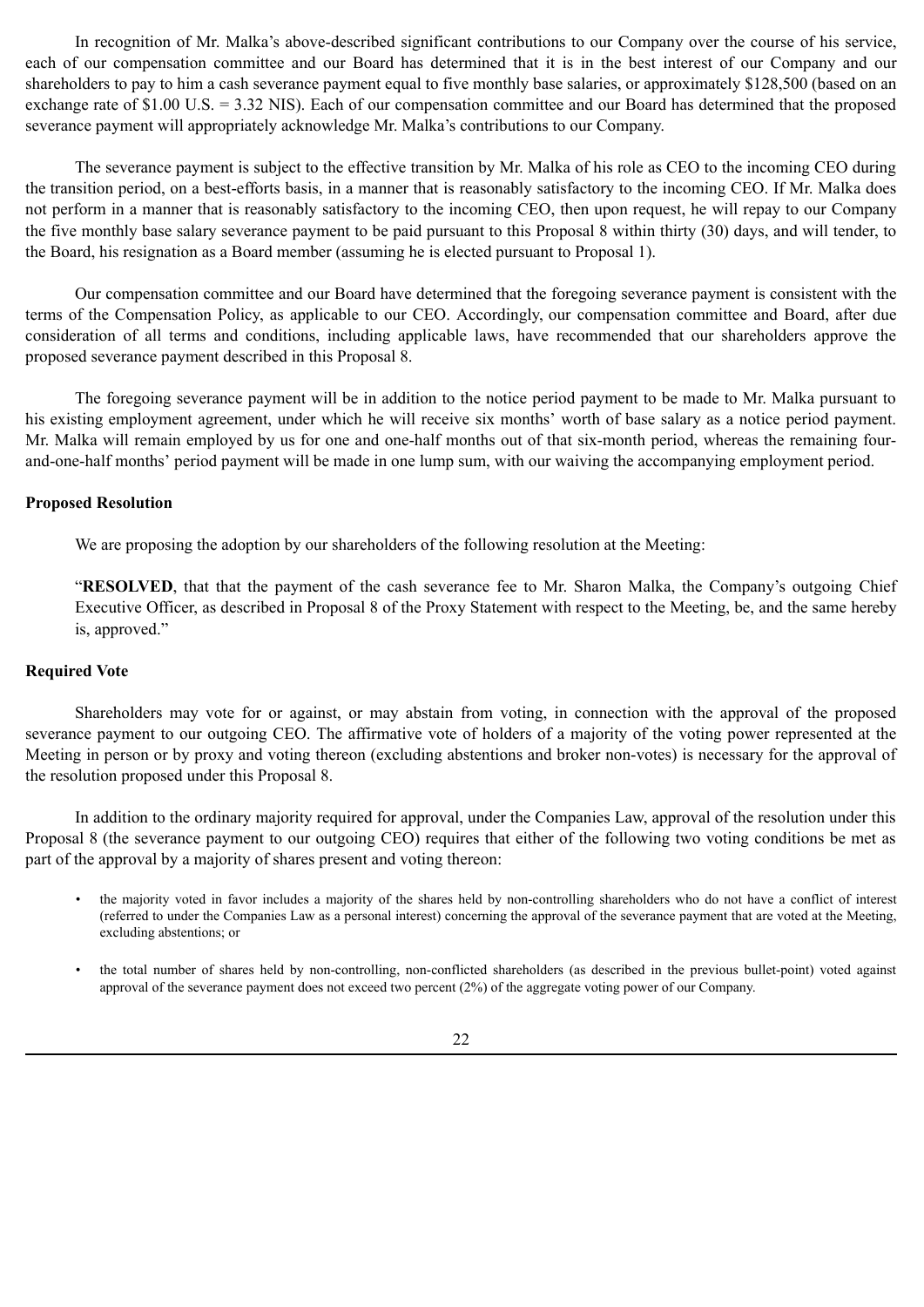Please see "Vote Required for Approval of Each of the Proposals" above in this Proxy Statement for an explanation as to what constitutes a controlling shareholder and what constitutes a conflict of interest with respect to your vote on this proposal.

A shareholder must inform our Company before the vote (or if voting by proxy or voting instruction form, indicate on a proxy card or voting instruction form) whether or not such shareholder is a controlling shareholder or has a conflict of interest (as described above) in the approval of the severance payment to the outgoing CEO, and failure to do so disqualifies the shareholder from participating in the vote on that proposal. **If you are a record shareholder, in order to confirm that you are not a controlling shareholder and that you do not have a conflict of interest with respect to the approval of Proposal 8 (and to therefore be counted towards or against the special majority required under that proposal), you must check the box "FOR" in Item 8A on the accompanying proxy card.** If you believe that you, or a related party of yours, is a controlling shareholder or has such a conflict of interest and you wish to participate in the vote on the approval of Proposal 8, you should instead check the box "AGAINST" in Item 8A on the accompanying proxy card (in which case your vote will count towards or against the ordinary majority, but not the special majority, required for approval of that proposal). **If you hold your shares in "street name" (i.e., shares that are held through a broker or bank, trustee or other nominee), you must remember to indicate "FOR" in Item 8A on the physical or electronic voting instruction form, or as otherwise instructed via the telephone voting procedure, to confirm that you are not a controlling shareholder and that you lack a conflict of interest in the approval of that proposal (when submitting your voting instructions on that proposal)**. If you are a "street name" shareholder and believe that you, or a related party of yours, is a controlling shareholder or has such a conflict of interest and you wish to participate in the vote on the approval of Proposal 8, you should instead check the box "AGAINST" in Item 8A on the physical or electronic voting instruction form, or as instructed via the telephone voting procedure (in which case your vote will count towards or against the ordinary majority, but not the special majority, required for approval of that proposal).

#### **Board Recommendation**

The Board unanimously recommends a vote **FOR** the foregoing resolution approving the severance payment to our outgoing CEO.

# **PROPOSAL 9 APPROVAL OF ACTIVE DIRECTOR SERVICE TERMS FOR OUTGOING CEO**

#### **Background**

Under the Companies Law, the terms of service - including equity compensation - of directors require approval by the compensation committee, board of directors and shareholders, in that order.

As described in the "Background" to Proposal 8, on May 17, 2022, we announced that Mr. Sharon Malka will be stepping down effective as of June 30, 2022 from his role as our CEO, after having served in that position since 2019, prior to which he served as our COO and CFO from 2007 to 2019. In order to maximize our ability to draw upon Mr. Malka's knowledge and experience with our Company and in our industry, our Board has nominated him for election to the Board pursuant to Proposal 1.

In furtherance of that goal, we have requested, and Mr. Malka has agreed, that (assuming he is elected pursuant to Proposal 1) he serve in a special active director role with our Company for a period of time following his stepping down as CEO. As part of the active director role, Mr. Malka will be expected to pursue certain objectives agreed upon by our Company and Mr. Malka in advance, mainly related to our BLA Project (the "**Objectives**") on a best efforts basis, alongside customary Board duties.

The proposed compensation package for Mr. Malka's role as an active director is as follows:

• **Cash fees**

o Standard director's retainer (\$35,000 per year, plus committee chair/member fee, if applicable).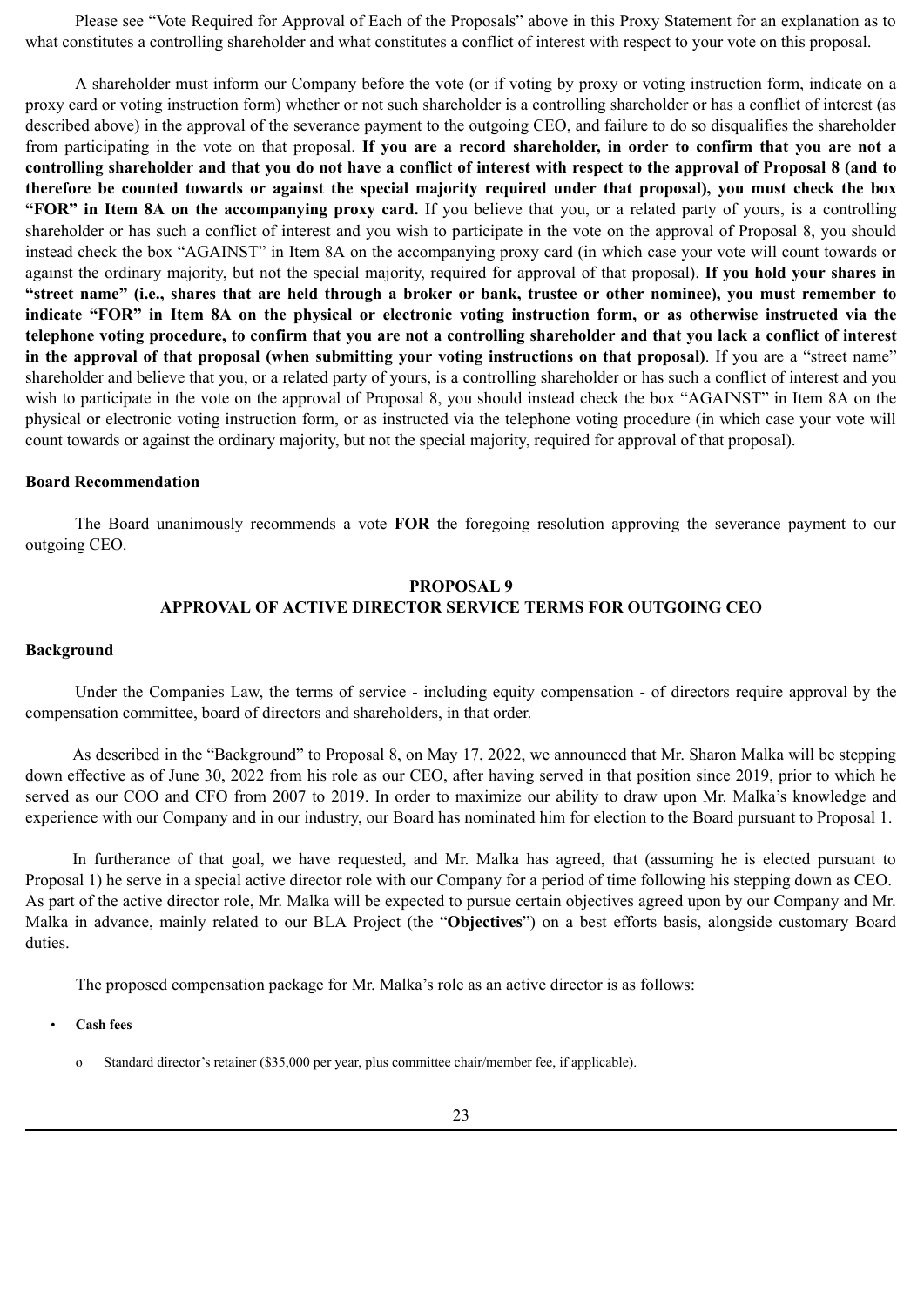o Active Board Member Fee - \$30,000 per quarter

#### • **Equity Awards**:

- o One-time equity grant of options to purchase 200,000 ordinary shares under our 2014 Plan (which is inclusive of the standard director's initial annual equity award of options for 100,000 ordinary shares). The terms of the equity grant are as follows:
	- ❖ Exercise price of options: \$2.06/share. The exercise price is payable either in cash or in a cashless manner.
	- ◆ Options term: The options expire on the tenth anniversary of the board approval (June 7, 2022). If our engagement of Mr. Malka as an active director is terminated by our Company without cause and not due to Mr. Malka's non-performance of the Objectives, or by Mr. Malka for good reason (in the case of "cause" and "good reason", as to be defined in our active director service agreement with Mr. Malka), the exercise period for the options will be 12 months post-termination.
	- ❖ Vesting schedule: 12 months, in equal quarterly tranches. If our engagement of Mr. Malka as an active director is terminated by our Company without cause and not due to Mr. Malka's non-performance of the Objectives, or by Mr. Malka for good reason, the vesting of the remaining then-unvested options granted pursuant to this Proposal 9 will accelerate.
- o One-time grant of 25,000 RSUs, each of which represents one ordinary share upon settlement, under our 2014 Plan.
	- ❖ Vesting period: 12 months, in equal quarterly tranches.
	- ❖ Acceleration upon termination: If our engagement of Mr. Malka as an active director is terminated by our Company without cause and not due to Mr. Malka's non-performance of the Objectives, or by Mr. Malka for good reason, the vesting of the remaining then-unvested RSUs granted pursuant to this Proposal 9 will accelerate).
- **Bonus**: Mr. Malka may be eligible for objective-based performance bonuses of up to \$50,000 based upon achievement of the Objectives, at the incoming CEO's discretion.
- **Other Terms of Active Director Engagement**:
	- o Active director scope shall be up to 3 days per week, as requested by the incoming CEO.
	- o Term of active director engagement 12 months.
	- o Notice Period for termination 30 days' prior notice; until December 31, 2022, the engagement may only be terminated by the Company; after that time, either side may terminate the engagement.
	- o Mr. Malka's retention as an active director (but not his Board membership itself) can be terminated at the discretion of our Board based on his deemed non-performance towards achieving the above Objectives. If that occurs, Mr. Malka will tender, to the Board, his resignation as a Board member (assuming he is elected pursuant to Proposal 1).

#### **Proposed Resolution**

We are proposing the adoption by our shareholders of the following resolution at the Meeting:

"**RESOLVED**, that, in compliance with the requirements of the Companies Law, the active director service terms for Mr. Sharon Malka, as approved by the compensation committee and the Board and as described in Proposal 9 for the Meeting, be, and the same hereby are, approved."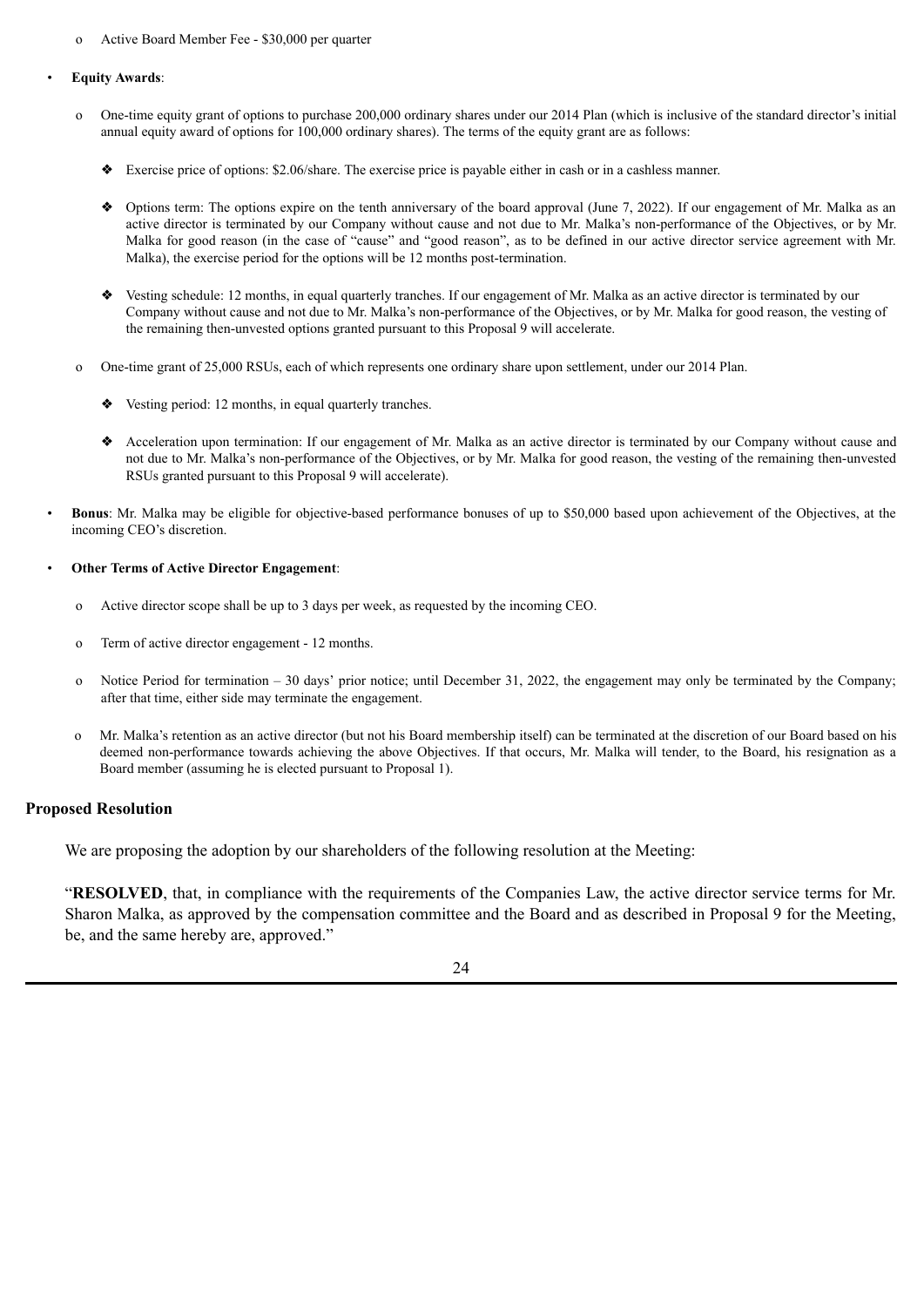## **Required Vote**

Shareholders may vote for or against, or may abstain from voting, in connection with the approval of the proposed active director service terms for Mr. Malka. The affirmative vote of holders of a majority of the voting power represented at the Meeting in person or by proxy and voting thereon (excluding abstentions and broker non-votes) is necessary for the approval of the proposed resolution under this Proposal 9.

### **Board Recommendation**

The Board unanimously recommends a vote "**FOR**" the foregoing resolution approving the proposed active director service terms for our outgoing CEO, Mr. Sharon Malka.

# **PRESENTATION AND DISCUSSION OF AUDITED ANNUAL FINANCIAL STATEMENTS**

At the Meeting, the audited consolidated financial statements of the Company for the fiscal year ended December 31, 2021 will be presented. The audited consolidated financial statements for the year ended December 31, 2021 are contained within the 2021 Form 20-F (which is available to shareholders through the SEC website, www.sec.gov, and at our Company's website (www.mediwound.com)). Neither of such websites is a part of this Proxy Statement.

# **ADDITIONAL INFORMATION**

The Company's 2021 Form 20-F, filed with the SEC on March 17, 2022, is available for viewing and downloading at the SEC's website at www.sec.gov, as well as at the Investor Relations section of the Company's website at www.mediwound.com*.*

The Company is subject to the information reporting requirements of the U.S. Securities Exchange Act of 1934, as amended, applicable to foreign private issuers. The Company fulfills these requirements by filing and furnishing reports with or to (as applicable) the SEC. The Company's SEC filings are available to the public on the SEC's website at www.sec.gov*.* As a foreign private issuer, the Company is exempt from the rules under the Exchange Act related to the furnishing and content of proxy statements. The circulation of this Proxy Statement should not be taken as an admission that the Company is subject to those proxy rules.

Yavne, Israel June 9, 2022

By order of the Board of Directors: Mr. Stephen T. Wills Executive Chairman of the Board of **Directors** 

25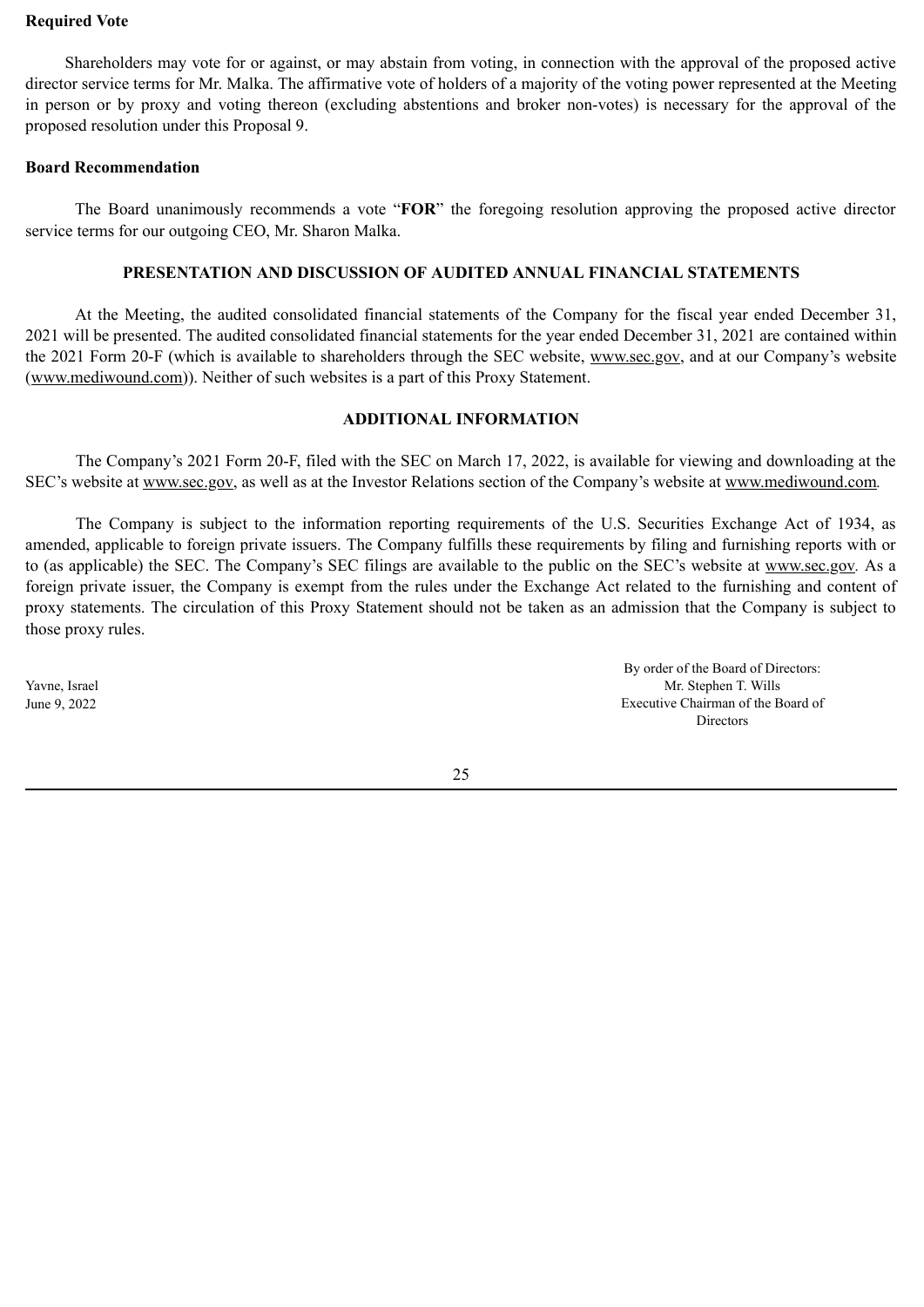# **Appendix A**

# **UPDATED FORM OF INDEMNIFICATION LETTER**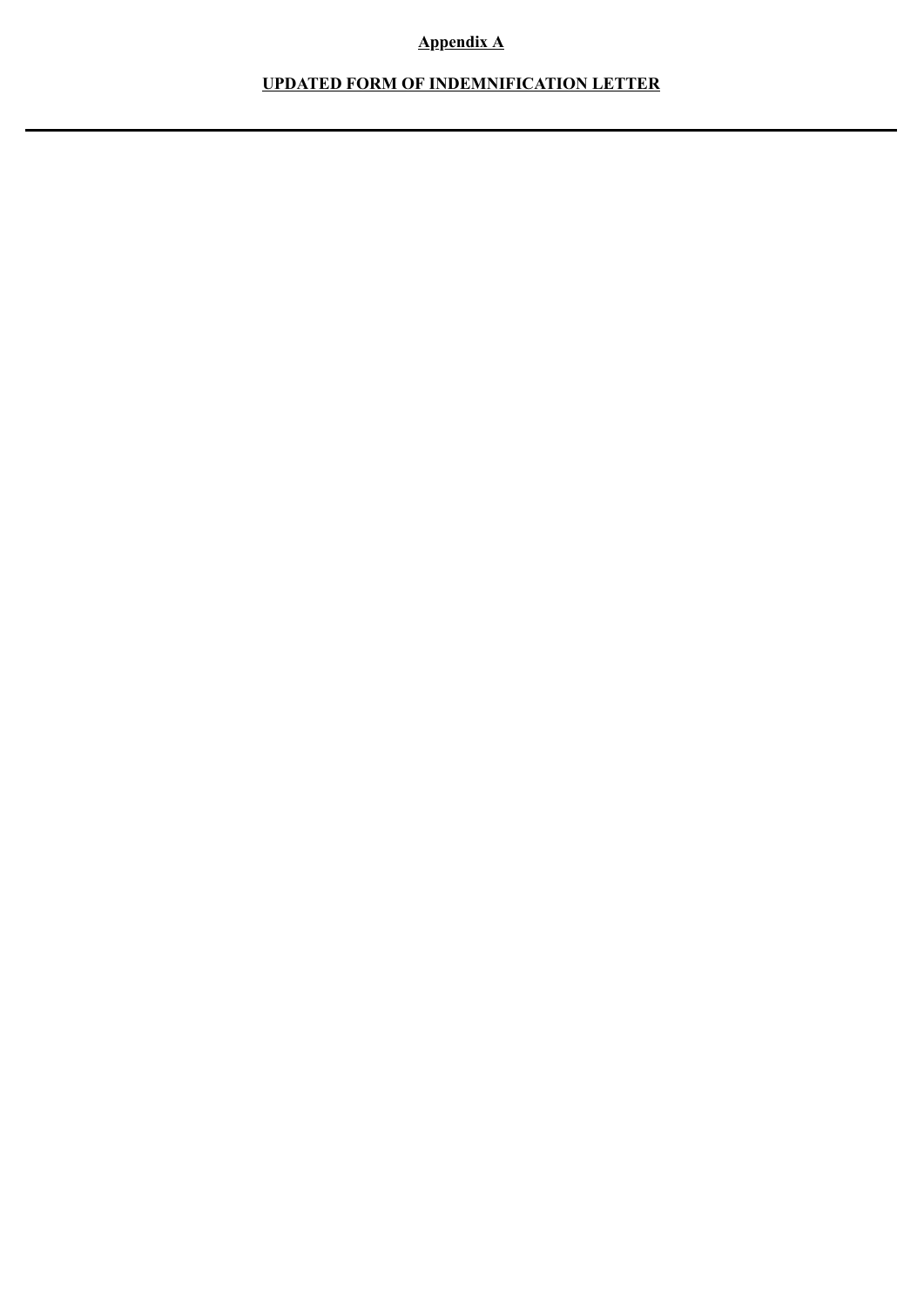## **INDEMNIFICATION AGREEMENT**

THIS INDEMNIFICATION AGREEMENT (the "**Agreement**"), dated as of June 15, 2021, is entered into by and between MediWound Ltd., an Israeli company whose address is 42 Hayarkon Street, Yavne 81227 , Israel (the "Company"), and the undersigned Director or Officer of the Company whose name appears on the signature page hereto officer (the "**Indemnitee**").

- **WHEREAS,** Indemnitee is an Office Holder ("*Nosse Misra*"), as such term is defined in the Companies Law, 5759–1999, as amended (the "**Office Holder**" and the "**Companies Law**" respectively), of the Company;
- **WHEREAS,** both the Company and Indemnitee recognize the increased risk of litigation and other claims being asserted against Office Holders of companies and that highly competent persons have become more reluctant to serve corporations as directors and officers or in other capacities unless they are provided with adequate protection through insurance or adequate indemnification against inordinate risks of claims and actions against them arising out of their service to, and activities on behalf of, companies;
- **WHEREAS**, the Articles of Association of the Company authorize the Company to indemnify and advance expenses to its Office Holders and provide for insurance and exculpation to its Office Holders, in each case, to the fullest extent permitted by applicable law;
- **WHEREAS,** the Company has determined that (i) the increased difficulty in attracting and retaining competent persons is detrimental to the best interests of the Company's shareholders and that the Company should act to assure such persons that there will be increased certainty of such protection in the future, and (ii) it is reasonable, prudent and necessary for the Company contractually to obligate itself to indemnify, and to advance expenses on behalf of, such persons to the fullest extent permitted by applicable law, so that they will serve or continue to serve the Company free from undue concern that they will not be so indemnified; and
- WHEREAS, in recognition of Indemnitee's need for substantial protection against personal liability in order to assure Indemnitee's continued service to the Company in an effective manner and, in part, in order to provide Indemnitee with specific contractual assurance that the indemnification, insurance and exculpation afforded by the Articles of Association will be available to Indemnitee, the Company wishes to undertake in this Agreement for the indemnification of and the advancing of expenses to Indemnitee to the fullest extent permitted by applicable law and as set forth in this Agreement and provide for insurance and exculpation of Indemnitee as set forth in this Agreement.

### **NOW, THEREFORE**, the parties hereto agree as follows:

#### 1. **INDEMNIFICATION AND INSURANCE.**

1.1. The Company hereby undertakes to indemnify Indemnitee to the fullest extent permitted by applicable law for any liability and expense specified in Sections 0 through 0 below, imposed on Indemnitee due to or in connection with an act performed by such Indemnitee, either prior to or after the date hereof, in Indemnitee's capacity as an Office Holder, including, without limitation, as a director, officer, employee, agent or fiduciary of the Company, any subsidiary thereof or any other corporation, collaboration, partnership, joint venture, trust or other enterprise, in which Indemnitee serves at any time at the request of the Company (the "**Corporate Capacity**"). The term "act performed in Indemnitee's capacity as an Office Holder" shall include, without limitation, any act, omission or failure to act and any other circumstances relating to or arising from Indemnitee's service in a Corporate Capacity. Notwithstanding the foregoing, in the event that the Office Holder is the beneficiary of an indemnification undertaking provided by a subsidiary of the Company or any other entity *(other than a Secondary Indemnitor (as defined below))*, with respect to his or her Corporate Capacity with such subsidiary or entity, then the indemnification obligations of the Company hereunder with respect to such Corporate Capacity shall only apply to the extent that the indemnification by such subsidiary or other entity does not actually fully cover the indemnifiable liabilities and expenses relating thereto. The following shall be hereinafter referred to as "**Indemnifiable Events**"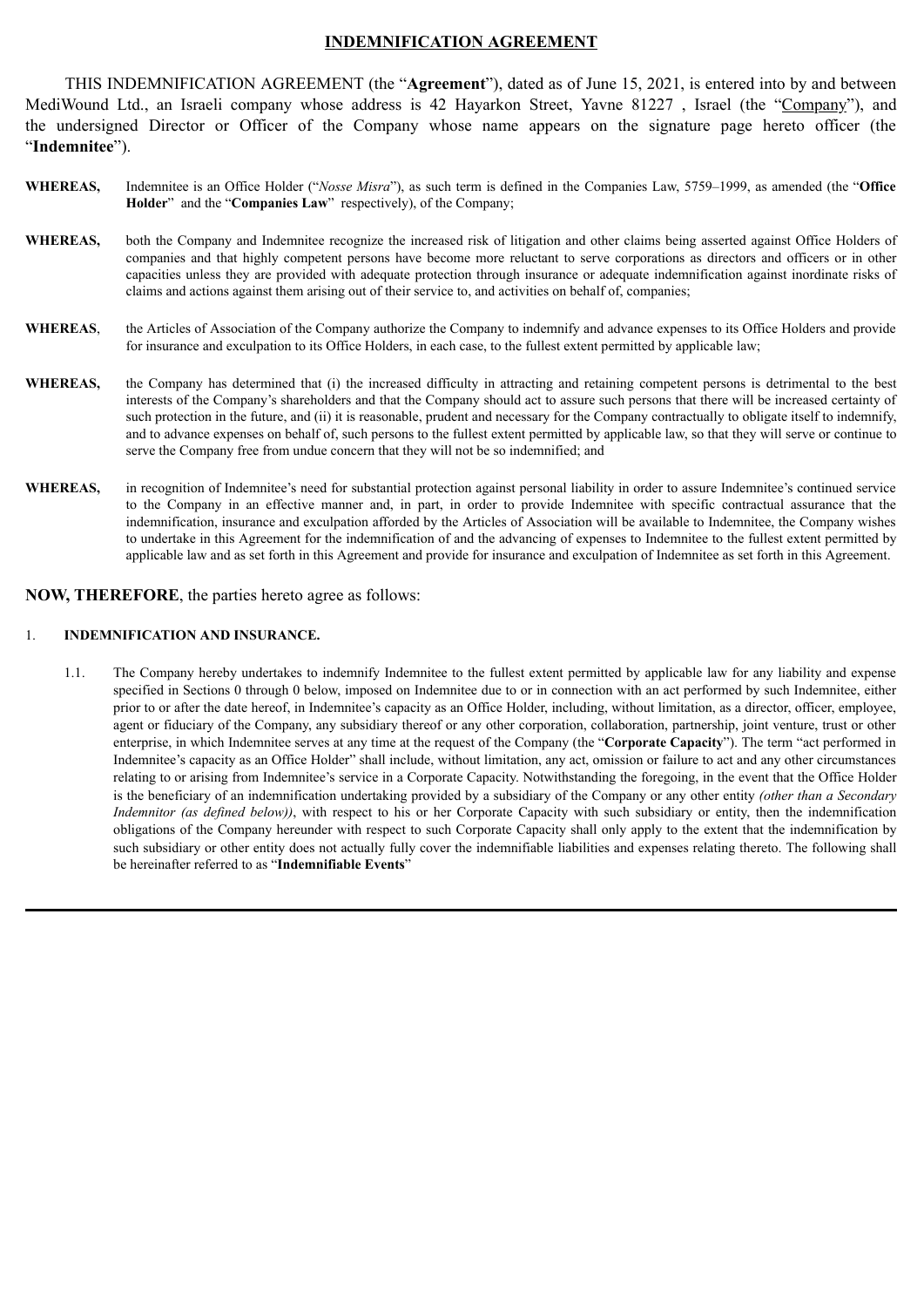- 1.1.1. Financial liability imposed on Indemnitee in favor of any person pursuant to a judgment, including a judgment rendered in the context of a settlement or an arbitrator's award approved by a court. For purposes of Section 0 of this Agreement, the term "**person**" shall include, without limitation, a natural person, firm, partnership, joint venture, trust, company, corporation, limited liability entity, unincorporated organization, estate, government, municipality, or any political, governmental, regulatory or similar agency or body;
- 1.1.2. Reasonable Expenses (as defined below) expended by Indemnitee as a result of an investigation or any proceeding instituted against the Indemnitee by an authority that is authorized to conduct such investigation or proceeding, and that was concluded without filing an indictment against the Indemnitee and without imposing on the Indemnitee a financial liability in lieu of a criminal proceeding, or that was concluded without filing an indictment against the Indemnitee but imposing a financial liability in lieu of a criminal proceeding in an offence that does not require proof of *mens rea*, or in connection with a financial sanction. In this section "conclusion of a proceeding without filing an indictment in a matter in which a criminal investigation has been instigated" and "financial liability in lieu of a criminal proceeding" shall have the meaning assigned to such terms under the Companies Law, and the term "financial sanction" shall mean such term as referred to in Section 260(a)(1a) of the Companies Law;
- 1.1.3. Reasonable Expenses incurred expended by Indemnitee or which are imposed on Indemnitee by a court, in a proceeding instituted against Indemnitee by the Company or on its behalf or by another person, or in a criminal charge from which Indemnitee was acquitted or in which Indemnitee convicted of an offence that does not require proof of *mens rea*; and
- 1.1.4. "A financial liability that Indemnitee incurs for payment to persons or entities harmed as a result of violations in Administrative Proceedings, as detailed in Section 52.54(a)(1)(a) of the Israeli Securities Law, 1968 (the "Securities Law"). For this purpose "Administrative Proceeding" shall mean a proceeding pursuant to Chapters H3 (Imposition of Monetary Sanction by the Israel Securities Authority), H4 (Imposition of Administrative Enforcement Means by the Administrative Enforcement Committee) or I1 (Settlement for the Avoidance of Commencing Proceedings or Cessation of Proceedings, Conditioned upon Conditions) of the Securities Law, as shall be amended from time to time;

Expenses that Indemnitee incurs in connection with Administrative Proceedings (as defined above) Indemnitee was involved in, including reasonable litigation fees and attorneys' fees;"

 $A - 2$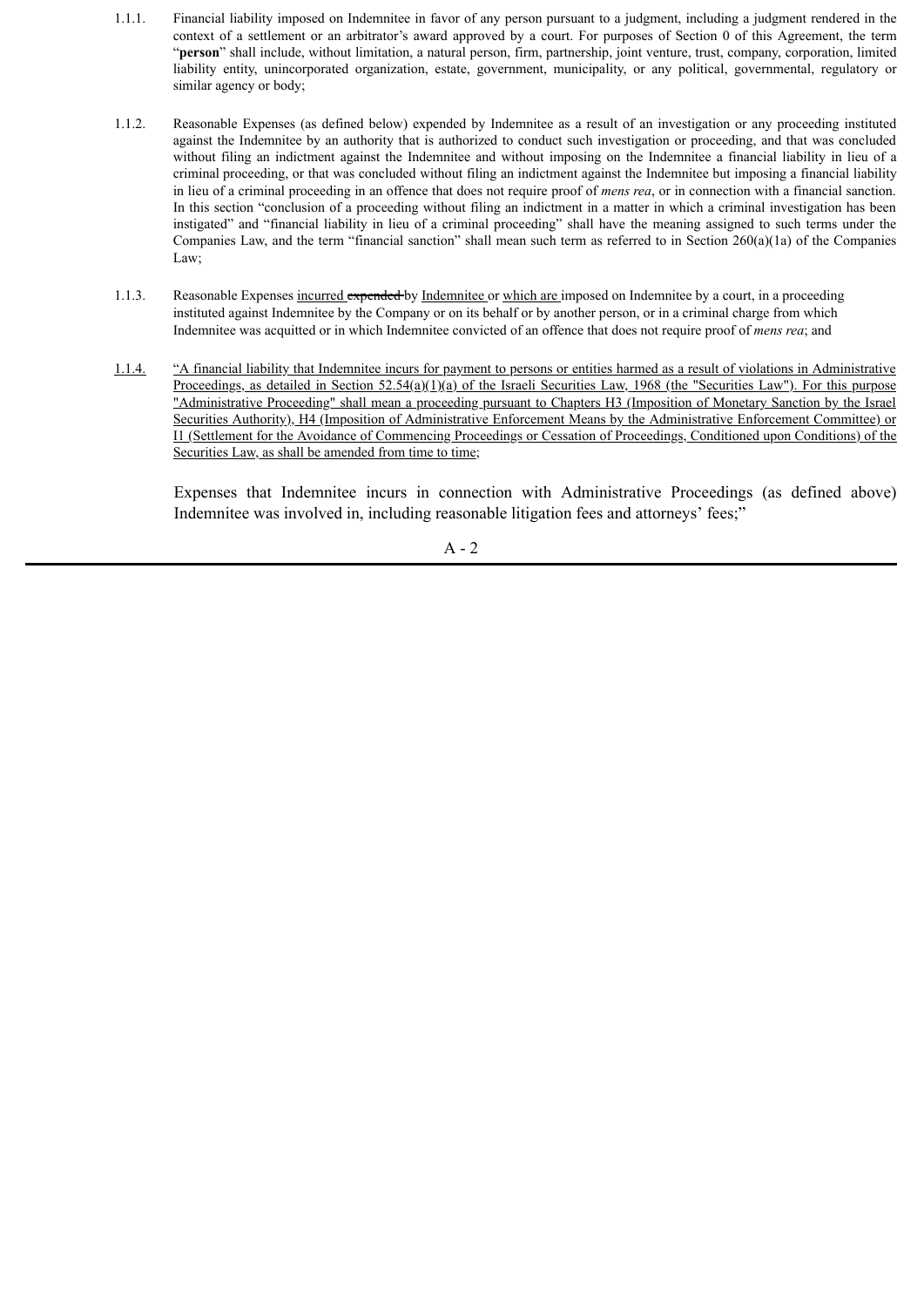1.1.4.1.1.5. Any other event, occurrence, matter or circumstances under any law with respect to which the Company may, or will be able to, indemnify an Office Holder (including, without limitation, in accordance with Section 56h(b)(1) of the Israeli Securities Law 5728-1968 (the "**Israeli Securities Law**"), if applicable, and Section 50P(b)(2) of the Israeli Economic Competition Law, 5758- 1988 (the "**Economic Competition Law**")).

For the purpose of this Agreement, "**Expenses**" shall include, without limitation, legal fees and all other costs, expenses and obligations paid or incurred by Indemnitee in connection with investigating, defending, being a witness in or participating in (including on appeal), or preparing to defend, be a witness in or participate in any claim, action, suit, proceeding, alternative dispute resolution mechanism, hearing, inquiry or investigation relating to any matter for which indemnification hereunder may be provided. Expenses shall be considered paid or incurred by Indemnitee at such time as Indemnitee is required to pay or incur such cost or expenses, including upon receipt of an invoice or payment demand. The Company shall pay the Expenses in accordance with the provisions of Section0.

- 1.2. Notwithstanding anything herein to the contrary, the Company's undertaking to indemnify the Indemnitee under Section 0 shall only be with respect to events described in **Exhibit A** hereto. The Board of Directors of the Company (the "**Board**") has determined that the categories of events listed in Exhibit A are foreseeable in light of the operations of the Company. The maximum amount of indemnification payable by the Company under Section 0 with respect to the specific events described in Exhibit A during any period of five years, shall be as set forth in Exhibit A hereto (the "**Limit Amount**"). If the Company undertook to indemnify multiple persons under agreements similar to this Agreement (the "**Indemnifiable Persons**") the Limit Amount for the five year period commencing on the closing of the first issuance and sale of the Company's ordinary shares to the public, pursuant to an effective registration statement under the United States Securities Act 1933, as amended, or the securities law of any other jurisdiction, and for every subsequent five year period, shall apply to all Indemnifiable Persons, in the aggregate, and if the Limit Amount is insufficient to cover all the indemnity amounts payable with respect to all Indemnifiable Persons during the relevant five year period, then such amount shall be allocated to such Indemnifiable Persons pro rata according to the percentage of their culpability, as finally determined by a court in the relevant claim, or, absent such determination or in the event such persons are parties to different claims, based on an equal pro rata allocation among such Indemnifiable Persons. The Limit Amount payable by the Company as described in Exhibit A is deemed by the Company to be reasonable in light of the circumstances. The indemnification provided under Section 0 herein shall not be subject to the limitations imposed by this Section 0 and Exhibit A if and to the extent such limits do not or are no longer required by the Companies Law.
- 1.3. If so requested by Indemnitee in writing, and subject to the Company's repayment and reimbursements rights set forth in Sections 0 and 0 below, the Company shall pay amounts to cover Indemnitee's Expenses with respect to which Indemnitee is entitled to be indemnified under Section 0 above, as and when incurred. The payments of such amounts shall be made by the Company directly to the Indemnitee's legal and other advisors, as soon as practicable, but in any event no later than thirty  $(30)$  fifteen  $(15)$  days after written demand by such Indemnitee therefor to the Company, and any such payment shall be deemed to constitute indemnification hereunder. As part of the aforementioned undertaking, the Company will make available to Indemnitee any security or guarantee that Indemnitee may be required to post in accordance with an interim decision given by a court, governmental or administrative body, or an arbitrator, including for the purpose of substituting liens imposed on Indemnitee's assets.

A - 3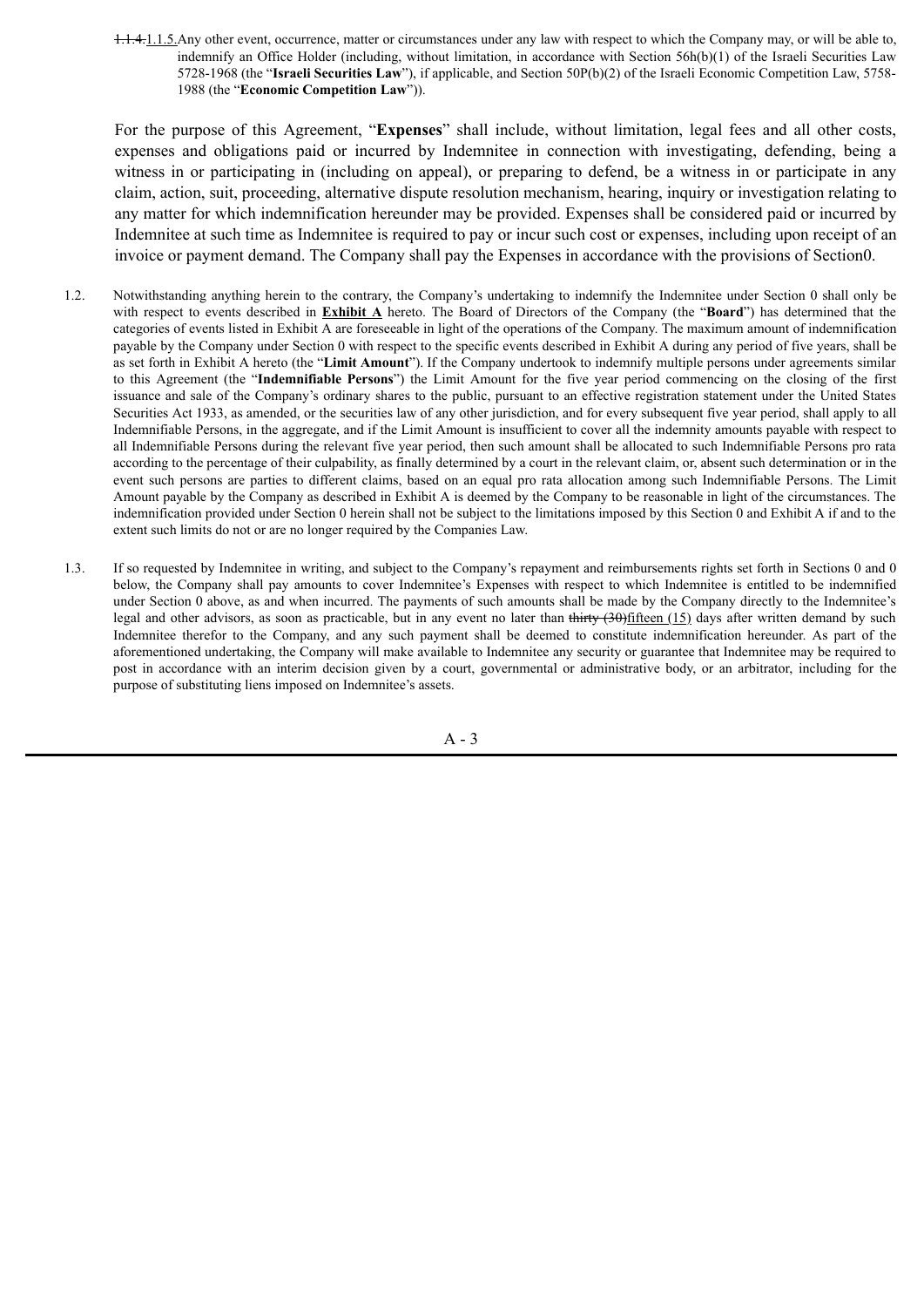- 1.4. The Company's obligation to indemnify Indemnitee and advance Expenses in accordance with this Agreement shall be for such period (the "**Indemnification Period**") as Indemnitee shall be subject to any actual, possible or threatened claim, action, suit, demand or proceeding or any inquiry or investigation, whether civil, criminal or investigative, arising out of the Indemnitee's service in the Corporate Capacity as described in Section 0 above, whether or not Indemnitee is still serving in such position.
- 1.5. The Company undertakes that, subject to the mandatory limitations under applicable law, as long as it may be obligated to provide indemnification and advance Expenses under this Agreement, the Company will purchase and maintain in effect directors and officers liability insurance, which will include coverage for the benefit of the Indemnitee, providing coverage in amounts as reasonably determined by the Board; provided that, the Company shall have no obligation to obtain or maintain directors and officers insurance policy if the Company determines in good faith that such insurance is not reasonably available, the premium costs for such insurance are disproportionate to the amount of coverage provided, or the coverage provided by such insurance is so limited by exclusions that it provides an insufficient benefit. The Company hereby undertakes to notify the Indemnitee 30 days prior to the expiration or termination of the directors and officers liability insurance.
- 1.6. The Company undertakes to give prompt written notice of the commencement of any claim hereunder to the insurers in accordance with the procedures set forth in each of the policies. The Company shall thereafter diligently take all actions reasonably necessary under the circumstances to cause such insurers to pay, on behalf of Indemnitee, all amounts payable as a result of such action, suit, proceeding, inquiry or investigation in accordance with the terms of such policies. The above shall not derogate from Company's authority to freely negotiate or reach any compromise with the insurer which is reasonable at the Company's sole discretion provided that the Company shall act in good faith and in a diligent manner.
- 1.7. In making a determination with respect to entitlement to indemnification hereunder, the person or persons or entity making such determination shall presume that Indemnitee is entitled to indemnification under this Agreement if Indemnitee has requested it, and the Company shall have the burden of proof to overcome that presumption in connection with the making of any determination contrary to that presumption.

#### 2. **SPECIFIC LIMITATIONS ON INDEMNIFICATION**.

Notwithstanding anything to the contrary in this Agreement, the Company shall not indemnify or advance Expenses to Indemnitee with respect to any act, event or circumstance with respect to which it is prohibited to do so under applicable law.

#### 3. **REPAYMENT OF EXPENSES**.

- 3.1. In the event that the Company provides or is required to provide indemnification with respect to Expenses hereunder and at any time thereafter the Company determines, based on advice from its legal counsel, that the Indemnitee was not entitled to such payments, the amounts so indemnified by the Company will be promptly repaid by Indemnitee, unless the Indemnitee disputes the Company's determination, in which case the Indemnitee's obligation to repay to the Company shall be postponed until such dispute is resolved.
- 3.2. Indemnitee's obligation to repay to the Company for any Expenses or other sums paid hereunder shall be deemed as a loan given to Indemnitee by the Company subject to the minimum interest rate prescribed by Section 3(9) of the Income Tax Ordinance [New Version], 1961, or any other legislation replacing it, which is not considered a taxable benefit.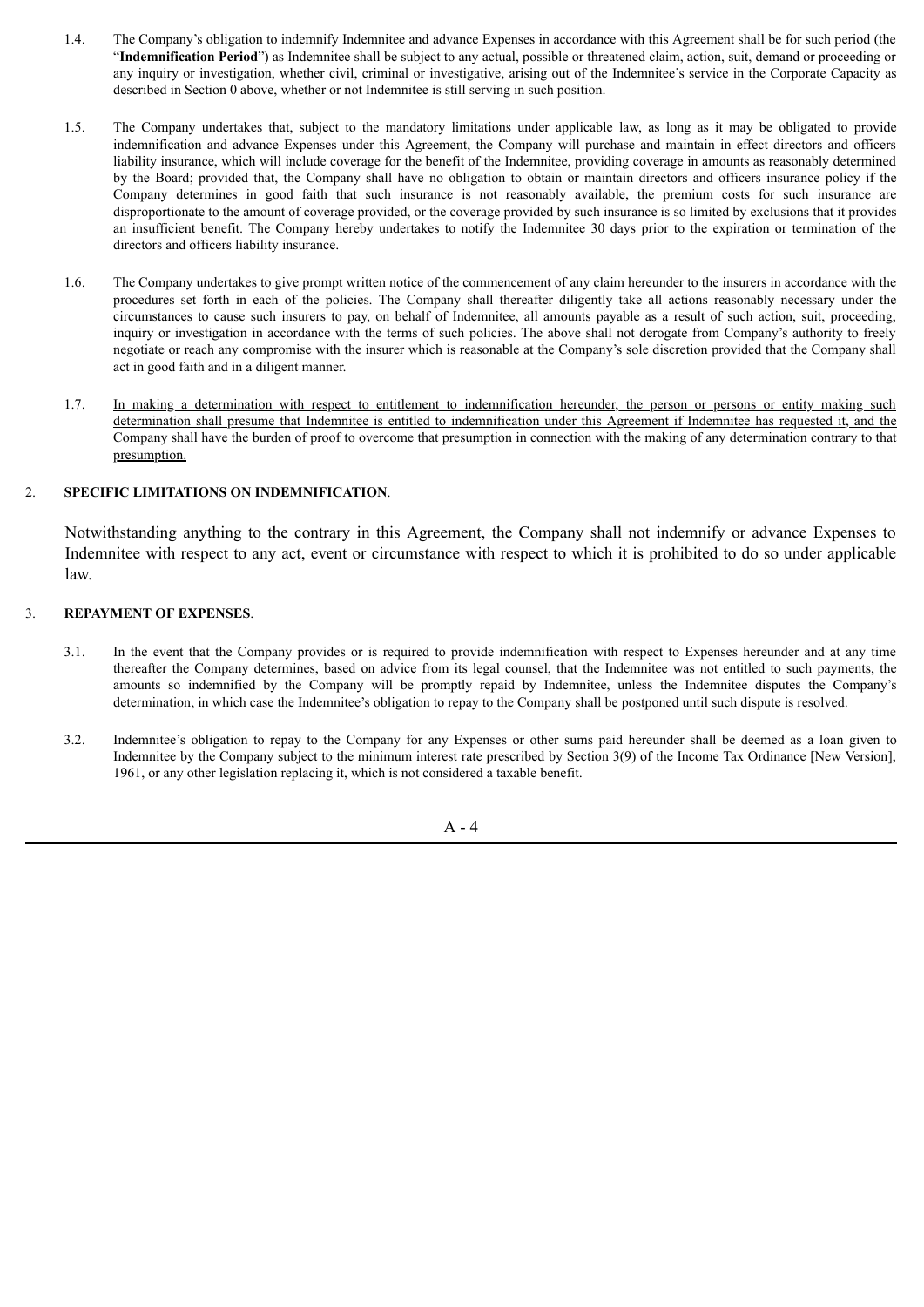#### 4. **SUBROGATION**.

- 4.1. In the event of payment under this Agreement, the Company shall be subrogated to the extent of such payment to all of the rights of recovery of Indemnitee, who shall execute all documents required and shall do everything that may be necessary to secure such rights, including the execution of such documents necessary to enable the Company effectively to bring suit to enforce such rights.
- 4.2. The Company hereby acknowledges that Indemnitee has certain rights to indemnification, advancement of expenses and/or insurance provided by shareholder(s) of the Company and certain of its affiliates (collectively, the "Secondary Indemnitors"). The Company hereby agrees (i) that it is the indemnitor of first resort (i.e., its obligations to Indemnitee are primary and any obligation of the Secondary Indemnitors to advance expenses or to provide indemnification for the same expenses or liabilities incurred by Indemnitee are secondary), (ii) that it shall be required to advance the full amount of expenses incurred by Indemnitee and shall be liable for the full amount of all Expenses, judgments, penalties, fines and amounts paid in settlement to the extent legally permitted and as required by the terms of this Agreement and the Articles of Association of the Company (or any other agreement between the Company and Indemnitee), without regard to any rights Indemnitee may have against the Secondary Indemnitors, and, (iii )that it irrevocably waives, relinquishes and releases the Secondary Indemnitors from any and all claims against the Secondary Indemnitors for contribution, subrogation or any other recovery of any kind in respect thereof. The Company further agrees that no advancement or payment by the Secondary Indemnitors on behalf of Indemnitee with respect to any claim for which Indemnitee has sought indemnification from the Company shall affect the foregoing and the Secondary Indemnitors shall have a right of contribution and/or be subrogated to the extent of such advancement or payment to all of the rights of recovery of Indemnitee against the Company. The Company and Indemnitee agree that the Secondary Indemnitors are express third party beneficiaries of the terms of this Section 0.

# 5. **REIMBURSEMENT**.

The Company shall not be liable under this Agreement to make any payment in connection with any Indemnifiable Event to the extent Indemnitee has otherwise actually received payment under any insurance policy or otherwise (without any obligation of Indemnitee to repay any such amount) of the amounts otherwise indemnifiable hereunder. Any amounts paid to Indemnitee under such insurance policy or otherwise after the Company has indemnified Indemnitee for such liability or Expense shall be repaid to the Company promptly upon receipt by Indemnitee, in accordance with the terms set forth in Section 0.

### 6. **EFFECTIVENESS**.

This Agreement shall be valid, binding and enforceable in accordance with its terms and shall be in full force and effect immediately upon its approval by the Company's general meeting of shareholders.

 $A - 5$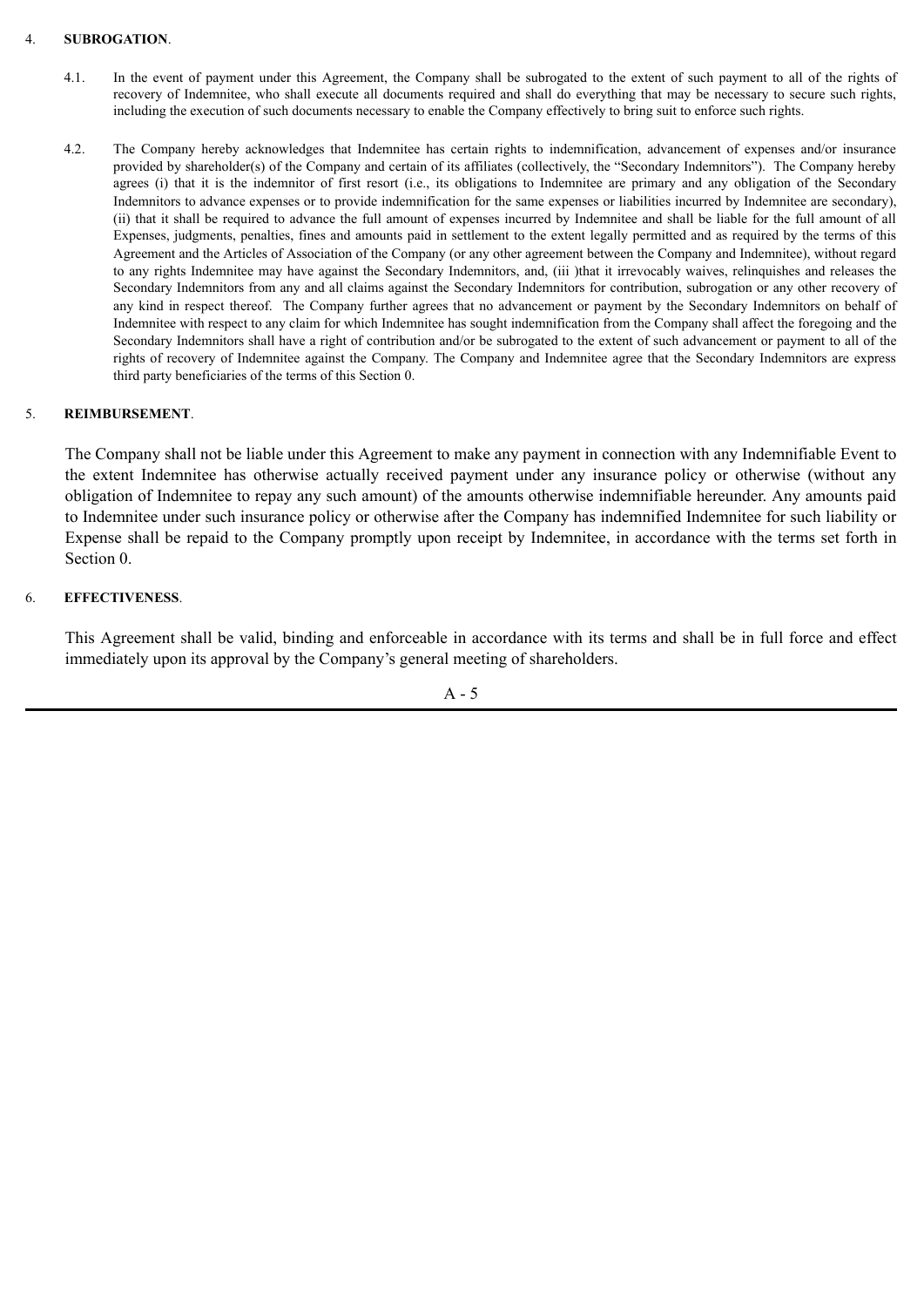#### 7. **NOTIFICATION AND DEFENSE OF CLAIM**.

Indemnitee shall notify the Company of the commencement of any action, suit or proceeding, and of the receipt of any notice or threat that any such legal proceeding has been or shall or may be initiated against Indemnitee (including any proceedings by or against the Company and any subsidiary thereof), promptly upon Indemnitee first becoming so aware; but the omission so to notify the Company will not relieve the Company from any liability which it may have to Indemnitee under this Agreement unless and to the extent that such failure to provide notice materially prejudices the Company's ability to defend such action. Notice to the Company shall be directed to the Chief Executive Officer or Chief Financial Officer of the Company at the address shown in the preamble to this Agreement (or such other address as the Company shall designate in writing to Indemnitee). With respect to any such action, suit or proceeding as to which Indemnitee notifies the Company of the commencement thereof and without derogating from Sections 0 and 0:

- 7.1. The Company will be entitled to participate therein at its own expense.
- 7.2. Except as otherwise provided below, the Company, alone or jointly with any other indemnifying party similarly notified, will be entitled to assume the defense thereof, with counsel selected by the Company. The appointed counsel shall act and shall owe duty of loyalty to the Company and to Indemnitee. Indemnitee shall have the right to employ his or her own counsel in such action, suit or proceeding, but the fees and expenses of such counsel incurred after notice from the Company of its assumption of the defense thereof shall be at the expense of Indemnitee, unless: (i) the employment of counsel by Indemnitee has been authorized in writing by the Company; (ii) the Company, in good faith, reasonably concluded that there may be a conflict of interest between the Company and Indemnitee in the conduct of the defense of such action; or (iii) the Company has not in fact employed counsel to assume the defense of such action within reasonable time, in which cases the reasonable fees and expenses of Indemnitee's counsel shall be at the expense of the Company. The Company shall not be entitled to assume the defense of any action, suit or proceeding brought by or on behalf of the Company or as to which Indemnitee and the Company shall have reached the conclusion specified in (ii) above.
- 7.3. The Company shall not be liable to indemnify Indemnitee under this Agreement for any amounts or expenses paid in connection with a settlement of any action, claim or otherwise, effected without the Company's prior written consent, which consent shall not be unreasonably withheld.
- 7.4. The Company shall have the right to conduct the defense as it sees fit in its sole discretion (provided that the Company shall conduct the defense in good faith and in a diligent manner), including the right to settle or compromise any claim or to consent to the entry of any judgment against Indemnitee without the consent of the Indemnitee, provided that, (a) the lawsuit or the threat of a lawsuit against Indemnitee shall be fully withdrawn; (b) the amount of such settlement, compromise or judgment does not exceed the Limit Amount (if applicable) and is fully indemnifiable pursuant to this Agreement (subject to Section 1.2 of this Agreement) and/or applicable law, and  $(c)$ any such settlement, compromise or judgment does not impose any penalty or limitation on Indemnitee or require the admission of wrongdoing by Indemnitee. In the event that any of the conditions in clauses (a) to (c) is not met, the Company may only settle a monetary obligation or decide a monetary obligation by arbitration, mediation or settlement after obtainingwithout the Indemnitee's prior written consent. The Indemnitee's consent shall not be required if the settlement includes a complete release of Indemnitee, does not contain any admission of wrong-doing by Indemnitee, and includes monetary sanctions only fully indemnifiable as provided above. In the case of criminal proceedings the Company and/or its legal counsel will not have the right to plead guilty or agree to a plea-bargain in the Indemnitee's name without the Indemnitee's prior written consent. Neither the Company nor Indemnitee will unreasonably withhold or delay their consent to any proposed settlement.

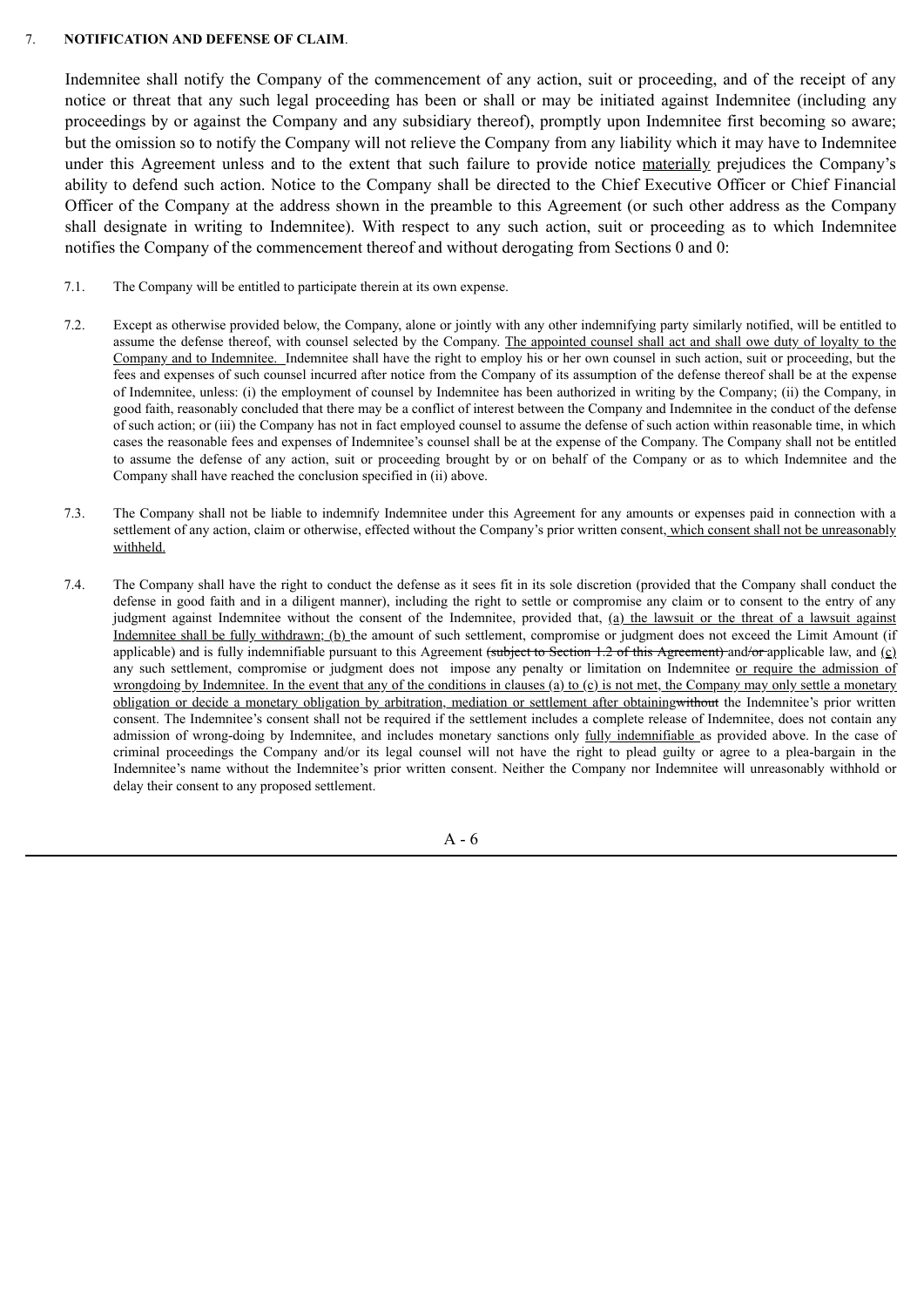7.5. Indemnitee shall fully cooperate with the Company and shall give the Company all information and access to documents, files and to his or her advisors and representatives as shall be within Indemnitee's power, in every reasonable way as may be required by the Company with respect to any claim which is the subject matter of this Agreement and in the defense of other claims asserted against the Company (other than claims asserted by Indemnitee), provided that the Company shall cover all expenses, costs and fees incidental thereto such that the Indemnitee will not be required to pay or bear such expenses, costs and fees.

### 8. **EXCULPATION**.

Subject to the provisions of the Companies Law, the Company hereby releases, in advance, the Office Holder from liability to the Company for any damage that arises from the breach of the Office Holder's duty of care to the Company (within the meaning of such terms under Sections 252 and 253 of the Companies Law), other than breach of the duty of care towards the Company in a distribution (as such term is defined in the Companies Law).

# 9. **NON-EXCLUSIVITY**.

The rights of the Indemnitee hereunder shall not be deemed exclusive of any other rights Indemnitee may have under the Articles of Association, applicable law or otherwise*,* and to the extent that during the Indemnification Period the indemnification rights of the then serving directors and officers are more favorable to such directors or officers than the indemnification rights provided under this Agreement to Indemnitee, Indemnitee shall be entitled to the full benefits of such more favorable indemnification rights to the extent permitted by law.

### 10. **PARTIAL INDEMNIFICATION**.

If Indemnitee is entitled under any provision of this Agreement to indemnification by the Company for some or a portion of the expenses, judgments, fines or penalties actually or reasonably incurred by Indemnitee in connection with any proceedings, but not, however, for the total amount thereof, the Company shall nevertheless indemnify Indemnitee for the portion of such expenses, judgments, fines or penalties to which Indemnitee is entitled under any provision of this Agreement. Subject to the provisions of Section 0 above, any amount received by Indemnitee (under any insurance policy or otherwise (including any amount received by Indemnitee from the Company and which the Company was reimbursed for under any insurance policy)) shall not reduce the Limit Amount hereunder and shall not derogate from the Company's obligation to indemnify the Indemnitee in accordance with the provisions of this Agreement up to the Limit Amount, as set forth in Section 0.

# 11. **BINDING EFFECT**.

This Agreement shall be binding upon and inure to the benefit of and be enforceable by the parties hereto and their respective successors and permitted assigns. In the event of a merger or consolidation of the Company or a transfer or disposition of all or substantially all of the business or assets of the Company, the Indemnitee shall be entitled to the same indemnification and insurance provisions as the most favorable indemnification and insurance provisions afforded to the then-serving Office Holders of the Company. In the event that in connection with such transaction the Company purchases a directors and officers' "tail" or "run-off" policy for the benefit of its then serving Office Holders, then such policy shall cover Indemnitee and such coverage shall be deemed to be in satisfaction of the insurance requirements under this Agreement. This Agreement shall continue in effect during the Indemnification Period regardless of whether Indemnitee continues to serve in a Corporate Capacity.

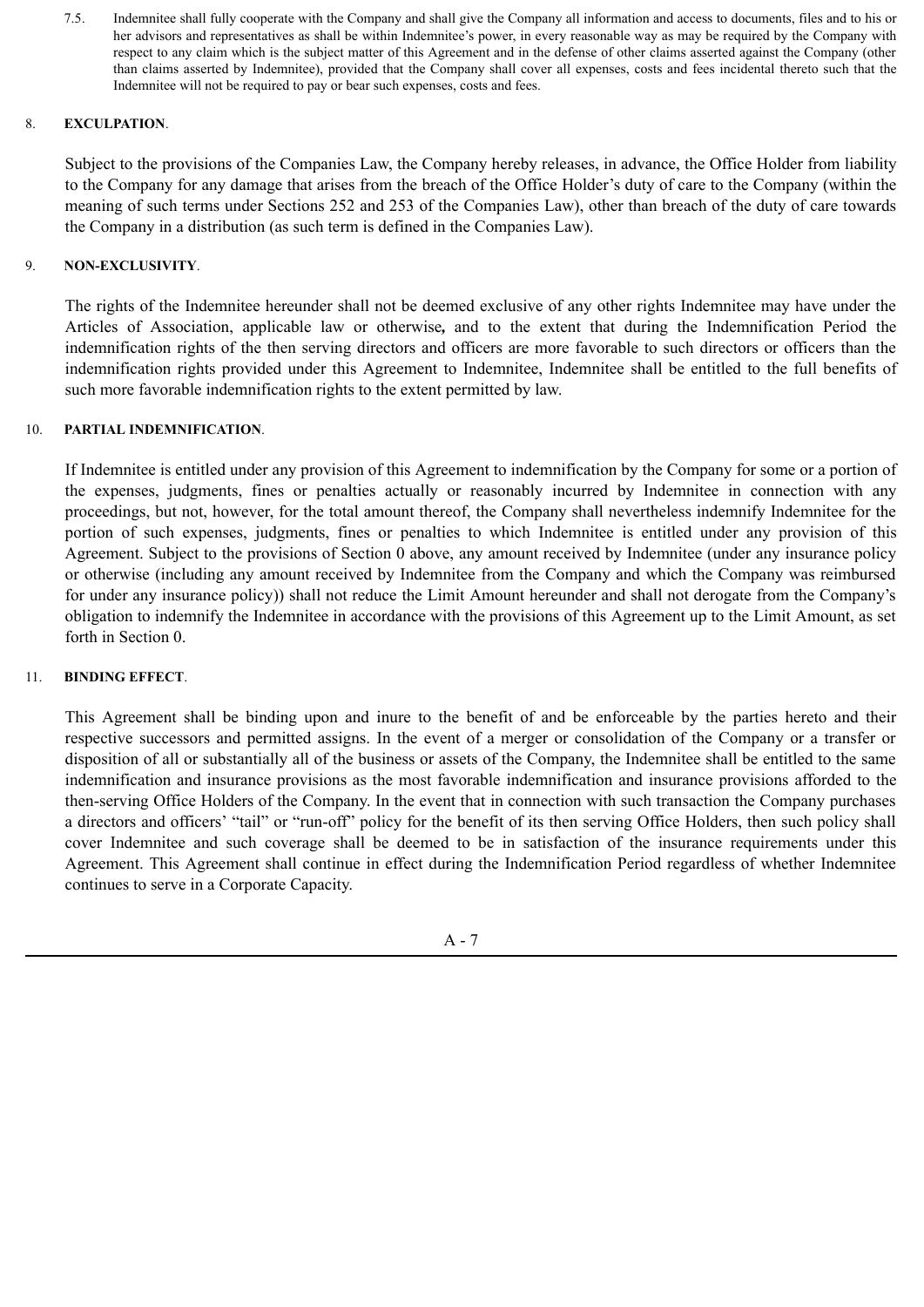Any amendment to the Companies Law, the Israeli Securities Law, the Economic Competition Law or other applicable law adversely affecting the right of the Indemnitee to be indemnified, insured or released pursuant hereto shall be prospective in effect, and shall not affect the Company's obligation or ability to indemnify or insure the Indemnitee for any act or omission occurring prior to such amendment, unless otherwise provided by applicable law.

### 12. **SEVERABILITY**.

The provisions of this Agreement shall be deemed severable and the invalidity or unenforceability of any provision shall not affect the validity or enforceability of the other provisions hereof. If any provision of this Agreement, or the application thereof or any circumstance, is invalid or unenforceable, (a) a suitable and equitable provision shall be substituted therefor in order to carry out, so far as may be valid and enforceable, the intent and purpose of such invalid or unenforceable provision and (b) the remainder of this Agreement and the application of such provision or circumstances shall not be affected by such invalidity or unenforceability, nor shall such invalidity or unenforceability affect the validity or enforceability of such provision, or the application thereof, in any other jurisdiction.

### 13. **NOTICE**.

All notices and other communications pursuant to this Agreement shall be in writing and shall be deemed provided if delivered personally, telecopied, sent by electronic facsimile, email, reputable overnight courier or mailed by registered or certified mail (return receipt requested), postage prepaid, to the parties at the addresses shown in the preamble to this Agreement, or to such other address as the party to whom notice is to be given may have furnished to the other party hereto in writing in accordance herewith. Any such notice or communication shall be deemed to have been delivered and received (i) in the case of personal delivery, on the date of such delivery, (ii) in the case of telecopier or an electronic facsimile or email, one business day after the date of transmission if confirmation of receipt is received, (iii) in the case of a reputable overnight courier, three business days after deposit with such reputable overnight courier service, and (iv) in the case of mailing, on the seventh business day following that on which the mail containing such communication is posted.

### 14. **GOVERNING LAW; JURISDICTION**.

This Agreement shall be governed by and construed and enforced in accordance with the laws of the State of Israel, without giving effect to the conflicts of law provisions of those laws. The Company and Indemnitee each hereby irrevocably consent to the exclusive jurisdiction and venue of the courts of Tel Aviv, Israel for all purposes in connection with any action or proceeding which arises out of or relates to this Agreement.

#### 15. **ENTIRE AGREEMENT**.

This Agreement represents the entire agreement between the parties and supersedes any other agreements, contracts or understandings between the parties, whether written or oral, with respect to the subject matter of this Agreement.

### 16. **NO MODIFICATION AND NO WAIVER**.

No supplement, modification or amendment, termination or cancellation of this Agreement shall be binding unless executed in writing by both of the parties hereto. No waiver of any of the provisions of this Agreement shall be deemed or shall constitute a waiver of any other provisions hereof (whether or not similar) nor shall such waiver constitute a continuing waiver. Any waiver shall be in writing. The Company hereby undertakes not to amend its Articles of Association in a manner which will adversely affect the provisions of this Agreement.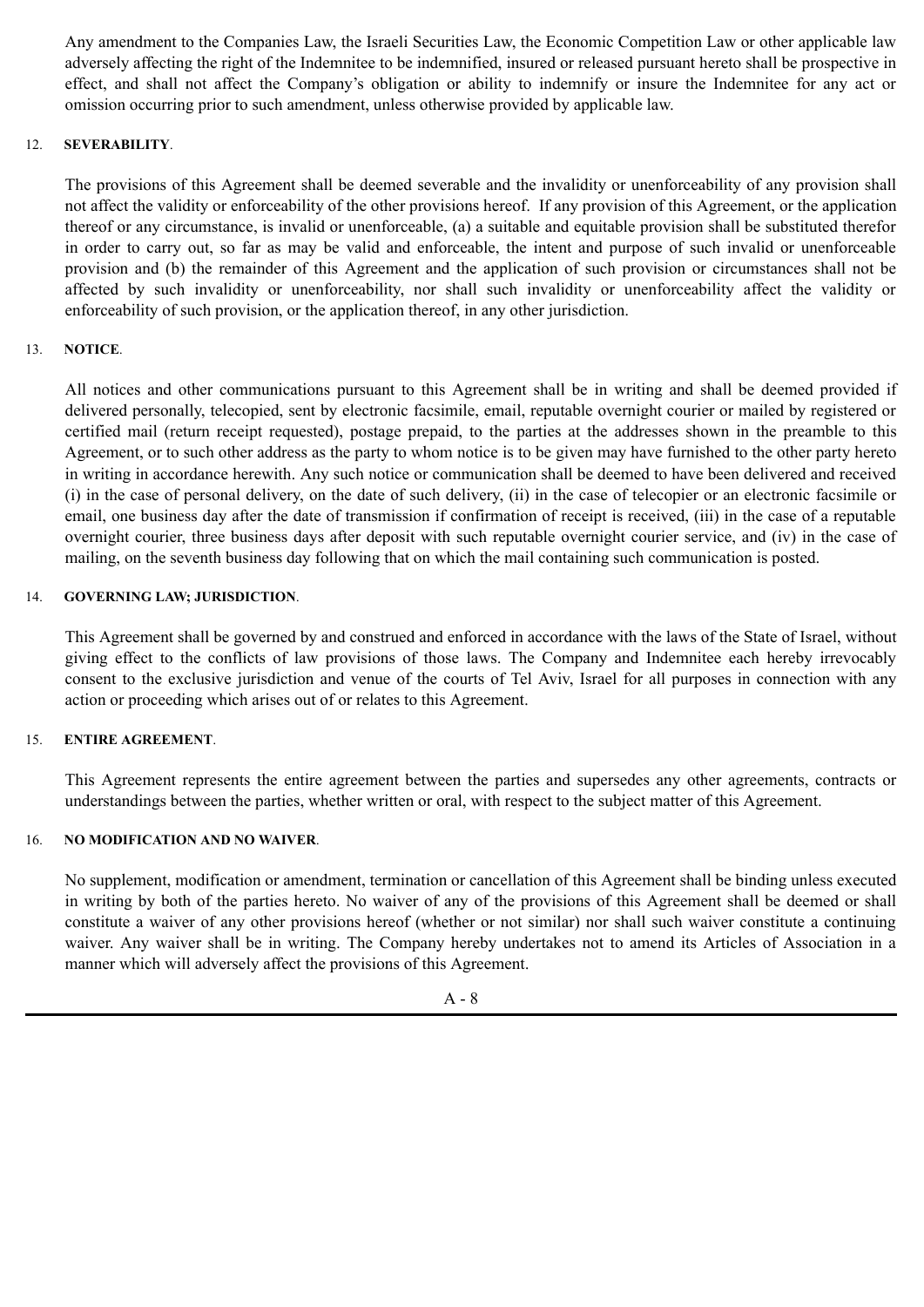#### 17. **ASSIGNMENTS; NO THIRD PARTY RIGHTS**

Neither party hereto may assign any of its rights or obligations hereunder except with the express prior written consent of the other party. Nothing herein shall be deemed to create or imply an obligation for the benefit of a third party, except as set forth in Section 4.2. Without limitation of the foregoing, nothing herein shall be deemed to create any right of any insurer that provides directors and officers' liability insurance, to claim, on behalf of Indemnitee, any rights hereunder.

### 18. **INTERPRETATION; DEFINITIONS**.

Unless the context shall otherwise require: words in the singular shall also include the plural, and vice versa; any pronoun shall include the corresponding masculine, feminine and neuter forms; the words "include", "includes" and "including" shall be deemed to be followed by the phrase "without limitation"; the words "herein", "hereof" and "hereunder" and words of similar import refer to this Agreement in its entirety and not to any part hereof; all references herein to Sections or clauses shall be deemed references to Sections or clauses of this Agreement; any references to any agreement or other instrument or law, statute or regulation are to it as amended, supplemented or restated, from time to time (and, in the case of any law, to any successor provisions or re-enactment or modification thereof being in force at the time); any reference to "law" shall include any supranational, national, federal, state, local, or foreign statute or law and all rules and regulations promulgated thereunder; any reference to a "day" or a number of "days" (without any explicit reference otherwise, such as to business days) shall be interpreted as a reference to a calendar day or number of calendar days; reference to month or year means according to the Gregorian calendar; reference to a "company", "corporate body" or "entity" shall include a, partnership, firm, company, corporation, limited liability company, association, joint venture, trust, unincorporated organization, estate, or a government municipality or any political, governmental, regulatory or similar agency or body, and reference to a "person" shall mean any of the foregoing or a natural person.

A - 9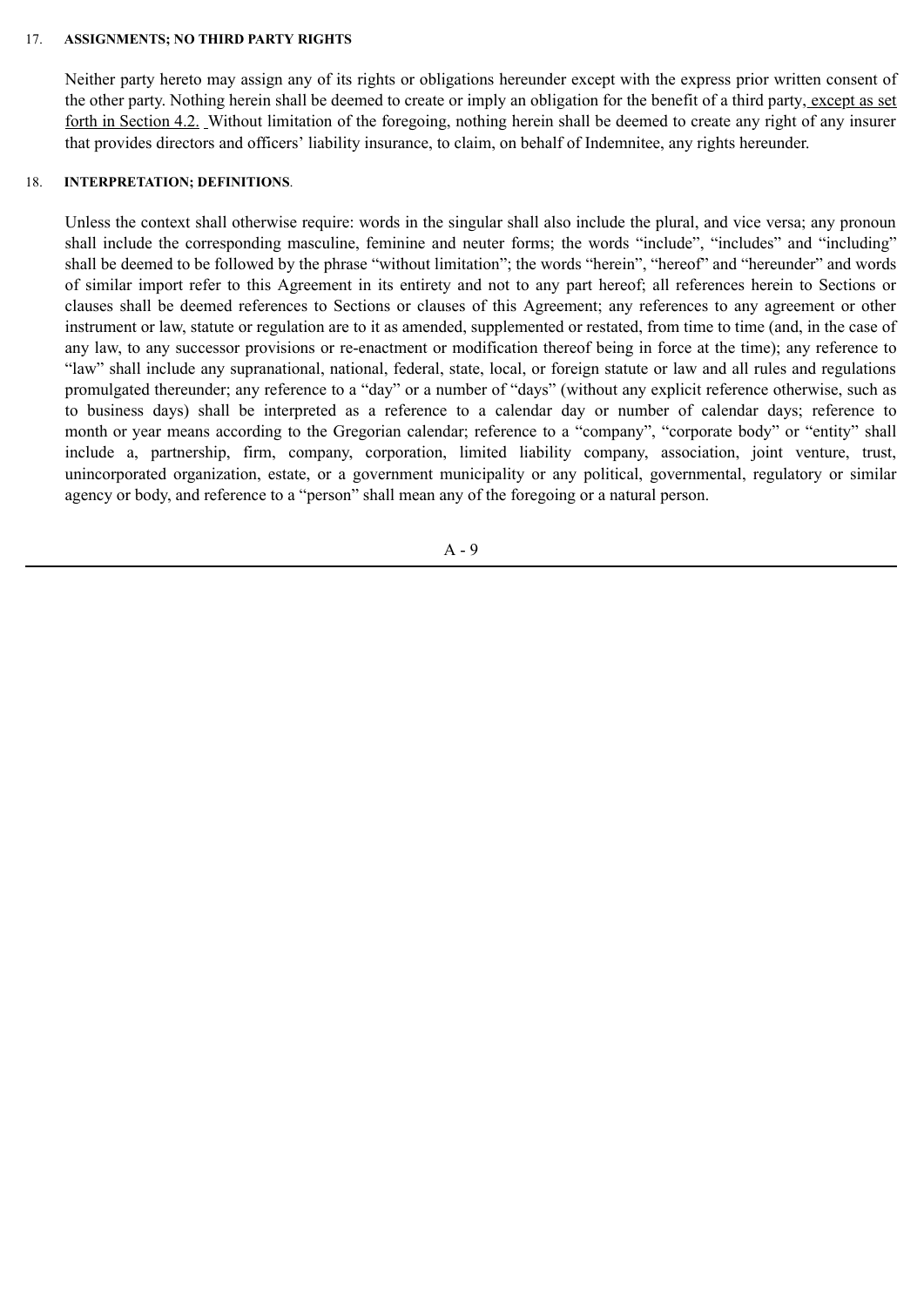#### 19. **COUNTERPARTS**

This Agreement may be executed in any number of counterparts, each of which shall be deemed an original and enforceable against the parties actually executing such counterpart, and all of which together shall constitute one and the same instrument; it being understood that parties need not sign the same counterpart. The exchange of an executed Agreement (in counterparts or otherwise) by facsimile or by electronic delivery in pdf format shall be sufficient to bind the parties to the terms and conditions of this Agreement, as an original.

**IN WITNESS WHEREOF**, the parties, each acting under due and proper authority, have executed this Indemnification Agreement as of the date first mentioned above, in one or more counterparts.

#### **MediWound Ltd.**

 $Bv:$ Name: Title:

 $\mathcal{L}_\text{max}$ 

**Indemnitee:**

Name:

A - 10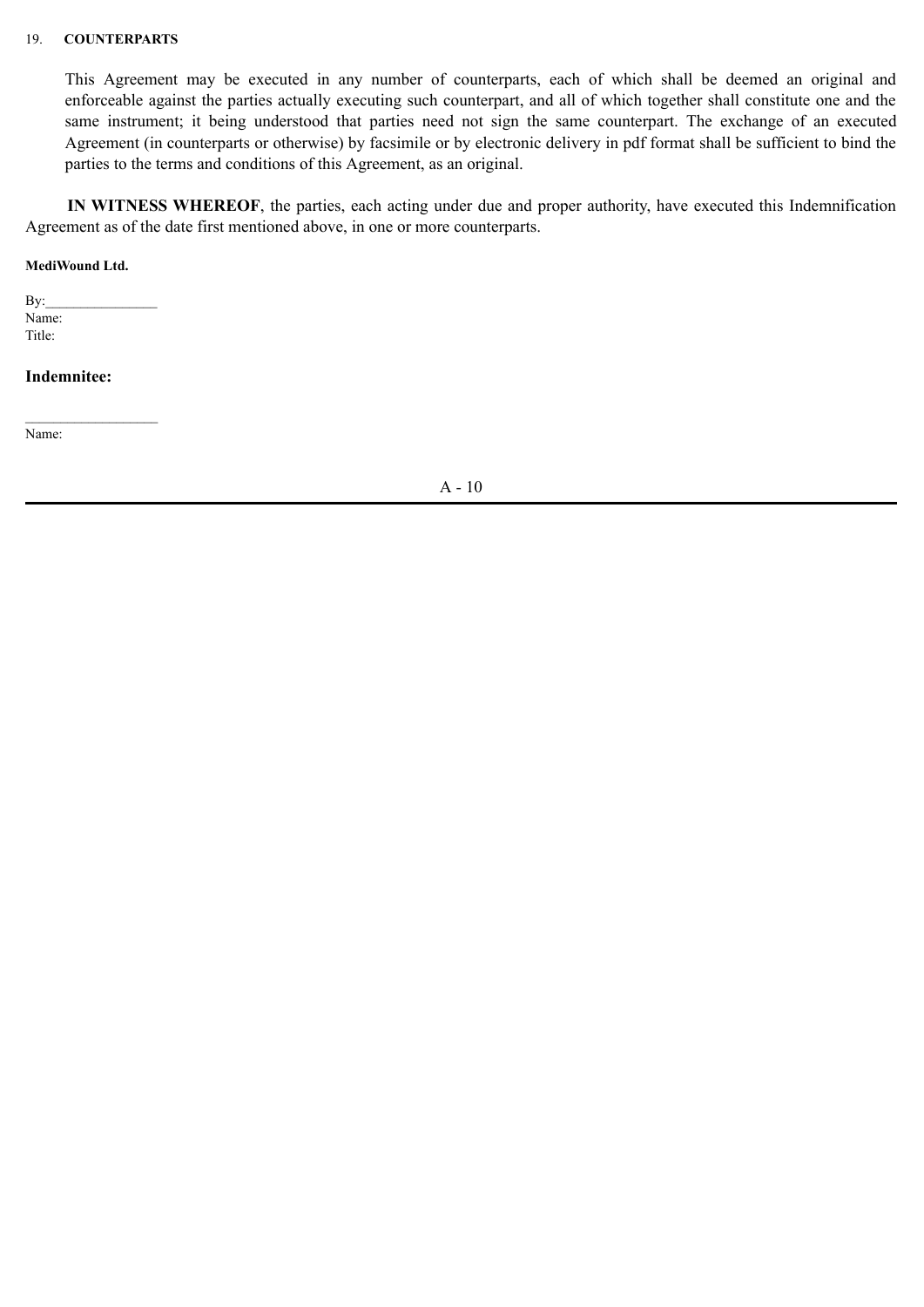# **EXHIBIT A\***

#### **CATEGORY OF INDEMNIFIABLE EVENT**

- 1. Matters, events, occurrences or circumstances in connection or associated with business relations of any kind between the Company and its employees, independent contractors, customers, suppliers, partners, distributors, agents, resellers, representatives, licensors, licensees, service providers and other business associates.
- 2. Approval of and recommendation or information provided to shareholders with respect to any and all corporate actions, including the approval of the acts of the Company's management, their guidance and their supervision, matters relating to the approval of transactions with Office Holders (including, without limitation, all compensation related matters) or shareholders, including controlling persons and claims and allegations of failure to exercise business judgment, reasonable level of proficiency, expertise, care or any other applicable standard, with respect to the foregoing or otherwise with respect to the Company's business, strategy, operations and prospective outlook, and any discussions, deliberations, reviews or other preparatory or preliminary phases relating to any of the foregoing.
- 3. Violation, infringement, misappropriation, dilution and other misuse of copyrights, patents, designs, trade secrets, confidential information, proprietary information and any intellectual property rights, acts in connection with the registration, assertion or protection of rights to intellectual property and the defense of claims related to intellectual property, breach of confidentiality obligations, acts in regard of invasion of privacy or any violation of privacy or privacy related right or regulation, including with respect to databases or handling, collection or use of private information, acts in connection with slander and defamation, and claims in connection with publishing or providing any information, including any filings with any governmental authorities, whether or not required under any applicable laws.
- 4. Violations of or failure to comply with securities laws, and any regulations or other rules promulgated thereunder, of any jurisdiction, including without limitation, claims under the U.S. Securities Act of 1933 or the U.S. Exchange Act of 1934 or under the Israeli Securities Law, fraudulent disclosure claims, failure to comply with any securities authority or any stock exchange disclosure or other rules and any other claims relating to relationships with investors, debt holders, shareholders, optionholders, holders of any other equity or debt instrument of the Company, and otherwise with the investment community (including without limitation any such claims relating to a merger, acquisition, change in control transaction, issuance of securities, restructuring, spin out, spin off, divestiture, recapitalization or any other transaction relating to the corporate structure or organization of the Company); claims relating to or arising out of financing arrangements, any breach of financial covenants or other obligations towards investors, lenders or debt holders, class actions, violations of laws requiring the Company to obtain regulatory and governmental licenses, permits and authorizations in any jurisdiction, including in connection with disclosure, offering or other transaction related documents; actions taken in connection with the issuance, purchase, holding or disposition of any type of securities of Company, including, without limitation, the grant of options, warrants or other rights to purchase any of the same or any offering of the Company's securities (whether on behalf of the Company or on behalf of any holders of securities of the Company) to private investors, underwriters, resellers or to the public, and listing of such securities, or the offer by the Company to purchase securities from the public or from private investors or other holders, and any undertakings, representations, warranties and other obligations related to any of the foregoing or to the Company's status as a public company or as an issuer of securities.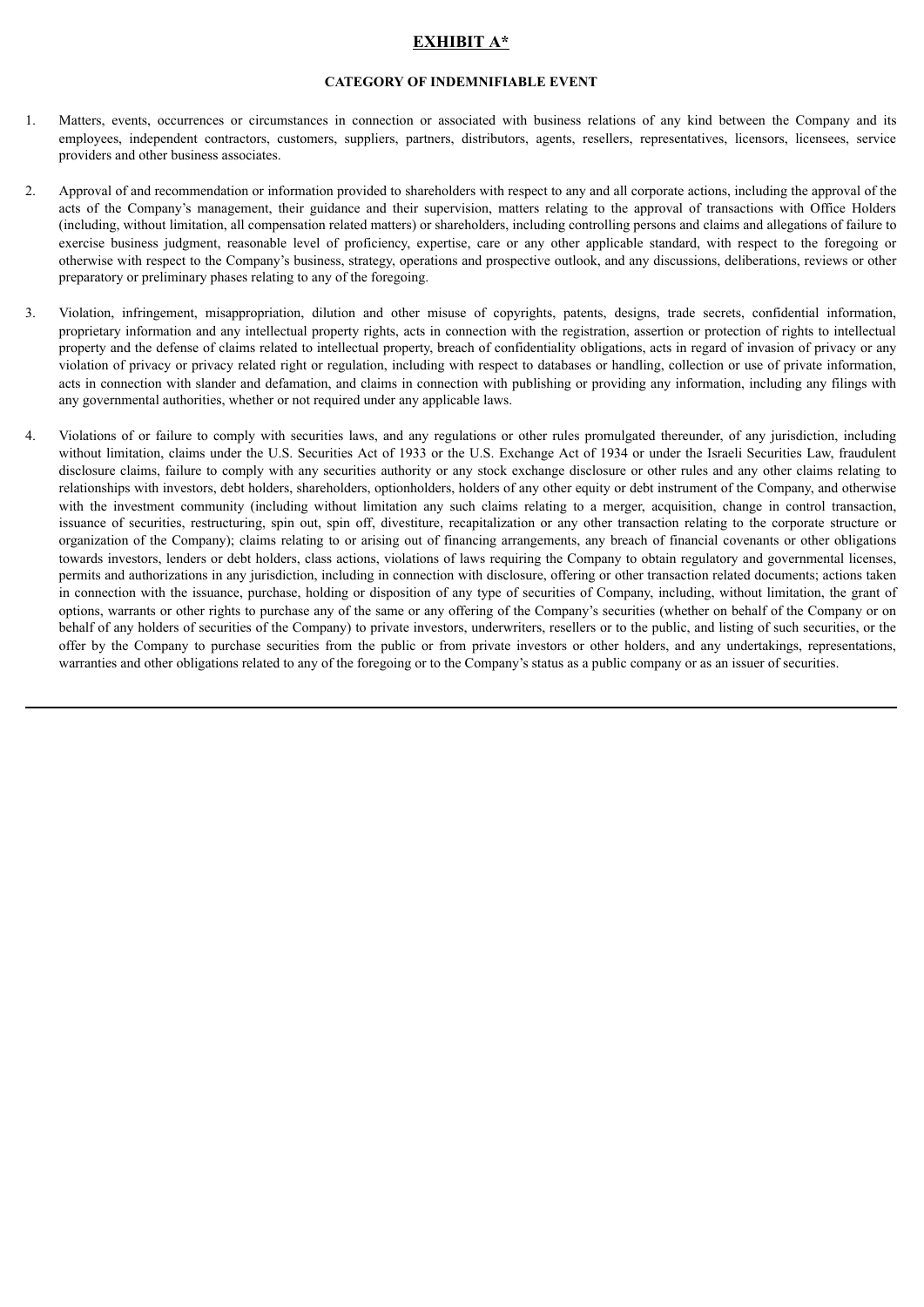- 5. Liabilities arising in connection with any products or services developed, distributed, rendered, sold, provided, licensed or marketed by the Company or any Affiliate thereof, and any actions or omissions in connection with the distribution, provision, sale, marketing, license or use of such products or services, including without limitation in connection with professional liability and product liability claims or regulatory or reputational matters.
- 6. The offering of securities by the Company (whether on behalf of itself or on behalf of any holder of securities and any other person) to the public and/or to offerees or the offer by the Company to purchase securities from the public and/or from private investors or other holders pursuant to a prospectus, offering documents, agreements, notices, reports, tenders and/or other processes.
- 7. Events, facts or circumstances in connection with change in ownership or in the structure of the Company, its reorganization, dissolution, winding up, any other arrangements concerning creditors rights, merger, change in control, issuances of securities, restructuring, spin out, spin off, divestiture, recapitalization or any other transaction relating to the corporate structure or organization of the Company, and the approval of failure to approve of any corporate actions and any matters relating to corporate governance, capital structure, articles of association or other charter or governance documents, appointment or dismissal of office holders or compensation thereof and appointment or dismissal of auditors, internal auditor or any other person performing any services for the Company.
- 8. Any claim or demand made in connection with any transaction not in the ordinary course of business of the Company, as well as the sale, lease, purchase or acquisition of, or the receipt or grant of any rights with respect to, any assets or business.
- 9. Any claim or demand made by any third party suffering any personal injury and/or bodily injury or damage to business or personal property or any other type of damage through any act or omission attributed to the Company, or its employees, agents or other persons acting or allegedly acting on its behalf, including, without limitation, failure to make proper safety arrangements for the Company or its employees and liabilities arising from any accidental or continuous damage or harm to the Company's employees, its contractors, its guests and visitors as a result of an accidental or continuous event, or employment conditions, permanent or temporary, in the Company's offices.
- 10. Any claim or demand made directly or indirectly in connection with complete or partial failure, by the Company or its directors, officers and employees, to pay, report, keep applicable records or otherwise, of any local or foreign federal, state, county, municipal or city taxes or other taxes or compulsory payments of any nature whatsoever, including, without limitation, income, sales, use, transfer, excise, value added, registration, severance, stamp, occupation, customs, duties, real property, personal property, capital stock, social security, unemployment, disability, payroll or employee withholding or other withholding, including any interest, penalty or addition thereto, whether disputed or not.
- 11. Any administrative, regulatory, judicial or civil actions orders,decrees, suits, demands, demand letters, directives, claims, liens, investigations, proceedings or notices of noncompliance or violation by any governmental entity or other person alleging potential responsibility or liability (including potential responsibility or liability for costs of enforcement investigation, cleanup, governmental response, removal or remediation, for natural resources damages, property damage, personal injuries or penalties or for contribution, indemnification, cost recovery, compensation or injunctive relief) arising out of, based on or related to (a) the presence of, release, spill, emission, leaning, dumping, pouring, deposit, disposal, discharge, leaching or migration into the environment (each a "**Release**") or threatened Release of, or exposure to, any hazardous, toxic, explosive or radioactive substances, wastes or other pollutants, including petroleum or petroleum distillates, asbestos or asbestos-containing material, polychlorinated biphenyls ("**PCBs**") or PCB-containing materials or equipment, radon gas, infectious or medical wastes and all other substances or wastes of any nature regulated pursuant to any environmental law, at any location, whether or not owned, operated, leased or managed by the Company or any of its subsidiaries, or (b) circumstances forming the basis of any violation of any environmental law or environmental permit, license, registration or other authorization required under applicable environmental law.

 $A - ii$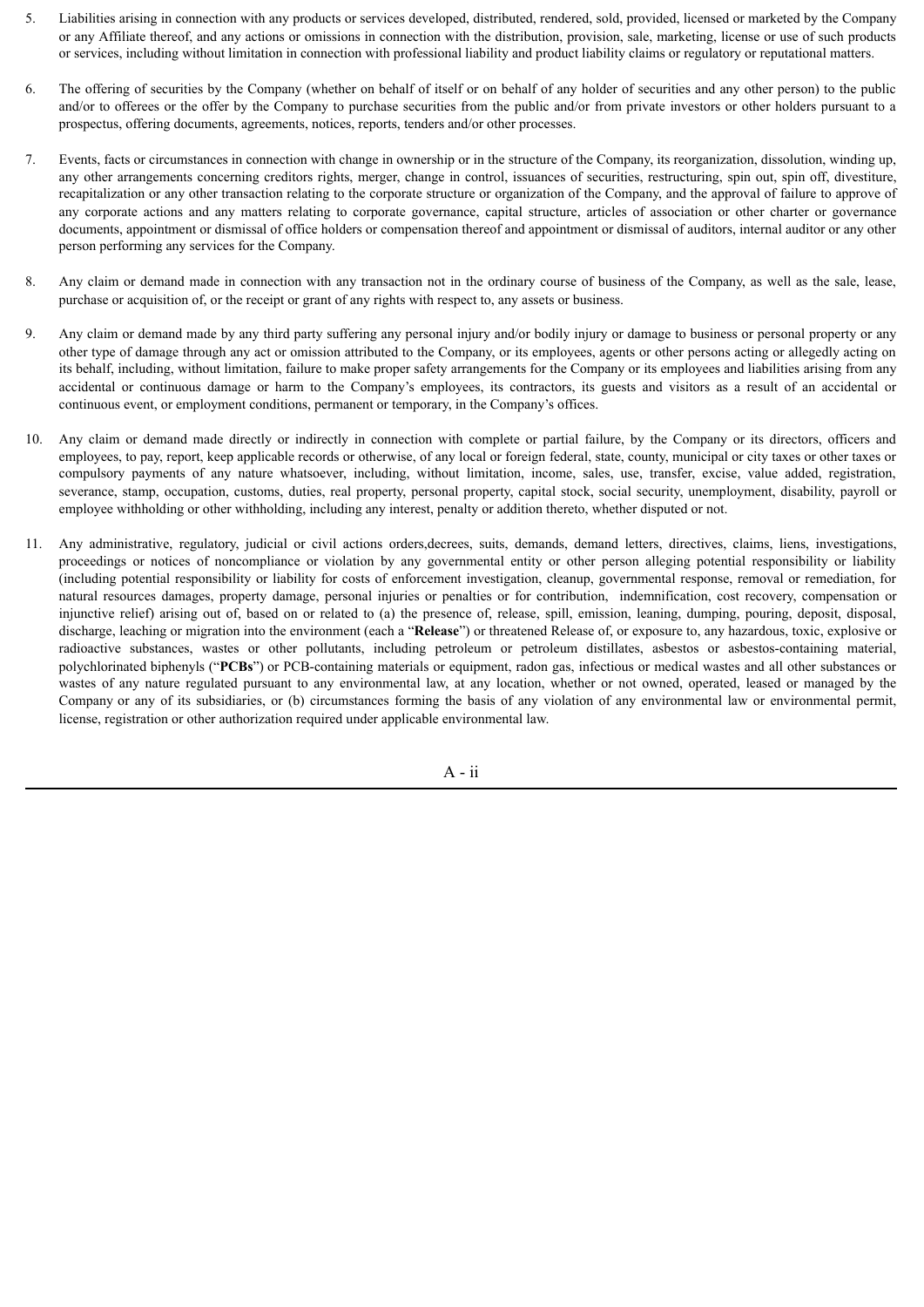- 12. Any administrative, regulatory or judicial actions, orders, decrees, suits, demands, demand letters, directives, claims, liens, investigations, proceedings or notices of noncompliance or violation by any governmental or regulatory entity or authority or any other person alleging the failure to comply with any statute, law, ordinance, rule, regulation, order or decree of any governmental entity applicable to the Company or any of its businesses, assets or operations, or the terms and conditions of any operating certificate or licensing agreement.
- 13. Participation and/or non-participation at Company Board meetings, expression of opinion or view and/or voting and/or abstention from voting at Company Board meetings, including, in each case, any committee thereof, as well as expression of opinion publicly in connection with the service as an Office Holder.
- 14. Review and approval of the Company's financial statements and any specific items or matters within, including any action, consent or approval related to or arising from the foregoing, including, without limitations, engagement of or execution of certificates for the benefit of third parties related to the financial statements.
- 15. Resolutions and/or actions relating to investments in the Company and/or its subsidiaries and/or affiliated companies and/or investment in corporate or other entities and/or investments in other traded or non-traded securities and/or any other form of investment.
- 16. Liabilities arising out of advertising, including misrepresentations regarding the Company's products or services and unlawful distribution of emails.
- 17. Management of the Company's bank accounts, including money management, foreign currency deposits, securities, loans and credit facilities, credit cards, bank guarantees, letters of credit, consultation agreements concerning investments including with portfolio managers, hedging transactions, options, futures, and the like.
- 18. Any administrative, regulatory, judicial, civil or criminal, actions orders, decrees, suits, demands, demand letters, directives, claims, liens, investigations, proceedings or notices of noncompliance, violation or breaches alleging potential responsibility, liability, loss or damage (including potential responsibility or liability for costs of enforcement, investigation, cleanup, governmental response, removal or remediation, property damage or penalties, or for contribution, indemnification, cost recovery, compensation or injunctive relief), whether alleged or claimed by customers, consumers, regulators, shareholders or others, arising out of, based on or related to: (a) cyber security, cyber attacks, data loss or breaches, unauthorized access to information, data, or databases (including but not limited to any personally identifiable information or private health information) and use or disclosure of information contained therein, not preventing or detecting the breach or failing to otherwise disclose or respond to the breach; (b) circumstances forming the basis of any violation of any law, permit, license, registration or other authorization required under applicable law governing data security, data protection, network security, information systems, privacy or any cyber environment (including, users, networks, devices, software, processes, information systems, databases, information in storage or transit, applications, services, and systems that can be connected directly or indirectly to networks); (c) failure to implement a reporting system or control, or failure to monitor or oversee the operation of such a system; (d) data destruction, extortion, theft, hacking, and denial of service attacks; losses or liabilities to others caused by errors and omissions, failure to safeguard data or defamation; or (e) security-audit, post-incident public relations and investigative expenses, criminal reward funds, data breach/privacy crisis management (including, management of an incident, investigation, remediation, data subject notification, call management, credit checking for data subjects, legal costs, court attendance and regulatory fines), extortion liability (including, losses due to a threat of extortion, professional fees related to dealing with the extortion), or network security liability (including, losses as a result of denial of access, costs related to data on third-parties and costs related to the theft of data on third-party systems).

A - iii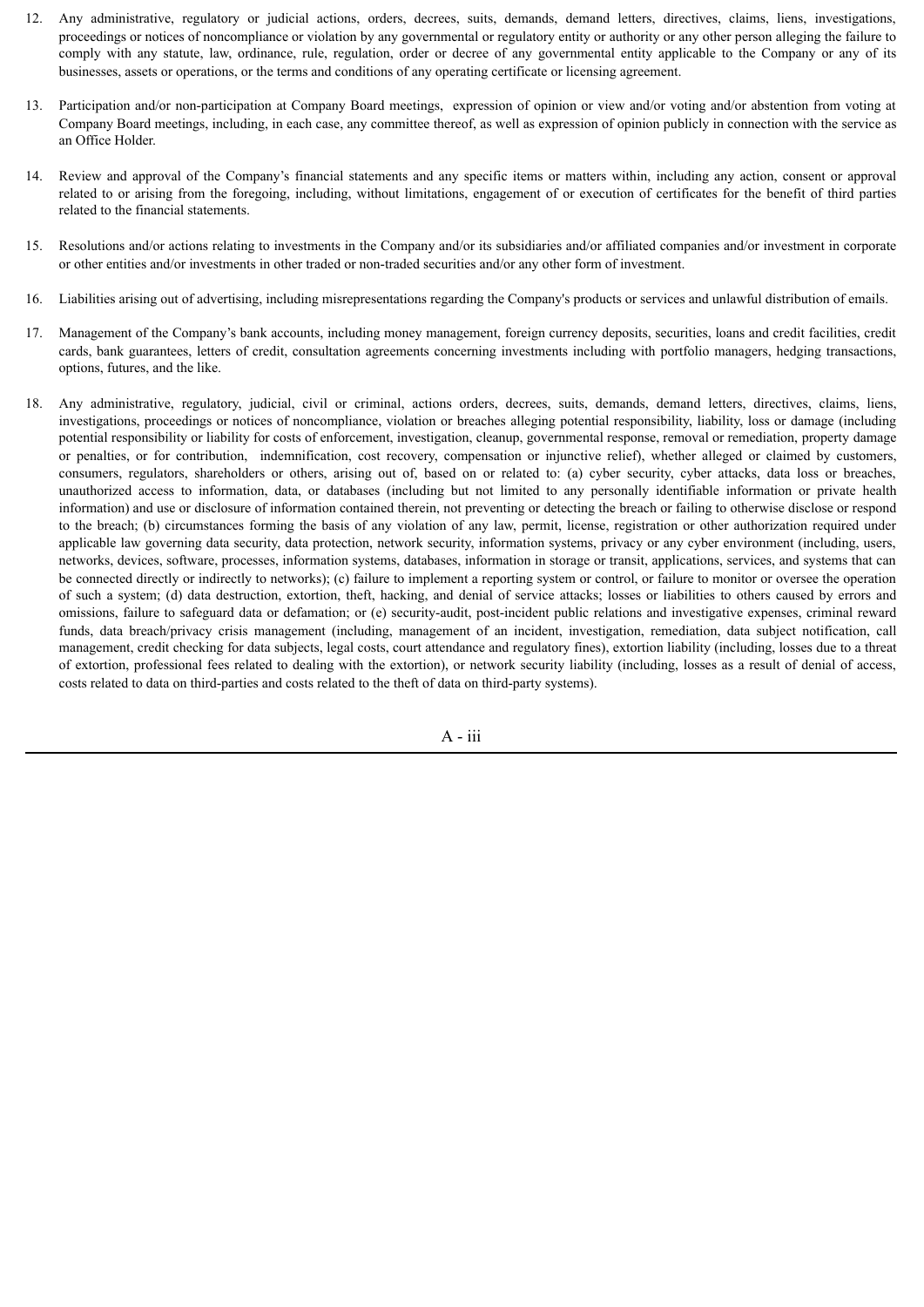The Limit Amount for all Indemnifiable Persons during each relevant period referred to in Section 1.2 of the Indemnification Agreement for all events described in this Exhibit A (in Sections 1-22 (inclusive) above), shall be the greater of:

(a) twenty-five percent (25%) of the Company's total shareholders' equity according to the Company's most recent financial statements as of the time of the actual payment of indemnification;

(b) US\$50 million;

(c) 40% of the Company Total Market Cap (which shall mean the average closing price of the Company's ordinary shares over the 30 trading days prior to the actual payment of indemnification multiplied by the total number of issued and outstanding shares of the Company as of the date of actual payment); and

(d) in connection with or arising out of a public offering of the Company's securities, the aggregate amount of proceeds from the sale by the Company and/or any shareholder of Company's securities in such offering.

\* Any reference in this Exhibit A to the Company shall include the Company and any entity in which the Indemnitee serves in a Corporate Capacity.

A - iv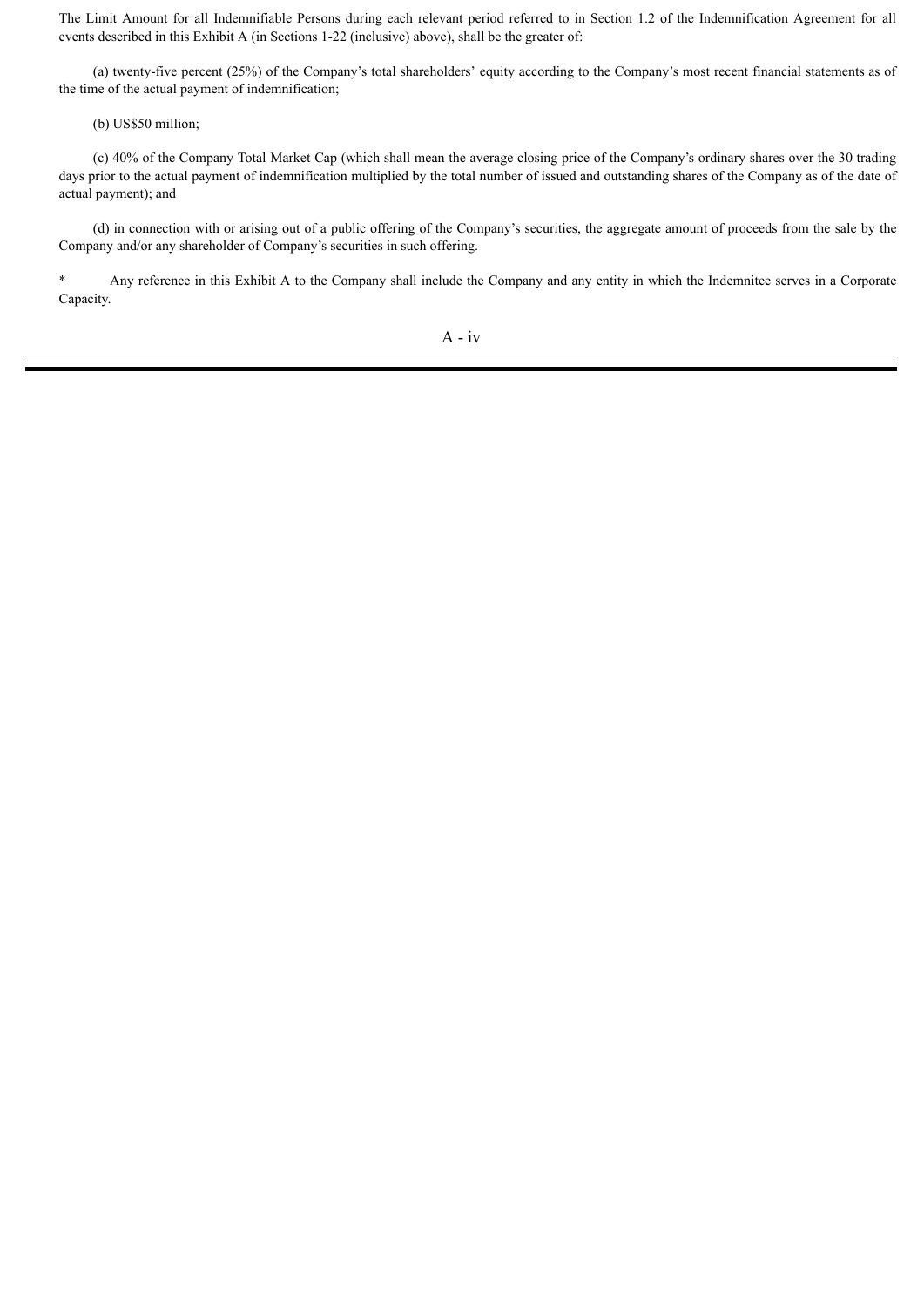# **MEDIWOUND LTD.**

# <span id="page-47-0"></span>**PROXY FOR THE 2022 ANNUAL GENERAL MEETING OF SHAREHOLDERS TO BE HELD ON JULY 19, 2022**

### **THIS PROXY IS SOLICITED ON BEHALF OF THE BOARD OF DIRECTORS**

The undersigned hereby constitutes and appoints Yaron Meyer and/or Boaz Gur-Lavie and each of them, the true and lawful attorneys, agents and proxies of the undersigned, with full power of substitution to each of them, to represent and to vote, on behalf of the undersigned, all of the ordinary shares of MediWound Ltd. (the "**Company**"), held of record in the name of the undersigned at the close of business on Friday, June 10, 2022, at the 2022 Annual General Meeting of Shareholders of the Company (the "**Meeting**") to be held at the offices of Latham & Watkins LLP, Conference Center, 1271 Avenue of the Americas, New York, New York 10020-1300, at 10:00 a.m. Eastern Daylight Time (EDT) on Tuesday, July 19, 2022, and at any and all adjournments or postponements thereof on the matters listed on the reverse side, which matters are more fully described in the Notice of 2022 Annual General Meeting of Shareholders and Proxy Statement relating to the Meeting.

The undersigned acknowledges receipt of the Notice of 2022 Annual General Meeting of Shareholders and Proxy Statement of the Company relating to the Meeting.

**This Proxy, when properly executed, will be voted in the manner directed herein by the undersigned. If no direction is made with respect to any of Proposals 1, 2, 3, 5 or 9, this Proxy will be voted "FOR" such proposal(s). If no direction is made with respect to any of Proposals 4, 6, 7 or 8, the undersigned will be deemed to have abstained from voting on such proposal(s), unless the undersigned confirms on the reverse side whether the undersigned possesses a conflict of interest (referred to as a "personal interest" under the Israeli Companies Law) in the approval of that proposal— in which case this proxy will be voted "FOR" that proposal as well. This proxy will furthermore be voted in such manner as the holder of the proxy may determine with respect to any other business as may properly come before the Meeting or any and all adjournments or postponements thereof. Any and all proxies heretofore given by the undersigned are hereby revoked.**

**(Continued and to be signed on the reverse side)**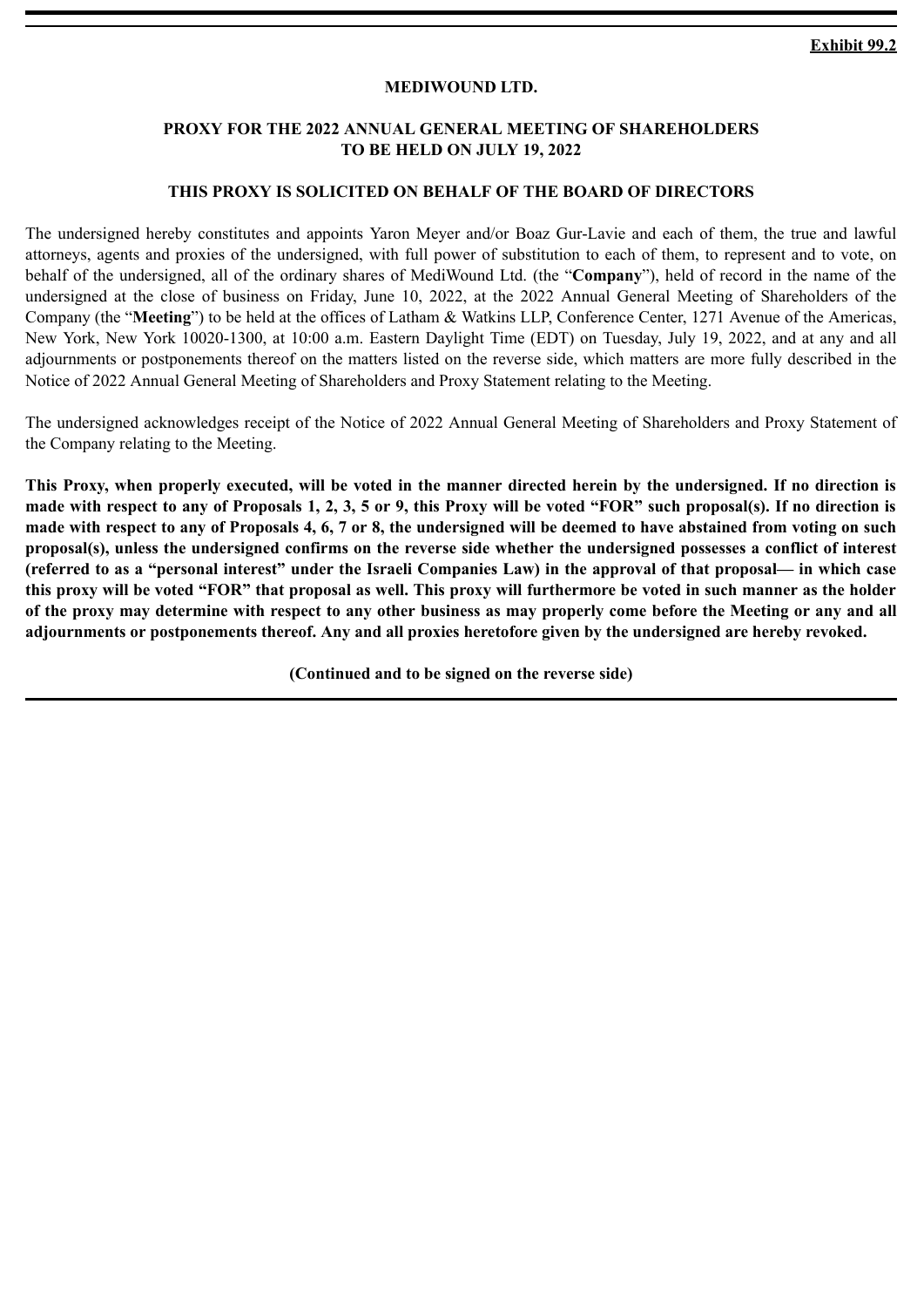# **ANNUAL GENERAL MEETING OF SHAREHOLDERS OF**

### **MEDIWOUND LTD.**

#### **July 19, 2022**

## GO GREEN

e-Consent makes it easy to go paperless. With e-Consent, you can quickly access your proxy material, statements and other eligible documents online, while reducing costs, clutter and paper waste. Enroll today via www.amstock.com to enjoy online access

# NOTICE OF INTERNET AVAILABILITY OF PROXY MATERIAL:

The Notice of Meeting, proxy statement and proxy card are available at - http://ir.mediwound.com/financial-information/annual-reports

### **Please date, sign and mail your proxy card in the envelope provided as soon as possible.**

↓Please detach along perforated line and mail in envelope.↓

# **THE BOARD OF DIRECTORS RECOMMENDS A VOTE "FOR" EACH OF THE PROPOSALS.**

# **PLEASE SEE THE INSTRUCTIONS BELOW REGARDING ITEMS 4A, 6A, 7A, AND 8A RELATING TO PROPOSALS 4, 6, 7, AND 8.**

# **PLEASE SIGN, DATE AND RETURN PROMPTLY IN THE ENCLOSED ENVELOPE. PLEASE MARK YOUR VOTE IN BLUE OR BLACK INK AS SHOWN HERE** ⌧

| <u>Directions (Items 4A, 6A, 7A, and 8A)</u> |  |
|----------------------------------------------|--|
|                                              |  |

**PLEASE BE CERTAIN TO FILL IN THE BOXES "FOR" EACH OF ITEMS 4A, 6A, 7A, AND 8A OPPOSITE TO CONFIRM THAT YOU ARE NOT A CONTROLLING SHAREHOLDER AND DO NOT HAVE A CONFLICT OF INTEREST (REFERRED TO AS A "PERSONAL INTEREST" UNDER THE ISRAELI COMPANIES LAW) IN THE APPROVAL OF PROPOSALS 4, 6, 7, AND 8, RESPECTIVELY.**

**If you believe that you, or a related party of yours, has such a conflict of interest, or if you are a controlling shareholder, and you wish to participate in the vote on Proposals 4, 6, 7, and/or 8, you should check the box "AGAINST" Items 4A, 6A, 7A, and/or 8A (as applicable).** In that case, your vote will count towards or against the ordinary majority required for the approval of Proposals 4, 6, 7, and/or 8 (as applicable) but will not count towards or against the special majority required for the approval of that/those proposal(s).

#### **IF YOU DO NOT INDICATE WHETHER OR NOT YOU ARE A CONTROLLING SHAREHOLDER AND/OR HAVE A CONFLICT OF INTEREST IN ITEMS 4A, 6A, 7A, AND/OR 8A, YOUR VOTE WILL NOT BE COUNTED AT ALL FOR PROPOSALS 4, 6, 7, AND/OR 8 (AS APPLICABLE).**

To change the address on your account, please check the box below and indicate your new address in the space below. Please note that changes to the registered name(s) on the account may not be submitted via this method. ☐

|    |                                                                                                                                                                                                           | <b>FOR</b>   | <b>AGAINST ABSTAIN</b> |   |
|----|-----------------------------------------------------------------------------------------------------------------------------------------------------------------------------------------------------------|--------------|------------------------|---|
| 1. | Re-election of the following four<br>incumbent non-external directors:                                                                                                                                    |              |                        |   |
|    | (a) Mr. Stephen T. Wills                                                                                                                                                                                  | $\mathsf{L}$ | п                      | п |
|    | (b) Mr. David Fox                                                                                                                                                                                         | п            | П                      | п |
|    | (c) Mr. Assaf Segal                                                                                                                                                                                       | П            | П                      | п |
|    | (d) Dr. Vickie R. Driver                                                                                                                                                                                  |              |                        |   |
|    | Election of (as a new non-external<br>director):                                                                                                                                                          |              |                        |   |
|    | (a) Mr. Sharon Malka                                                                                                                                                                                      | П            | п                      | П |
| 2. | Approval of re-appointment of<br>Somekh Chaikin, a member firm of<br>KPMG, as the Company's<br>independent registered public<br>accounting firm and authorization of<br>the Board to fix its remuneration | П            | П                      | П |
| 3. | Approval of an amendment to the<br>form of indemnification letter to<br>which the Company is party with its<br>current and future directors and<br>executive officers.                                    |              |                        |   |
| 4. | Approval of and ratification of the<br>terms of the Company's renewed<br>Directors and Officers liability<br>insurance policy for the period from<br>April 1, 2022 through March 31,<br>2023.             | - 1          |                        |   |
|    | 4A. The undersigned hereby confirms that                                                                                                                                                                  |              |                        |   |